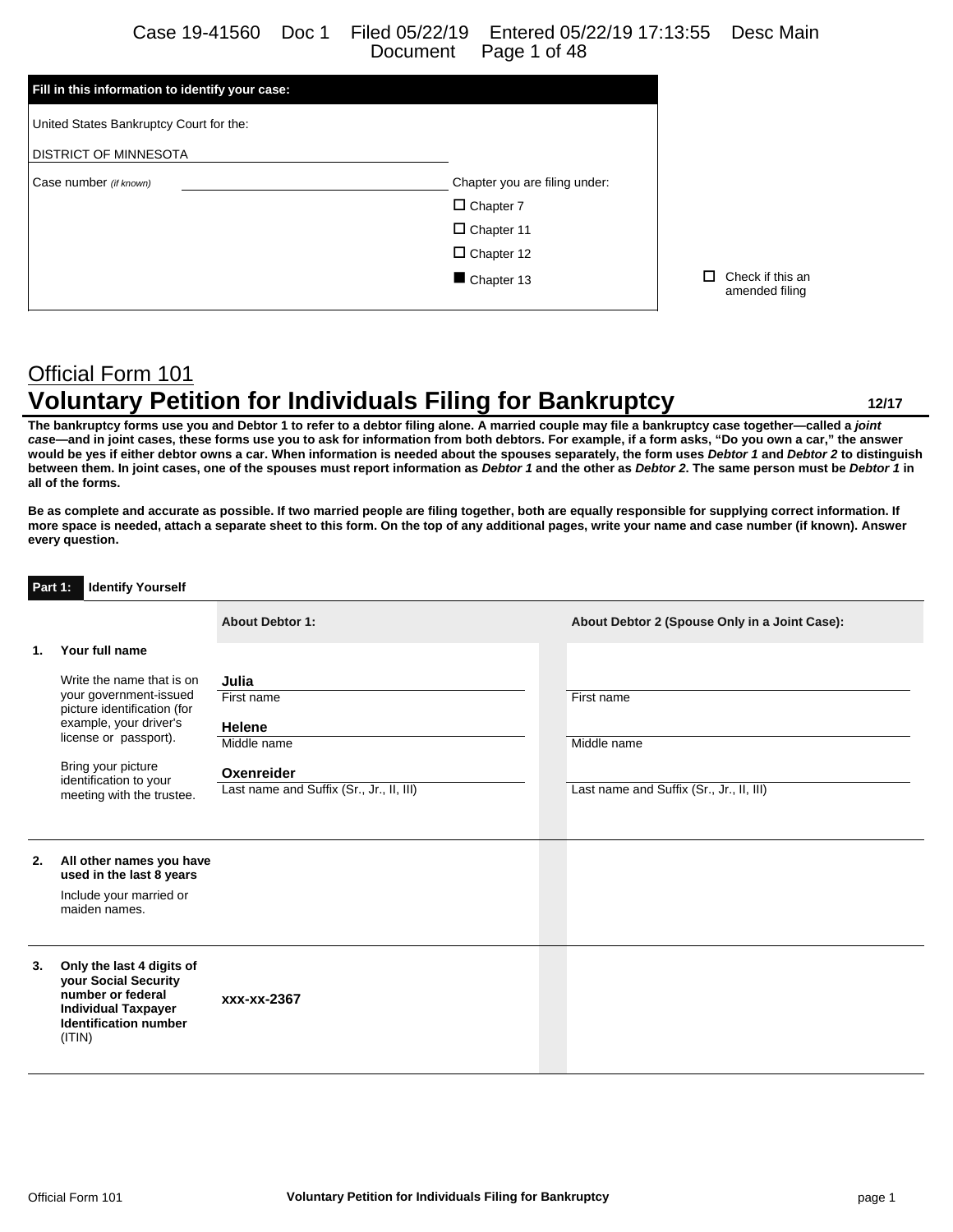Document Page 2 of 48<br>Debtor 1 **Julia Helene Oxenreider Case number** *(if known)* Page 2 of 48

|    |                                                                                                                | <b>About Debtor 1:</b>                                                                                                                                    | About Debtor 2 (Spouse Only in a Joint Case):                                                                                                    |  |  |
|----|----------------------------------------------------------------------------------------------------------------|-----------------------------------------------------------------------------------------------------------------------------------------------------------|--------------------------------------------------------------------------------------------------------------------------------------------------|--|--|
| 4. | Any business names and<br><b>Employer Identification</b><br>Numbers (EIN) you have<br>used in the last 8 years | $\Box$ I have not used any business name or EINs.<br><b>FDBA Foiled Rotten</b><br><b>ASF Foiled Rotten, LLC</b>                                           | $\Box$ I have not used any business name or EINs.                                                                                                |  |  |
|    | Include trade names and<br>doing business as names                                                             | Business name(s)                                                                                                                                          | Business name(s)                                                                                                                                 |  |  |
|    |                                                                                                                | <b>EINs</b>                                                                                                                                               | <b>EINs</b>                                                                                                                                      |  |  |
| 5. | Where you live                                                                                                 |                                                                                                                                                           | If Debtor 2 lives at a different address:                                                                                                        |  |  |
|    |                                                                                                                | 2115 Aldrich Ave. N.<br>Minneapolis, MN 55411                                                                                                             |                                                                                                                                                  |  |  |
|    |                                                                                                                | Number, Street, City, State & ZIP Code                                                                                                                    | Number, Street, City, State & ZIP Code                                                                                                           |  |  |
|    |                                                                                                                | Hennepin<br>County                                                                                                                                        | County                                                                                                                                           |  |  |
|    |                                                                                                                | If your mailing address is different from the one<br>above, fill it in here. Note that the court will send any<br>notices to you at this mailing address. | If Debtor 2's mailing address is different from yours, fill it<br>in here. Note that the court will send any notices to this<br>mailing address. |  |  |
|    |                                                                                                                | Number, P.O. Box, Street, City, State & ZIP Code                                                                                                          | Number, P.O. Box, Street, City, State & ZIP Code                                                                                                 |  |  |
| 6. | Why you are choosing<br>this district to file for                                                              | Check one:                                                                                                                                                | Check one:                                                                                                                                       |  |  |
|    | bankruptcy                                                                                                     | Over the last 180 days before filing this petition,<br>I have lived in this district longer than in any<br>other district.                                | □<br>Over the last 180 days before filing this petition, I<br>have lived in this district longer than in any other<br>district.                  |  |  |
|    |                                                                                                                | □<br>I have another reason.<br>Explain. (See 28 U.S.C. § 1408.)                                                                                           | $\Box$<br>I have another reason.<br>Explain. (See 28 U.S.C. § 1408.)                                                                             |  |  |
|    |                                                                                                                |                                                                                                                                                           |                                                                                                                                                  |  |  |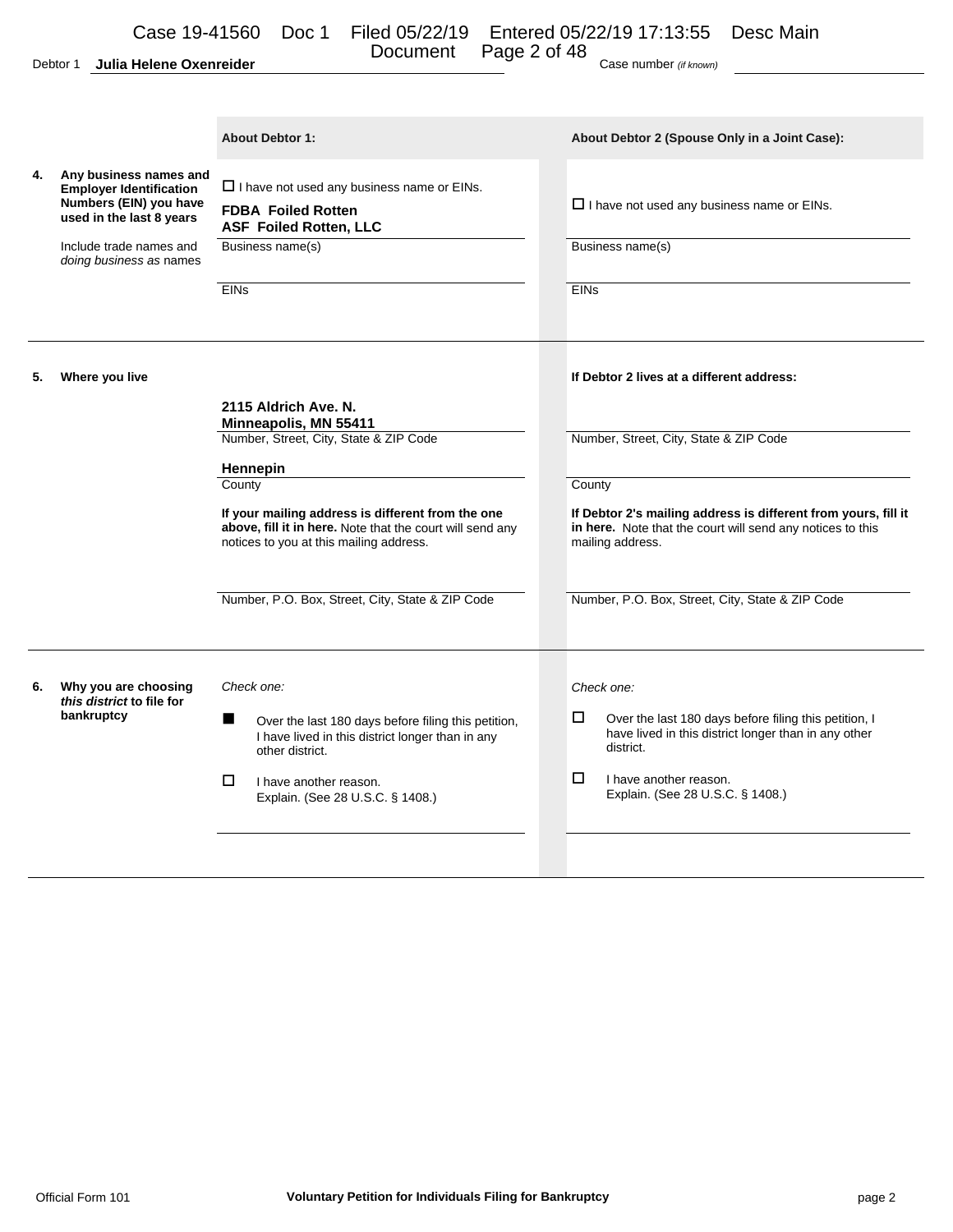Document Page 3 of 48<br>Debtor 1 **Julia Helene Oxenreider Case number** (if known)

Page 3 of 48

| Part 2: | Tell the Court About Your Bankruptcy Case                                                                         |                                                                                                                                                                                                                                                                                                                                                                                     |                                       |                      |                                                              |                                                                                                                                                                                                                                                                                                                                                                               |  |  |  |
|---------|-------------------------------------------------------------------------------------------------------------------|-------------------------------------------------------------------------------------------------------------------------------------------------------------------------------------------------------------------------------------------------------------------------------------------------------------------------------------------------------------------------------------|---------------------------------------|----------------------|--------------------------------------------------------------|-------------------------------------------------------------------------------------------------------------------------------------------------------------------------------------------------------------------------------------------------------------------------------------------------------------------------------------------------------------------------------|--|--|--|
| 7.      | The chapter of the<br><b>Bankruptcy Code you are</b>                                                              | Check one. (For a brief description of each, see Notice Required by 11 U.S.C. § 342(b) for Individuals Filing for Bankruptcy<br>(Form 2010)). Also, go to the top of page 1 and check the appropriate box.                                                                                                                                                                          |                                       |                      |                                                              |                                                                                                                                                                                                                                                                                                                                                                               |  |  |  |
|         | choosing to file under                                                                                            |                                                                                                                                                                                                                                                                                                                                                                                     | $\Box$ Chapter 7<br>$\Box$ Chapter 11 |                      |                                                              |                                                                                                                                                                                                                                                                                                                                                                               |  |  |  |
|         |                                                                                                                   |                                                                                                                                                                                                                                                                                                                                                                                     |                                       |                      |                                                              |                                                                                                                                                                                                                                                                                                                                                                               |  |  |  |
|         |                                                                                                                   |                                                                                                                                                                                                                                                                                                                                                                                     | $\Box$ Chapter 12                     |                      |                                                              |                                                                                                                                                                                                                                                                                                                                                                               |  |  |  |
|         |                                                                                                                   |                                                                                                                                                                                                                                                                                                                                                                                     | Chapter 13                            |                      |                                                              |                                                                                                                                                                                                                                                                                                                                                                               |  |  |  |
| 8.      | How you will pay the fee                                                                                          | I will pay the entire fee when I file my petition. Please check with the clerk's office in your local court for more details<br>about how you may pay. Typically, if you are paying the fee yourself, you may pay with cash, cashier's check, or money<br>order. If your attorney is submitting your payment on your behalf, your attorney may pay with a credit card or check with |                                       |                      |                                                              |                                                                                                                                                                                                                                                                                                                                                                               |  |  |  |
|         |                                                                                                                   | □                                                                                                                                                                                                                                                                                                                                                                                   |                                       |                      |                                                              | I need to pay the fee in installments. If you choose this option, sign and attach the Application for Individuals to Pay                                                                                                                                                                                                                                                      |  |  |  |
|         |                                                                                                                   |                                                                                                                                                                                                                                                                                                                                                                                     |                                       |                      | The Filing Fee in Installments (Official Form 103A).         | I request that my fee be waived (You may request this option only if you are filing for Chapter 7. By law, a judge may,                                                                                                                                                                                                                                                       |  |  |  |
|         |                                                                                                                   | □                                                                                                                                                                                                                                                                                                                                                                                   |                                       |                      |                                                              | but is not required to, waive your fee, and may do so only if your income is less than 150% of the official poverty line that<br>applies to your family size and you are unable to pay the fee in installments). If you choose this option, you must fill out<br>the Application to Have the Chapter 7 Filing Fee Waived (Official Form 103B) and file it with your petition. |  |  |  |
| 9.      | Have you filed for<br>bankruptcy within the                                                                       | $\blacksquare$ No.                                                                                                                                                                                                                                                                                                                                                                  |                                       |                      |                                                              |                                                                                                                                                                                                                                                                                                                                                                               |  |  |  |
|         | last 8 years?                                                                                                     | $\Box$ Yes.                                                                                                                                                                                                                                                                                                                                                                         |                                       |                      |                                                              |                                                                                                                                                                                                                                                                                                                                                                               |  |  |  |
|         |                                                                                                                   |                                                                                                                                                                                                                                                                                                                                                                                     | District                              |                      | When                                                         | Case number                                                                                                                                                                                                                                                                                                                                                                   |  |  |  |
|         |                                                                                                                   |                                                                                                                                                                                                                                                                                                                                                                                     | <b>District</b>                       |                      | When                                                         | Case number                                                                                                                                                                                                                                                                                                                                                                   |  |  |  |
|         |                                                                                                                   |                                                                                                                                                                                                                                                                                                                                                                                     | <b>District</b>                       |                      | When                                                         | Case number                                                                                                                                                                                                                                                                                                                                                                   |  |  |  |
|         | 10. Are any bankruptcy<br>cases pending or being                                                                  | N <sub>0</sub>                                                                                                                                                                                                                                                                                                                                                                      |                                       |                      |                                                              |                                                                                                                                                                                                                                                                                                                                                                               |  |  |  |
|         | filed by a spouse who is<br>not filing this case with<br>you, or by a business<br>partner, or by an<br>affiliate? | $\Box$ Yes.                                                                                                                                                                                                                                                                                                                                                                         |                                       |                      |                                                              |                                                                                                                                                                                                                                                                                                                                                                               |  |  |  |
|         |                                                                                                                   |                                                                                                                                                                                                                                                                                                                                                                                     | Debtor                                |                      |                                                              | Relationship to you                                                                                                                                                                                                                                                                                                                                                           |  |  |  |
|         |                                                                                                                   |                                                                                                                                                                                                                                                                                                                                                                                     | <b>District</b>                       |                      | When                                                         | Case number, if known                                                                                                                                                                                                                                                                                                                                                         |  |  |  |
|         |                                                                                                                   |                                                                                                                                                                                                                                                                                                                                                                                     | Debtor                                |                      |                                                              | Relationship to you                                                                                                                                                                                                                                                                                                                                                           |  |  |  |
|         |                                                                                                                   |                                                                                                                                                                                                                                                                                                                                                                                     | <b>District</b>                       |                      | When                                                         | Case number, if known                                                                                                                                                                                                                                                                                                                                                         |  |  |  |
|         | 11. Do you rent your                                                                                              | $\square$ No.                                                                                                                                                                                                                                                                                                                                                                       |                                       | Go to line 12.       |                                                              |                                                                                                                                                                                                                                                                                                                                                                               |  |  |  |
|         | residence?                                                                                                        | $\blacksquare$ Yes.                                                                                                                                                                                                                                                                                                                                                                 |                                       |                      | Has your landlord obtained an eviction judgment against you? |                                                                                                                                                                                                                                                                                                                                                                               |  |  |  |
|         |                                                                                                                   |                                                                                                                                                                                                                                                                                                                                                                                     | $\blacksquare$                        | No. Go to line 12.   |                                                              |                                                                                                                                                                                                                                                                                                                                                                               |  |  |  |
|         |                                                                                                                   |                                                                                                                                                                                                                                                                                                                                                                                     | □                                     | bankruptcy petition. |                                                              | Yes. Fill out Initial Statement About an Eviction Judgment Against You (Form 101A) and file it with this                                                                                                                                                                                                                                                                      |  |  |  |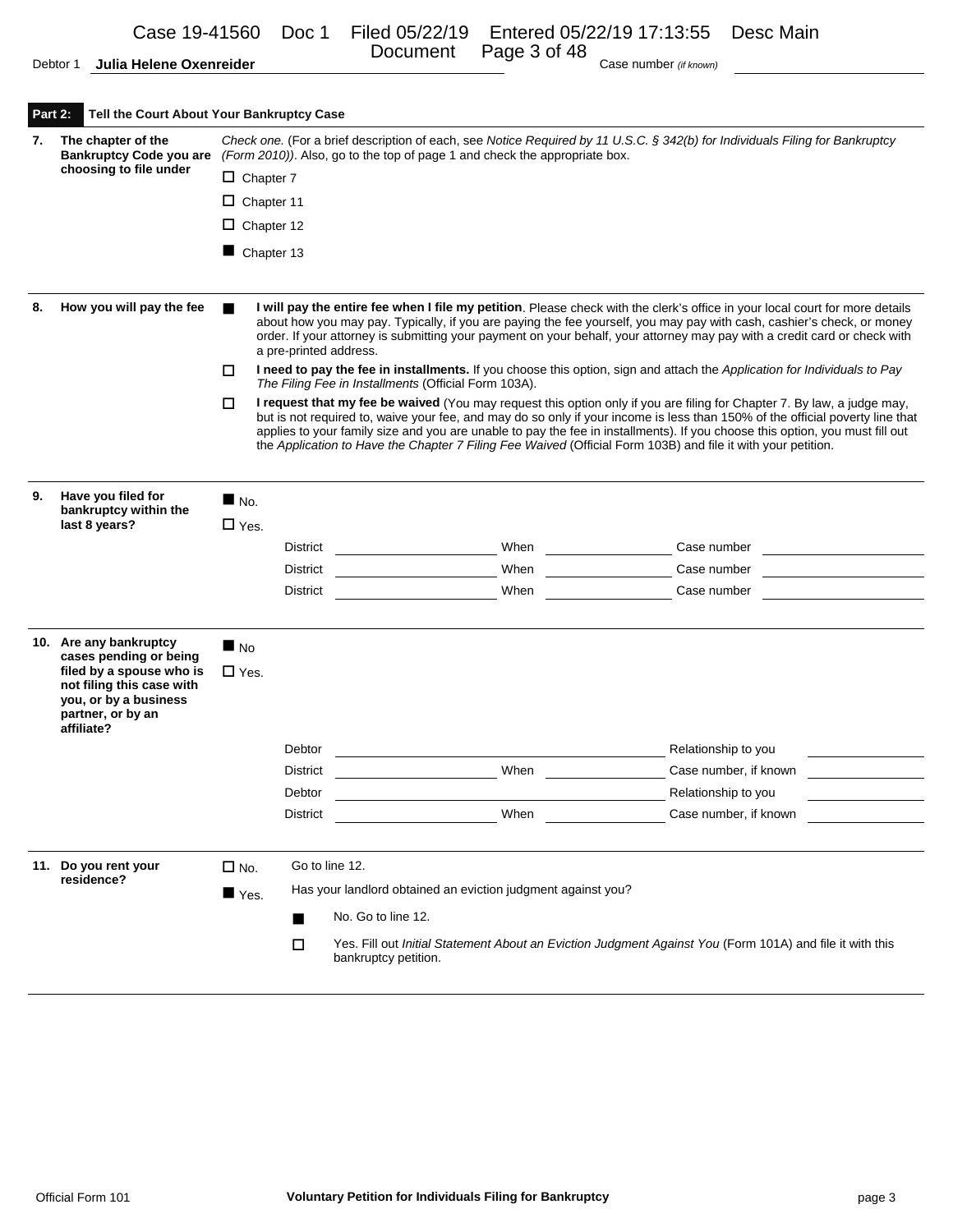|                   |  | Case 19-41560 Doc 1 Filed 05/22/19 Entered 05/22/19 17:13:55 Desc Main |  |
|-------------------|--|------------------------------------------------------------------------|--|
|                   |  | Document Page 4 of 48                                                  |  |
| Helene Oxenreider |  | Case number (if known)                                                 |  |

|  | Debtor 1 Julia Helene Oxenreider |
|--|----------------------------------|
|  |                                  |

| Part 3:<br>Report About Any Businesses You Own as a Sole Proprietor<br>12. Are you a sole proprietor                                                                   |                                |                                                                        |                                                                                                                                                                                                                                                                                                                                                                                     |
|------------------------------------------------------------------------------------------------------------------------------------------------------------------------|--------------------------------|------------------------------------------------------------------------|-------------------------------------------------------------------------------------------------------------------------------------------------------------------------------------------------------------------------------------------------------------------------------------------------------------------------------------------------------------------------------------|
| of any full- or part-time<br>business?                                                                                                                                 | $\blacksquare$ No.             | Go to Part 4.                                                          |                                                                                                                                                                                                                                                                                                                                                                                     |
|                                                                                                                                                                        | $\Box$ Yes.                    | Name and location of business                                          |                                                                                                                                                                                                                                                                                                                                                                                     |
| A sole proprietorship is a<br>business you operate as<br>an individual, and is not a<br>separate legal entity such<br>as a corporation,                                |                                | Name of business, if any                                               |                                                                                                                                                                                                                                                                                                                                                                                     |
| partnership, or LLC.<br>If you have more than one<br>sole proprietorship, use a                                                                                        |                                | Number, Street, City, State & ZIP Code                                 |                                                                                                                                                                                                                                                                                                                                                                                     |
| separate sheet and attach<br>it to this petition.                                                                                                                      |                                |                                                                        | Check the appropriate box to describe your business:                                                                                                                                                                                                                                                                                                                                |
|                                                                                                                                                                        |                                | □                                                                      | Health Care Business (as defined in 11 U.S.C. § 101(27A))                                                                                                                                                                                                                                                                                                                           |
|                                                                                                                                                                        |                                | □                                                                      | Single Asset Real Estate (as defined in 11 U.S.C. § 101(51B))                                                                                                                                                                                                                                                                                                                       |
|                                                                                                                                                                        |                                | □                                                                      | Stockbroker (as defined in 11 U.S.C. § 101(53A))                                                                                                                                                                                                                                                                                                                                    |
|                                                                                                                                                                        |                                | □                                                                      | Commodity Broker (as defined in 11 U.S.C. § 101(6))                                                                                                                                                                                                                                                                                                                                 |
|                                                                                                                                                                        |                                | None of the above<br>□                                                 |                                                                                                                                                                                                                                                                                                                                                                                     |
| Chapter 11 of the<br><b>Bankruptcy Code and are</b><br>you a small business<br>debtor?<br>For a definition of small<br>business debtor, see 11<br>$U.S.C.$ § 101(51D). | $N_{\rm O}$ .<br>$\square$ No. | in 11 U.S.C. 1116(1)(B).<br>I am not filing under Chapter 11.<br>Code. | deadlines. If you indicate that you are a small business debtor, you must attach your most recent balance sheet, statement of<br>operations, cash-flow statement, and federal income tax return or if any of these documents do not exist, follow the procedure<br>I am filing under Chapter 11, but I am NOT a small business debtor according to the definition in the Bankruptcy |
|                                                                                                                                                                        | $\Box$ Yes.                    |                                                                        | I am filing under Chapter 11 and I am a small business debtor according to the definition in the Bankruptcy Code.                                                                                                                                                                                                                                                                   |
| Part 4:                                                                                                                                                                |                                |                                                                        | Report if You Own or Have Any Hazardous Property or Any Property That Needs Immediate Attention                                                                                                                                                                                                                                                                                     |
| 14. Do you own or have any                                                                                                                                             | $N$ o.                         |                                                                        |                                                                                                                                                                                                                                                                                                                                                                                     |
| property that poses or is<br>alleged to pose a threat                                                                                                                  | $\square$ Yes.                 |                                                                        |                                                                                                                                                                                                                                                                                                                                                                                     |
| of imminent and<br>identifiable hazard to<br>public health or safety?                                                                                                  |                                | What is the hazard?                                                    |                                                                                                                                                                                                                                                                                                                                                                                     |
| Or do you own any                                                                                                                                                      |                                |                                                                        |                                                                                                                                                                                                                                                                                                                                                                                     |
| property that needs<br>immediate attention?                                                                                                                            |                                | If immediate attention is<br>needed, why is it needed?                 |                                                                                                                                                                                                                                                                                                                                                                                     |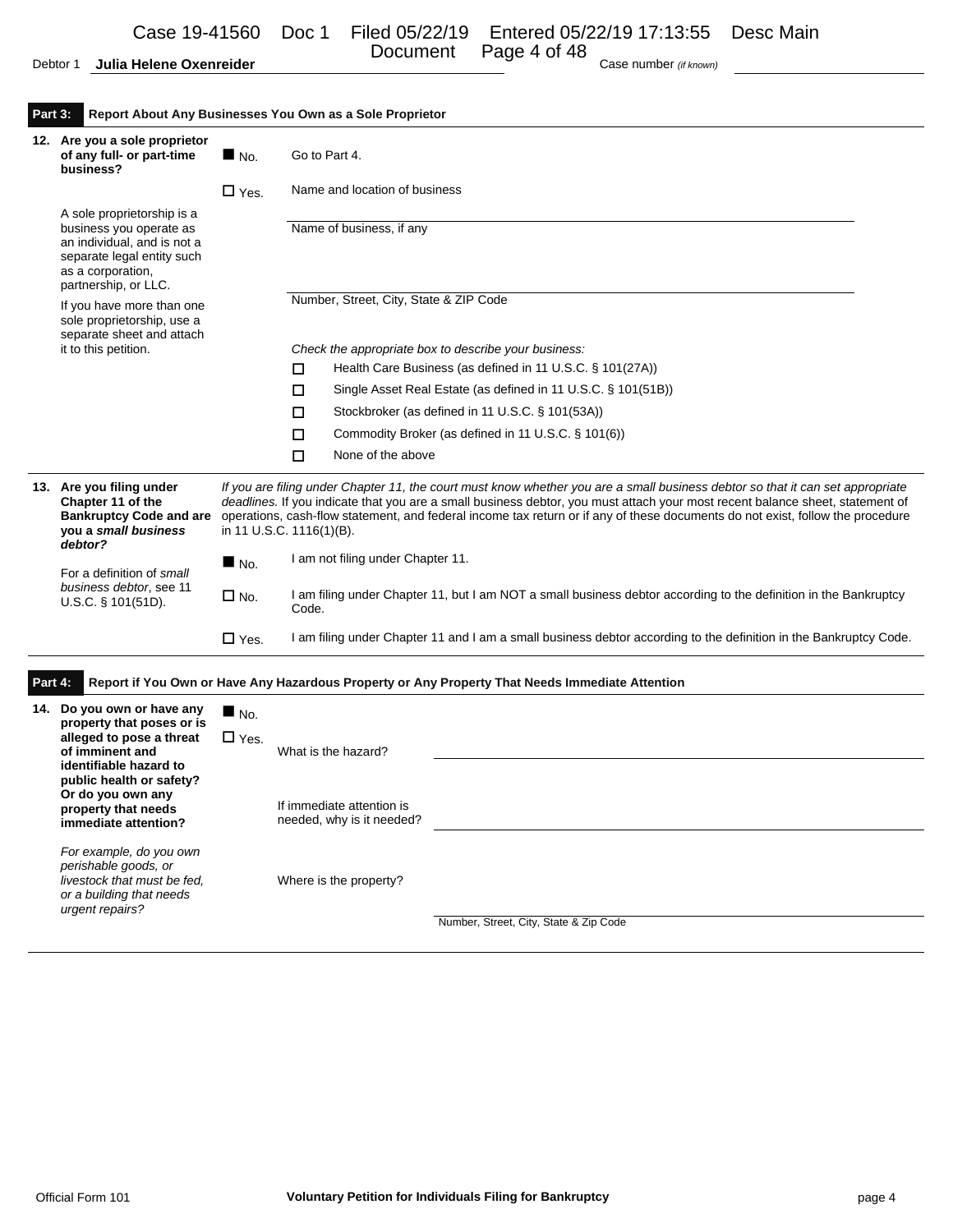# Document Page 5 of 48 Case number *(if known)*<br>Case number *(if known)*

#### **Part 5: Explain Your Efforts to Receive a Briefing About Credit Counseling**

**15. Tell the court whether you have received a briefing about credit counseling.**

> The law requires that you receive a briefing about credit counseling before you file for bankruptcy. You must truthfully check one of the following choices. If you cannot do so, you are not eligible to file.

If you file anyway, the court can dismiss your case, you will lose whatever filing fee you paid, and your creditors can begin collection activities again.

 **I received a briefing from an approved credit counseling agency within the 180 days before I filed this bankruptcy petition, and I received a certificate of completion.**

Attach a copy of the certificate and the payment plan, if any, that you developed with the agency.

 **I received a briefing from an approved credit counseling agency within the 180 days before I filed this bankruptcy petition, but I do not have a certificate of completion.**

Within 14 days after you file this bankruptcy petition, you MUST file a copy of the certificate and payment plan, if any.

 **I certify that I asked for credit counseling services from an approved agency, but was unable to obtain those services during the 7 days after I made my request, and exigent circumstances merit a 30-day temporary waiver of the requirement.**

To ask for a 30-day temporary waiver of the requirement, attach a separate sheet explaining what efforts you made to obtain the briefing, why you were unable to obtain it before you filed for bankruptcy, and what exigent circumstances required you to file this case.

Your case may be dismissed if the court is dissatisfied with your reasons for not receiving a briefing before you filed for bankruptcy. If the court is satisfied with your reasons, you must still receive a briefing within 30 days after you file. You must file a certificate from the approved agency, along with a copy of the payment plan you developed, if any. If you do not do so, your case may be dismissed.

Any extension of the 30-day deadline is granted only for cause and is limited to a maximum of 15 days.

#### **I am not required to receive a briefing about credit counseling because of:**

**Incapacity.**

I have a mental illness or a mental deficiency that makes me incapable of realizing or making rational decisions about finances.

#### **Disability.**

My physical disability causes me to be unable to participate in a briefing in person, by phone, or through the internet, even after I reasonably tried to do so.

 **Active duty.** I am currently on active military duty in a military combat zone.

If you believe you are not required to receive a briefing about credit counseling, you must file a motion for waiver credit counseling with the court.

#### **About Debtor 1: About Debtor 2 (Spouse Only in a Joint Case):**

*You must check one: You must check one:*

 **I received a briefing from an approved credit counseling agency within the 180 days before I filed this bankruptcy petition, and I received a certificate of completion.**

Attach a copy of the certificate and the payment plan, if any, that you developed with the agency.

 **I received a briefing from an approved credit counseling agency within the 180 days before I filed this bankruptcy petition, but I do not have a certificate of completion.**

Within 14 days after you file this bankruptcy petition, you MUST file a copy of the certificate and payment plan, if any.

 **I certify that I asked for credit counseling services from an approved agency, but was unable to obtain those services during the 7 days after I made my request, and exigent circumstances merit a 30-day temporary waiver of the requirement.**

To ask for a 30-day temporary waiver of the requirement, attach a separate sheet explaining what efforts you made to obtain the briefing, why you were unable to obtain it before you filed for bankruptcy, and what exigent circumstances required you to file this case.

Your case may be dismissed if the court is dissatisfied with your reasons for not receiving a briefing before you filed for bankruptcy.

If the court is satisfied with your reasons, you must still receive a briefing within 30 days after you file. You must file a certificate from the approved agency, along with a copy of the payment plan you developed, if any. If you do not do so, your case may be dismissed.

Any extension of the 30-day deadline is granted only for cause and is limited to a maximum of 15 days.

#### **I am not required to receive a briefing about credit counseling because of**:

#### **Incapacity.**

I have a mental illness or a mental deficiency that makes me incapable of realizing or making rational decisions about finances.

#### **Disability.**

My physical disability causes me to be unable to participate in a briefing in person, by phone, or through the internet, even after I reasonably tried to do so.

#### **Active duty.**

I am currently on active military duty in a military combat zone.

If you believe you are not required to receive a briefing about credit counseling, you must file a motion for waiver of credit counseling with the court.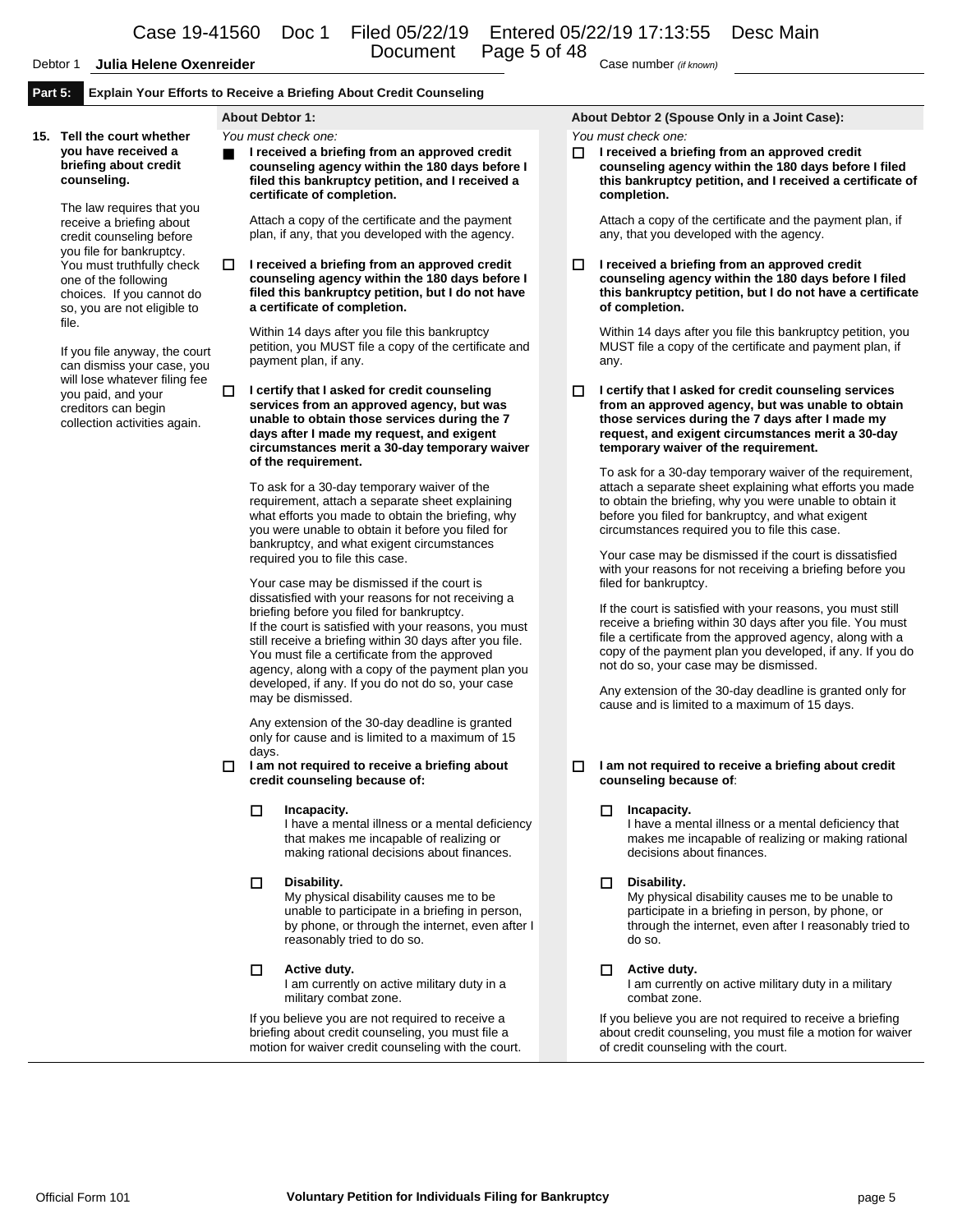| Debtor 1 | Julia Helene Oxenreider | Document Page 6 of 48 |  | Case number (if known) |  |
|----------|-------------------------|-----------------------|--|------------------------|--|
|          |                         |                       |  |                        |  |

|         | 16. What kind of debts do<br>you have?                               | 16a.                                                                                                                                                                                                    | individual primarily for a personal, family, or household purpose."                                                                                                                                                                                                                                     |                                                                           |                                         | Are your debts primarily consumer debts? Consumer debts are defined in 11 U.S.C. § 101(8) as "incurred by an                                                                                                                                           |  |
|---------|----------------------------------------------------------------------|---------------------------------------------------------------------------------------------------------------------------------------------------------------------------------------------------------|---------------------------------------------------------------------------------------------------------------------------------------------------------------------------------------------------------------------------------------------------------------------------------------------------------|---------------------------------------------------------------------------|-----------------------------------------|--------------------------------------------------------------------------------------------------------------------------------------------------------------------------------------------------------------------------------------------------------|--|
|         |                                                                      |                                                                                                                                                                                                         | $\Box$ No. Go to line 16b.                                                                                                                                                                                                                                                                              |                                                                           |                                         |                                                                                                                                                                                                                                                        |  |
|         |                                                                      |                                                                                                                                                                                                         | Yes. Go to line 17.                                                                                                                                                                                                                                                                                     |                                                                           |                                         |                                                                                                                                                                                                                                                        |  |
|         |                                                                      | 16b.                                                                                                                                                                                                    | money for a business or investment or through the operation of the business or investment.                                                                                                                                                                                                              |                                                                           |                                         | Are your debts primarily business debts? Business debts are debts that you incurred to obtain                                                                                                                                                          |  |
|         |                                                                      |                                                                                                                                                                                                         | $\Box$ No. Go to line 16c.                                                                                                                                                                                                                                                                              |                                                                           |                                         |                                                                                                                                                                                                                                                        |  |
|         |                                                                      |                                                                                                                                                                                                         | $\Box$ Yes. Go to line 17.                                                                                                                                                                                                                                                                              |                                                                           |                                         |                                                                                                                                                                                                                                                        |  |
|         |                                                                      | 16c.                                                                                                                                                                                                    | State the type of debts you owe that are not consumer debts or business debts                                                                                                                                                                                                                           |                                                                           |                                         |                                                                                                                                                                                                                                                        |  |
|         | 17. Are you filing under<br>Chapter 7?                               | $\blacksquare$ No.                                                                                                                                                                                      | I am not filing under Chapter 7. Go to line 18.                                                                                                                                                                                                                                                         |                                                                           |                                         |                                                                                                                                                                                                                                                        |  |
|         | Do you estimate that<br>after any exempt<br>property is excluded and | $\Box$ Yes.                                                                                                                                                                                             | are paid that funds will be available to distribute to unsecured creditors?                                                                                                                                                                                                                             |                                                                           |                                         | I am filing under Chapter 7. Do you estimate that after any exempt property is excluded and administrative expenses                                                                                                                                    |  |
|         | administrative expenses<br>are paid that funds will                  |                                                                                                                                                                                                         | $\Box$ No                                                                                                                                                                                                                                                                                               |                                                                           |                                         |                                                                                                                                                                                                                                                        |  |
|         | be available for<br>distribution to unsecured<br>creditors?          |                                                                                                                                                                                                         | $\Box$ Yes                                                                                                                                                                                                                                                                                              |                                                                           |                                         |                                                                                                                                                                                                                                                        |  |
|         | 18. How many Creditors do                                            | $1-49$                                                                                                                                                                                                  |                                                                                                                                                                                                                                                                                                         | $\Box$ 1,000-5,000                                                        |                                         | $\Box$ 25,001-50,000                                                                                                                                                                                                                                   |  |
|         | you estimate that you<br>owe?                                        | $\square$ 50-99                                                                                                                                                                                         |                                                                                                                                                                                                                                                                                                         | $\square$ 5001-10,000                                                     |                                         | $\Box$ 50,001-100,000                                                                                                                                                                                                                                  |  |
|         |                                                                      | $\Box$ 100-199<br>$\Box$ 200-999                                                                                                                                                                        |                                                                                                                                                                                                                                                                                                         | $\square$ 10,001-25,000                                                   |                                         | $\Box$ More than 100,000                                                                                                                                                                                                                               |  |
|         | 19. How much do you                                                  | $\blacksquare$ \$0 - \$50,000                                                                                                                                                                           |                                                                                                                                                                                                                                                                                                         | $\Box$ \$1,000,001 - \$10 million                                         |                                         | $\Box$ \$500,000,001 - \$1 billion                                                                                                                                                                                                                     |  |
|         | estimate your assets to<br>be worth?                                 |                                                                                                                                                                                                         | $\Box$ \$50,001 - \$100,000                                                                                                                                                                                                                                                                             | $\Box$ \$10,000,001 - \$50 million<br>$\Box$ \$50,000,001 - \$100 million |                                         | $\Box$ \$1,000,000,001 - \$10 billion<br>$\square$ \$10,000,000,001 - \$50 billion                                                                                                                                                                     |  |
|         |                                                                      |                                                                                                                                                                                                         | $\Box$ \$100,001 - \$500,000<br>$\Box$ \$500,001 - \$1 million                                                                                                                                                                                                                                          |                                                                           | $\square$ \$100,000,001 - \$500 million | $\Box$ More than \$50 billion                                                                                                                                                                                                                          |  |
|         | 20. How much do you                                                  | $\square$ \$0 - \$50,000                                                                                                                                                                                |                                                                                                                                                                                                                                                                                                         | $\Box$ \$1,000,001 - \$10 million                                         |                                         | $\square$ \$500,000,001 - \$1 billion                                                                                                                                                                                                                  |  |
|         | estimate your liabilities<br>to be?                                  |                                                                                                                                                                                                         | $\Box$ \$50,001 - \$100,000                                                                                                                                                                                                                                                                             | $\Box$ \$10,000,001 - \$50 million<br>$\Box$ \$50,000,001 - \$100 million |                                         | $\Box$ \$1,000,000,001 - \$10 billion<br>$\Box$ \$10,000,000,001 - \$50 billion                                                                                                                                                                        |  |
|         |                                                                      |                                                                                                                                                                                                         | $\blacksquare$ \$100,001 - \$500,000<br>$\Box$ \$500,001 - \$1 million                                                                                                                                                                                                                                  |                                                                           | $\Box$ \$100,000,001 - \$500 million    | $\Box$ More than \$50 billion                                                                                                                                                                                                                          |  |
| Part 7: | <b>Sign Below</b>                                                    |                                                                                                                                                                                                         |                                                                                                                                                                                                                                                                                                         |                                                                           |                                         |                                                                                                                                                                                                                                                        |  |
|         | For you                                                              |                                                                                                                                                                                                         |                                                                                                                                                                                                                                                                                                         |                                                                           |                                         | I have examined this petition, and I declare under penalty of perjury that the information provided is true and correct.                                                                                                                               |  |
|         |                                                                      |                                                                                                                                                                                                         |                                                                                                                                                                                                                                                                                                         |                                                                           |                                         | If I have chosen to file under Chapter 7, I am aware that I may proceed, if eligible, under Chapter 7, 11,12, or 13 of title 11,<br>United States Code. I understand the relief available under each chapter, and I choose to proceed under Chapter 7. |  |
|         |                                                                      | If no attorney represents me and I did not pay or agree to pay someone who is not an attorney to help me fill out this<br>document, I have obtained and read the notice required by 11 U.S.C. § 342(b). |                                                                                                                                                                                                                                                                                                         |                                                                           |                                         |                                                                                                                                                                                                                                                        |  |
|         |                                                                      |                                                                                                                                                                                                         | I request relief in accordance with the chapter of title 11, United States Code, specified in this petition.                                                                                                                                                                                            |                                                                           |                                         |                                                                                                                                                                                                                                                        |  |
|         |                                                                      |                                                                                                                                                                                                         | I understand making a false statement, concealing property, or obtaining money or property by fraud in connection with a<br>bankruptcy case can result in fines up to \$250,000, or imprisonment for up to 20 years, or both. 18 U.S.C. §§ 152, 1341, 1519,<br>and 3571.<br>/s/ Julia Helene Oxenreider |                                                                           |                                         |                                                                                                                                                                                                                                                        |  |
|         |                                                                      |                                                                                                                                                                                                         | Julia Helene Oxenreider<br>Signature of Debtor 1                                                                                                                                                                                                                                                        |                                                                           | Signature of Debtor 2                   |                                                                                                                                                                                                                                                        |  |
|         |                                                                      | Executed on                                                                                                                                                                                             | May 20, 2019                                                                                                                                                                                                                                                                                            |                                                                           | Executed on                             |                                                                                                                                                                                                                                                        |  |
|         |                                                                      |                                                                                                                                                                                                         | MM / DD / YYYY                                                                                                                                                                                                                                                                                          |                                                                           |                                         | MM / DD / YYYY                                                                                                                                                                                                                                         |  |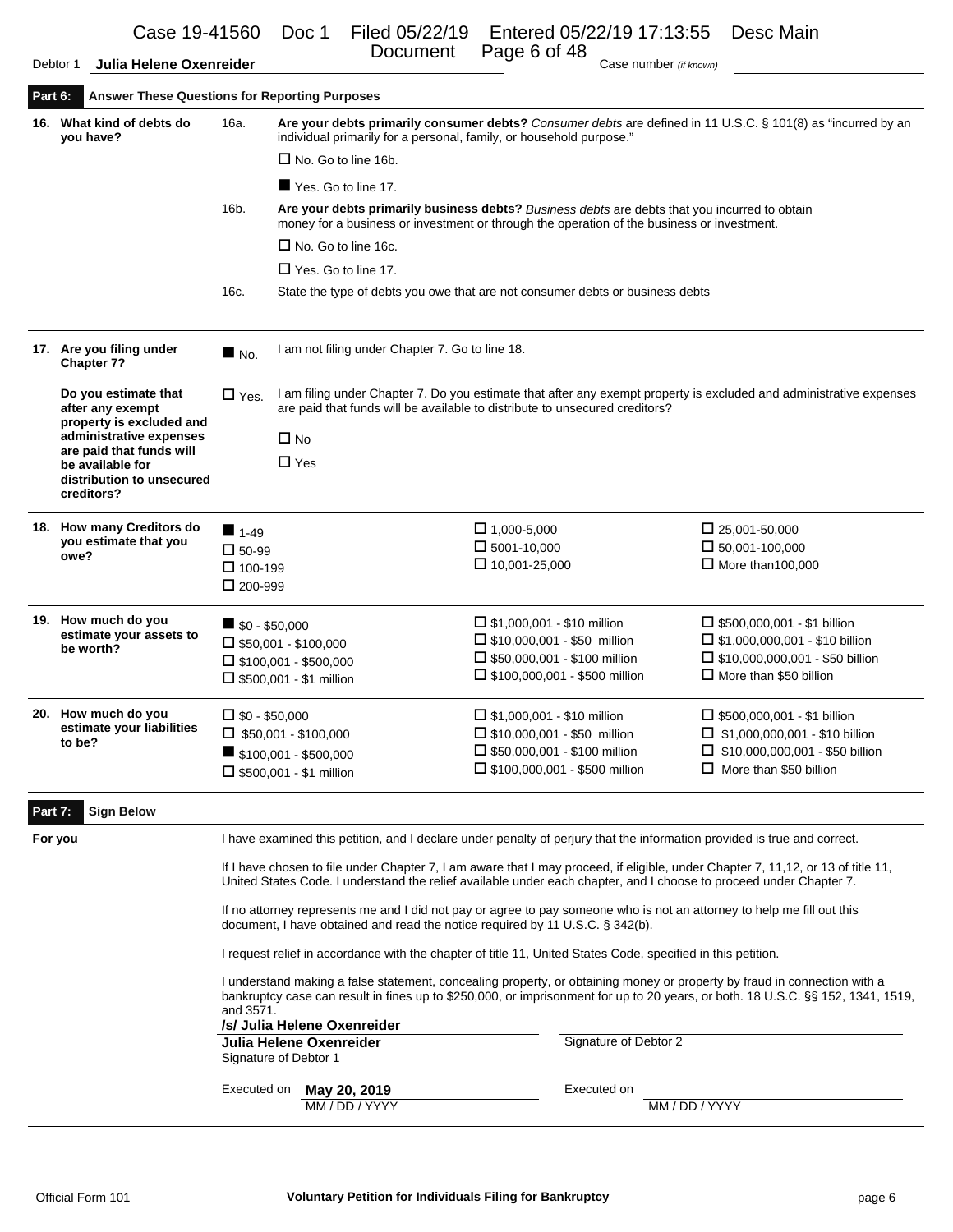| Case 19-41560<br>Julia Helene Oxenreider<br>Debtor 1                                | Doc 1                                  | Filed 05/22/19<br>Document                      | Entered 05/22/19 17:13:55<br>Page 7 of 48 | Case number (if known) | Desc Main                                                                                                                                                                                                                                                                                                                                                                                            |
|-------------------------------------------------------------------------------------|----------------------------------------|-------------------------------------------------|-------------------------------------------|------------------------|------------------------------------------------------------------------------------------------------------------------------------------------------------------------------------------------------------------------------------------------------------------------------------------------------------------------------------------------------------------------------------------------------|
|                                                                                     |                                        |                                                 |                                           |                        |                                                                                                                                                                                                                                                                                                                                                                                                      |
| For your attorney, if you are<br>represented by one                                 |                                        |                                                 |                                           |                        | I, the attorney for the debtor(s) named in this petition, declare that I have informed the debtor(s) about eligibility to proceed<br>under Chapter 7, 11, 12, or 13 of title 11, United States Code, and have explained the relief available under each chapter<br>for which the person is eligible. I also certify that I have delivered to the debtor(s) the notice required by 11 U.S.C. § 342(b) |
| If you are not represented by<br>an attorney, you do not need<br>to file this page. |                                        | schedules filed with the petition is incorrect. |                                           |                        | and, in a case in which § 707(b)(4)(D) applies, certify that I have no knowledge after an inquiry that the information in the                                                                                                                                                                                                                                                                        |
|                                                                                     | /s/ Gregory J. Wald                    |                                                 | Date                                      | May 20, 2019           |                                                                                                                                                                                                                                                                                                                                                                                                      |
|                                                                                     | Signature of Attorney for Debtor       |                                                 |                                           | MM / DD / YYYY         |                                                                                                                                                                                                                                                                                                                                                                                                      |
|                                                                                     | Gregory J. Wald 0165244                |                                                 |                                           |                        |                                                                                                                                                                                                                                                                                                                                                                                                      |
|                                                                                     | Printed name                           |                                                 |                                           |                        |                                                                                                                                                                                                                                                                                                                                                                                                      |
|                                                                                     | Gregory J. Wald, Attorney              |                                                 |                                           |                        |                                                                                                                                                                                                                                                                                                                                                                                                      |
|                                                                                     | Firm name                              |                                                 |                                           |                        |                                                                                                                                                                                                                                                                                                                                                                                                      |
|                                                                                     | 1500 Northland Plaza                   |                                                 |                                           |                        |                                                                                                                                                                                                                                                                                                                                                                                                      |
|                                                                                     | 3800 American Boulevard West           |                                                 |                                           |                        |                                                                                                                                                                                                                                                                                                                                                                                                      |
|                                                                                     | <b>Bloomington, MN 55431</b>           |                                                 |                                           |                        |                                                                                                                                                                                                                                                                                                                                                                                                      |
|                                                                                     | Number, Street, City, State & ZIP Code |                                                 |                                           |                        |                                                                                                                                                                                                                                                                                                                                                                                                      |
|                                                                                     | Contact phone                          | (952) 921-5802                                  | Email address                             |                        | greg@waldlawfirm.com                                                                                                                                                                                                                                                                                                                                                                                 |
|                                                                                     | 0165244 MN                             |                                                 |                                           |                        |                                                                                                                                                                                                                                                                                                                                                                                                      |
|                                                                                     | Bar number & State                     |                                                 |                                           |                        |                                                                                                                                                                                                                                                                                                                                                                                                      |
|                                                                                     |                                        |                                                 |                                           |                        |                                                                                                                                                                                                                                                                                                                                                                                                      |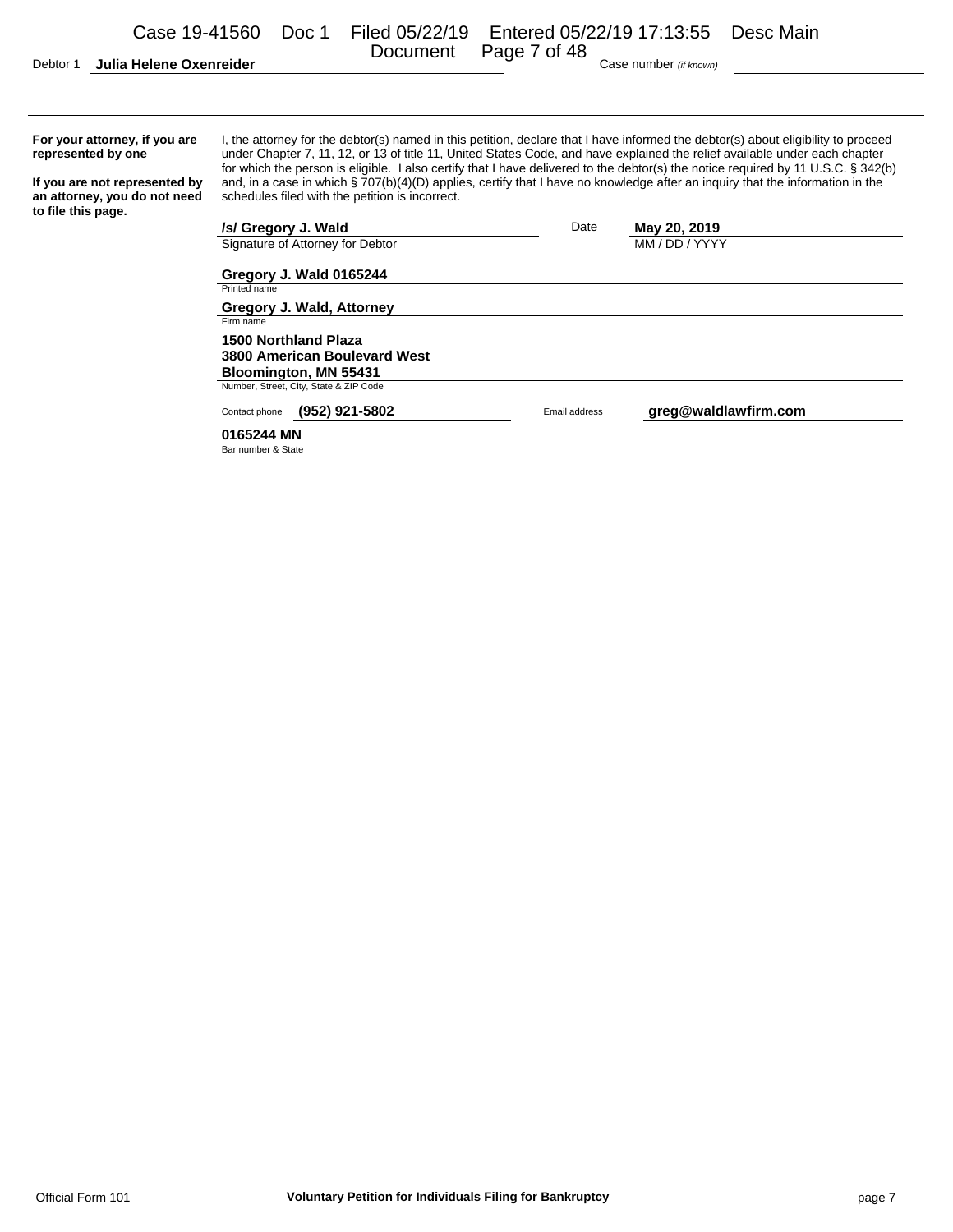|                     |                                                 | Document.             | Page 8 of 48 |                     |
|---------------------|-------------------------------------------------|-----------------------|--------------|---------------------|
|                     | Fill in this information to identify your case: |                       |              |                     |
| Debtor 1            | Julia Helene Oxenreider                         |                       |              |                     |
|                     | First Name                                      | Middle Name           | Last Name    |                     |
| Debtor 2            |                                                 |                       |              |                     |
| (Spouse if, filing) | <b>First Name</b>                               | Middle Name           | Last Name    |                     |
|                     | United States Bankruptcy Court for the:         | DISTRICT OF MINNESOTA |              |                     |
| Case number         |                                                 |                       |              |                     |
| (if known)          |                                                 |                       |              | Check if this is an |
|                     |                                                 |                       |              | amended filing      |

# Official Form 106Sum **Summary of Your Assets and Liabilities and Certain Statistical Information 12/15**

**Be as complete and accurate as possible. If two married people are filing together, both are equally responsible for supplying correct information. Fill out all of your schedules first; then complete the information on this form. If you are filing amended schedules after you file your original forms, you must fill out a new** *Summary* **and check the box at the top of this page.**

#### Part 1: **Summarize Your Assets**

|                                               | Your assets | Value of what you own |
|-----------------------------------------------|-------------|-----------------------|
| Schedule A/B: Property (Official Form 106A/B) |             | 0.00                  |
|                                               |             | 2,912.11              |
|                                               |             | 2.912.11              |

#### Part 2: **Summarize Your Liabilities**

|    |                                                                                                                                                                                                      | <b>Your liabilities</b><br>Amount you owe |
|----|------------------------------------------------------------------------------------------------------------------------------------------------------------------------------------------------------|-------------------------------------------|
| 2. | Schedule D: Creditors Who Have Claims Secured by Property (Official Form 106D)<br>2a. Copy the total you listed in Column A, Amount of claim, at the bottom of the last page of Part 1 of Schedule D | 0.00                                      |
| 3. | Schedule E/F: Creditors Who Have Unsecured Claims (Official Form 106E/F)                                                                                                                             | 0.00                                      |
|    |                                                                                                                                                                                                      | 103.905.43                                |
|    | Your total liabilities l <b>\$</b>                                                                                                                                                                   | 103.905.43                                |

| Part 3: | <b>Summarize Your Income and Expenses</b>                                                                    |          |
|---------|--------------------------------------------------------------------------------------------------------------|----------|
| 4.      | Schedule I: Your Income (Official Form 106I)<br>Copy your combined monthly income from line 12 of Schedule I | 1.752.84 |
| 5.      | Schedule J: Your Expenses (Official Form 106J)                                                               | 1.530.00 |

#### Part 4: Answer These Questions for Administrative and Statistical Records

6. **Are you filing for bankruptcy under Chapters 7, 11, or 13?**

□ No. You have nothing to report on this part of the form. Check this box and submit this form to the court with your other schedules.

**■** Yes

#### 7. **What kind of debt do you have?**

 **Your debts are primarily consumer debts.** *Consumer debts* are those "incurred by an individual primarily for a personal, family, or household purpose." 11 U.S.C. § 101(8). Fill out lines 8-9g for statistical purposes. 28 U.S.C. § 159.

 **Your debts are not primarily consumer debts**. You have nothing to report on this part of the form. *Check this box* and submit this form to the court with your other schedules.

Official Form 106Sum **Summary of Your Assets and Liabilities and Certain Statistical Information** page 1 of 2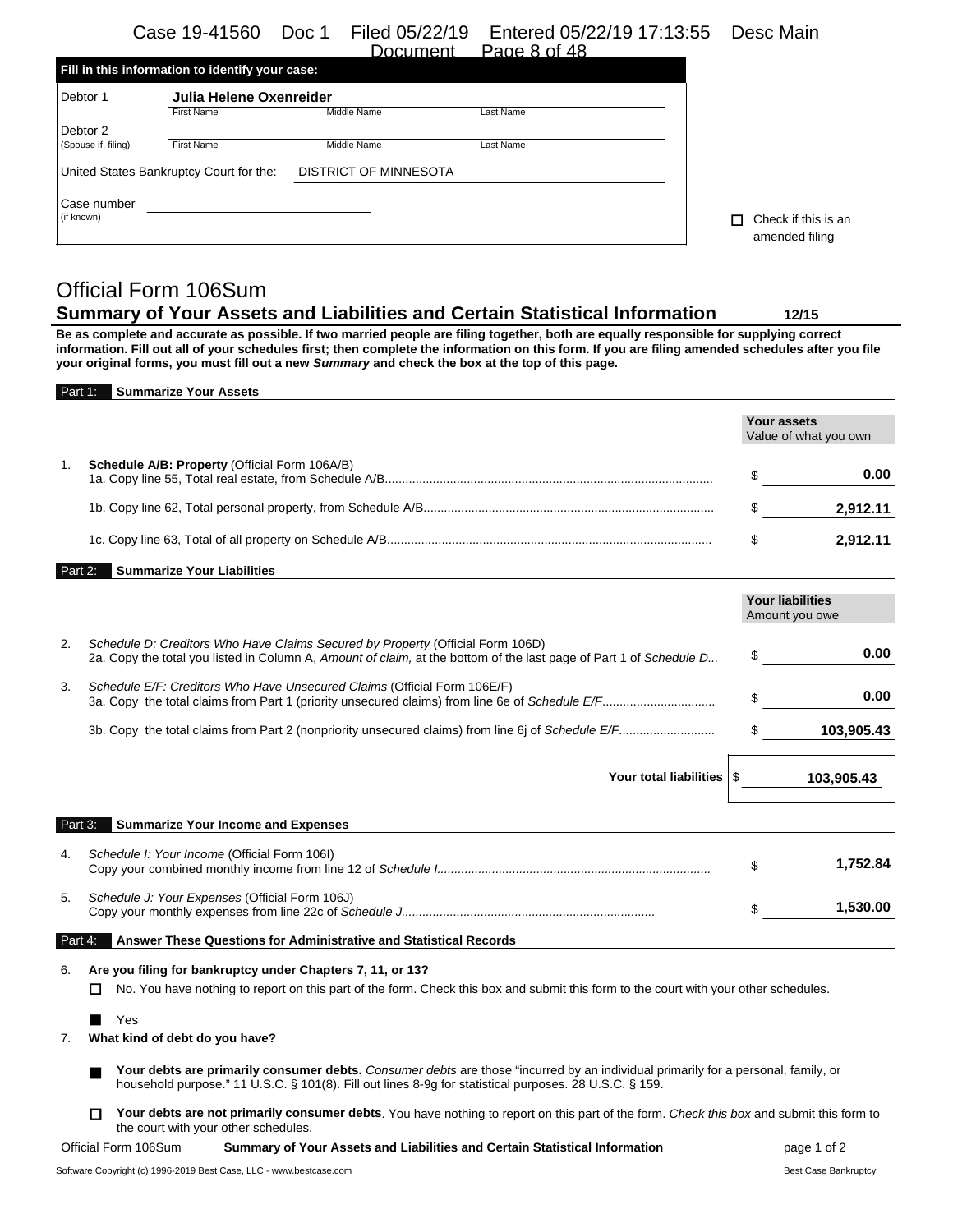## Debtor 1 **Julia Helene Oxenreider**

| ---------- |  |  |  | Case number (if known) |  |  |  |
|------------|--|--|--|------------------------|--|--|--|
|            |  |  |  |                        |  |  |  |

8. **From the** *Statement of Your Current Monthly Income***:** Copy your total current monthly income from Official Form 122A-1 Line 11; **OR**, Form 122B Line 11; **OR**, Form 122C-1 Line 14. **120** and the transmitted in the transmitted in the transmitted in the transmitted in the transmitted in the transmitted in the transmitted in the transmi

#### 9. **Copy the following special categories of claims from Part 4, line 6 of** *Schedule E/F***:**

|                                                                                                                                 |     | <b>Total claim</b> |
|---------------------------------------------------------------------------------------------------------------------------------|-----|--------------------|
| From Part 4 on Schedule E/F, copy the following:                                                                                |     |                    |
| 9a. Domestic support obligations (Copy line 6a.)                                                                                | \$  | 0.00               |
| 9b. Taxes and certain other debts you owe the government. (Copy line 6b.)                                                       | \$  | 0.00               |
| 9c. Claims for death or personal injury while you were intoxicated. (Copy line 6c.)                                             | \$  | 0.00               |
| 9d. Student Ioans. (Copy line 6f.)                                                                                              | \$  | 93,003.47          |
| 9e. Obligations arising out of a separation agreement or divorce that you did not report as<br>priority claims. (Copy line 6q.) | \$  | 0.00               |
| 9f. Debts to pension or profit-sharing plans, and other similar debts. (Copy line 6h.)                                          | +\$ | 0.00               |
| 9q. Total. Add lines 9a through 9f.                                                                                             | S   | 93,003.47          |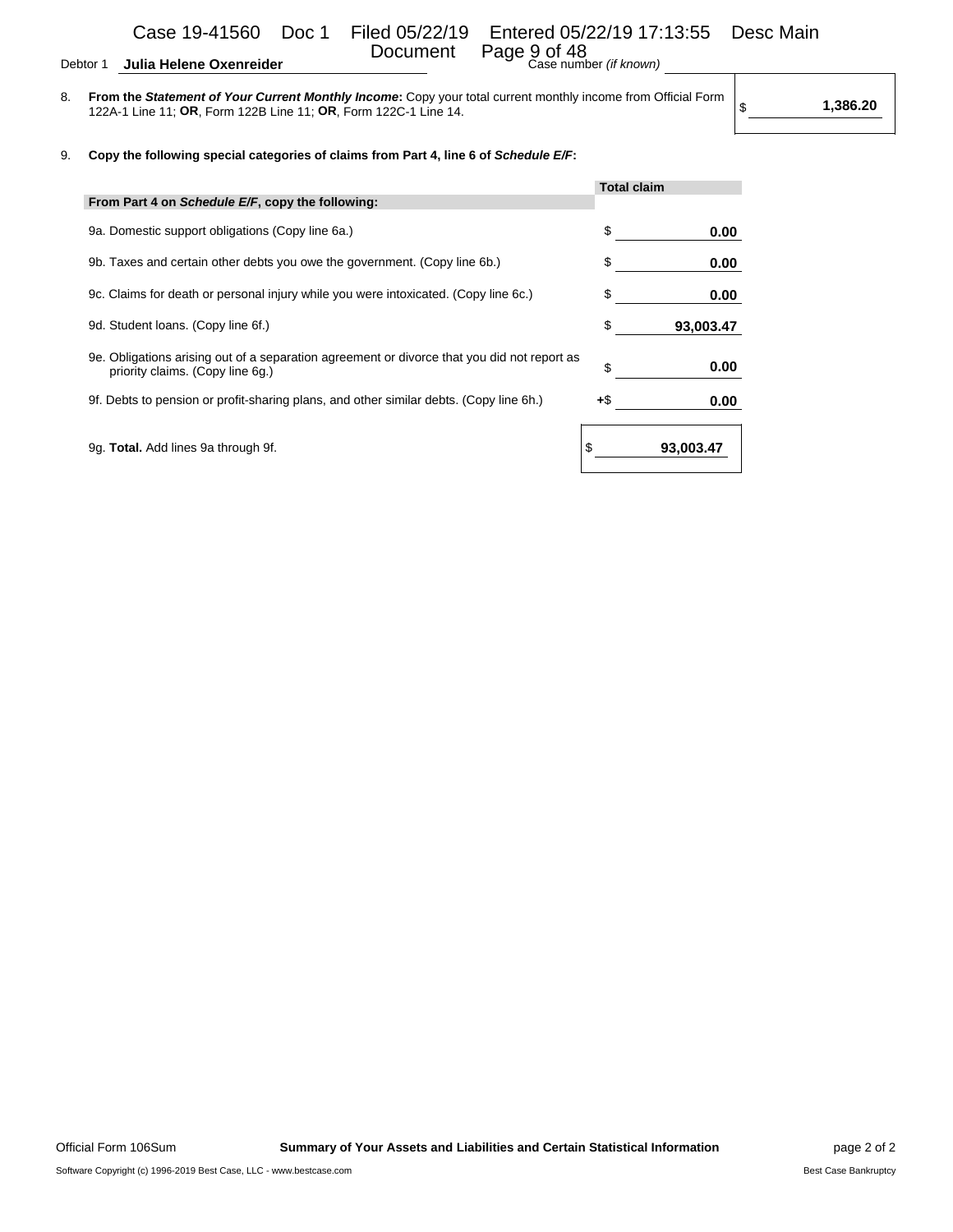#### Case 19-41560 Doc 1 Filed 05/22/19 Entered 05/22/19 17:13:55 Desc Main Dogs  $10 \text{ of } 40$

| Debtor 1                                | Julia Helene Oxenreider |                       |           |  |  |  |  |
|-----------------------------------------|-------------------------|-----------------------|-----------|--|--|--|--|
|                                         | First Name              | Middle Name           | Last Name |  |  |  |  |
| Debtor 2                                |                         |                       |           |  |  |  |  |
| (Spouse, if filing)                     | <b>First Name</b>       | Middle Name           | Last Name |  |  |  |  |
| United States Bankruptcy Court for the: |                         | DISTRICT OF MINNESOTA |           |  |  |  |  |
|                                         |                         |                       |           |  |  |  |  |

 $\Box$  Check if this is an amended filing

# Official Form 106A/B **Schedule A/B: Property 12/15**

**In each category, separately list and describe items. List an asset only once. If an asset fits in more than one category, list the asset in the category where you think it fits best. Be as complete and accurate as possible. If two married people are filing together, both are equally responsible for supplying correct information. If more space is needed, attach a separate sheet to this form. On the top of any additional pages, write your name and case number (if known). Answer every question.**

| 1. Do you own or have any legal or equitable interest in any residence, building, land, or similar property?                                                                                                                                                                                                                                                                                                 |                                                                                                   |
|--------------------------------------------------------------------------------------------------------------------------------------------------------------------------------------------------------------------------------------------------------------------------------------------------------------------------------------------------------------------------------------------------------------|---------------------------------------------------------------------------------------------------|
| No. Go to Part 2.                                                                                                                                                                                                                                                                                                                                                                                            |                                                                                                   |
| $\Box$ Yes. Where is the property?                                                                                                                                                                                                                                                                                                                                                                           |                                                                                                   |
|                                                                                                                                                                                                                                                                                                                                                                                                              |                                                                                                   |
| <b>Describe Your Vehicles</b><br>Part 2:                                                                                                                                                                                                                                                                                                                                                                     |                                                                                                   |
| Do you own, lease, or have legal or equitable interest in any vehicles, whether they are registered or not? Include any vehicles you own that<br>someone else drives. If you lease a vehicle, also report it on Schedule G: Executory Contracts and Unexpired Leases.                                                                                                                                        |                                                                                                   |
| 3. Cars, vans, trucks, tractors, sport utility vehicles, motorcycles                                                                                                                                                                                                                                                                                                                                         |                                                                                                   |
| $\blacksquare$ No                                                                                                                                                                                                                                                                                                                                                                                            |                                                                                                   |
| $\Box$ Yes                                                                                                                                                                                                                                                                                                                                                                                                   |                                                                                                   |
|                                                                                                                                                                                                                                                                                                                                                                                                              |                                                                                                   |
|                                                                                                                                                                                                                                                                                                                                                                                                              |                                                                                                   |
| Examples: Boats, trailers, motors, personal watercraft, fishing vessels, snowmobiles, motorcycle accessories                                                                                                                                                                                                                                                                                                 |                                                                                                   |
| $\blacksquare$ No                                                                                                                                                                                                                                                                                                                                                                                            |                                                                                                   |
| $\Box$ Yes                                                                                                                                                                                                                                                                                                                                                                                                   |                                                                                                   |
|                                                                                                                                                                                                                                                                                                                                                                                                              |                                                                                                   |
|                                                                                                                                                                                                                                                                                                                                                                                                              | \$0.00                                                                                            |
|                                                                                                                                                                                                                                                                                                                                                                                                              |                                                                                                   |
| Describe Your Personal and Household Items                                                                                                                                                                                                                                                                                                                                                                   | <b>Current value of the</b><br>portion you own?<br>Do not deduct secured<br>claims or exemptions. |
| Examples: Major appliances, furniture, linens, china, kitchenware                                                                                                                                                                                                                                                                                                                                            |                                                                                                   |
| $\Box$ No<br>Yes. Describe                                                                                                                                                                                                                                                                                                                                                                                   |                                                                                                   |
| 4. Watercraft, aircraft, motor homes, ATVs and other recreational vehicles, other vehicles, and accessories<br>5 Add the dollar value of the portion you own for all of your entries from Part 2, including any entries for<br>Part 3:<br>Do you own or have any legal or equitable interest in any of the following items?<br>6. Household goods and furnishings<br>Cookware and misc. items of furnishings | \$70.00                                                                                           |

*Examples:* Televisions and radios; audio, video, stereo, and digital equipment; computers, printers, scanners; music collections; electronic devices including cell phones, cameras, media players, games

 $\square$  No

Yes. Describe.....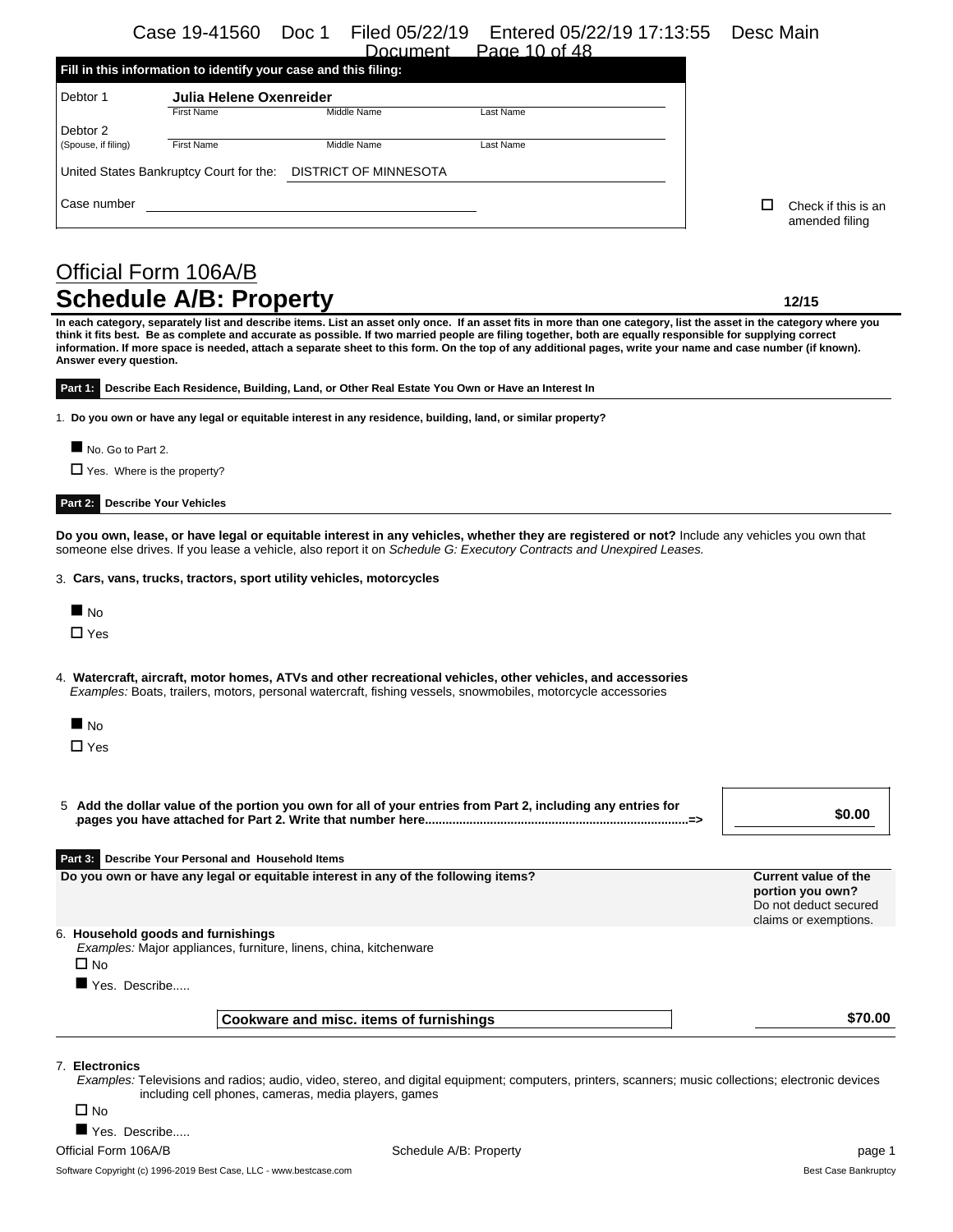Document Page 11 of 48

|                                    |                                                                                     | 3-year old tablet device \$80, cellphone \$30                                                                                                                                                            | \$110.00                                                                 |
|------------------------------------|-------------------------------------------------------------------------------------|----------------------------------------------------------------------------------------------------------------------------------------------------------------------------------------------------------|--------------------------------------------------------------------------|
| $\blacksquare$ No                  | 8. Collectibles of value<br>$\Box$ Yes. Describe                                    | Examples: Antiques and figurines; paintings, prints, or other artwork; books, pictures, or other art objects; stamp, coin, or baseball card collections;<br>other collections, memorabilia, collectibles |                                                                          |
| $\blacksquare$ No                  | 9. Equipment for sports and hobbies<br>musical instruments                          | Examples: Sports, photographic, exercise, and other hobby equipment; bicycles, pool tables, golf clubs, skis; canoes and kayaks; carpentry tools;                                                        |                                                                          |
| 10. Firearms<br>$\blacksquare$ No  | $\Box$ Yes. Describe<br>$\Box$ Yes. Describe                                        | Examples: Pistols, rifles, shotguns, ammunition, and related equipment                                                                                                                                   |                                                                          |
| 11. Clothes<br>$\Box$ No           | Yes. Describe                                                                       | Examples: Everyday clothes, furs, leather coats, designer wear, shoes, accessories                                                                                                                       |                                                                          |
|                                    |                                                                                     | <b>Ordinary clothing</b>                                                                                                                                                                                 | \$100.00                                                                 |
| $\blacksquare$ No                  | $\Box$ Yes. Describe                                                                | Examples: Everyday jewelry, costume jewelry, engagement rings, wedding rings, heirloom jewelry, watches, gems, gold, silver                                                                              |                                                                          |
| $\blacksquare$ No                  | 13. Non-farm animals<br>Examples: Dogs, cats, birds, horses<br>$\Box$ Yes. Describe |                                                                                                                                                                                                          |                                                                          |
| N <sub>O</sub>                     | $\Box$ Yes. Give specific information                                               | 14. Any other personal and household items you did not already list, including any health aids you did not list                                                                                          |                                                                          |
|                                    |                                                                                     | 15. Add the dollar value of all of your entries from Part 3, including any entries for pages you have attached                                                                                           | \$280.00                                                                 |
|                                    | <b>Describe Your Financial Assets</b>                                               |                                                                                                                                                                                                          |                                                                          |
|                                    |                                                                                     | Do you own or have any legal or equitable interest in any of the following?                                                                                                                              | <b>Current value of the</b><br>portion you own?<br>claims or exemptions. |
| $\Box$ No                          |                                                                                     | Examples: Money you have in your wallet, in your home, in a safe deposit box, and on hand when you file your petition                                                                                    |                                                                          |
| 12. Jewelry<br>Part 4:<br>16. Cash |                                                                                     | Cash                                                                                                                                                                                                     | Do not deduct secured<br>\$1.00                                          |

 $\square$  No<br>Official Form 106A/B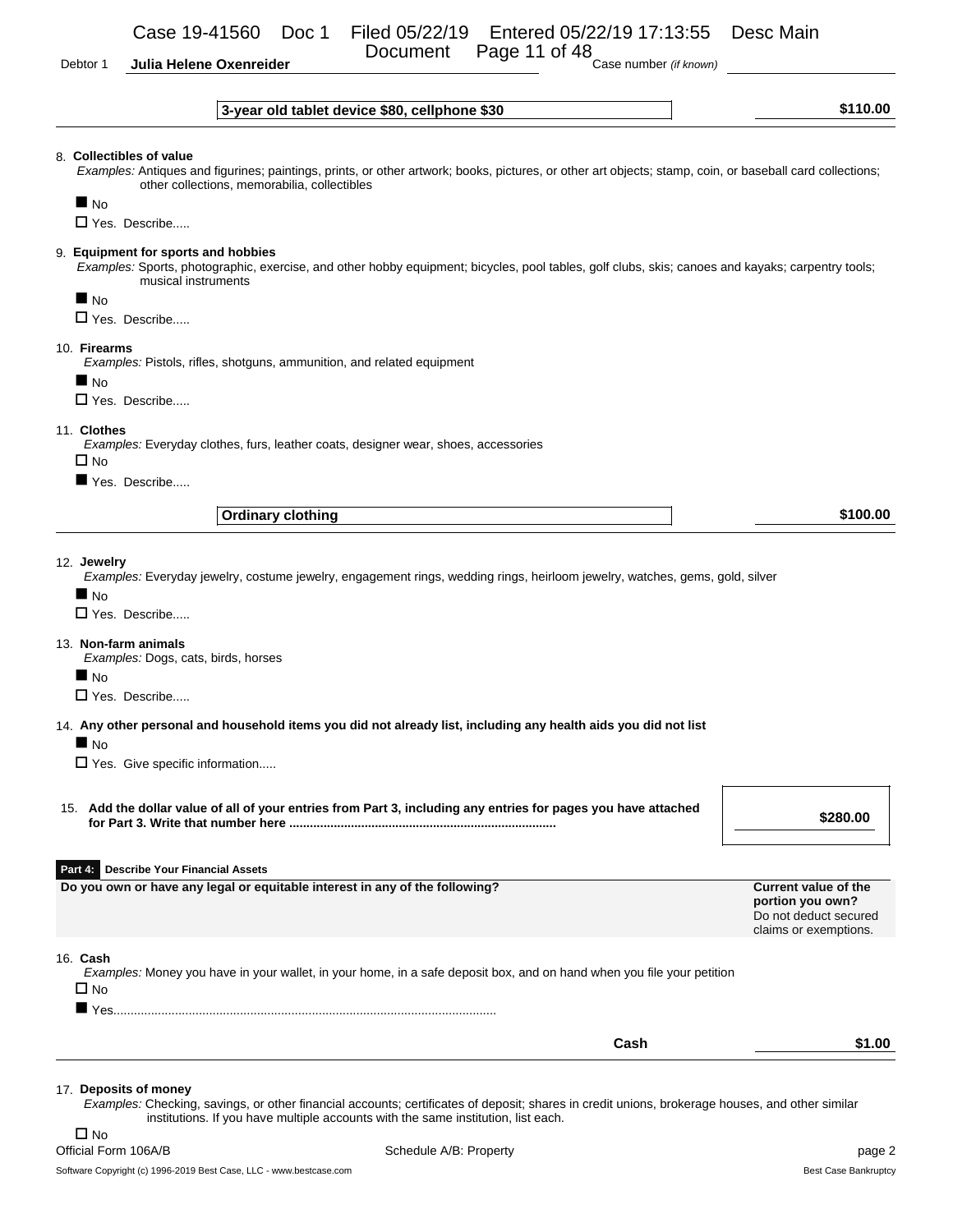|                                   | Case 19-41560                                       |          | Doc 1                                                                               | Filed 05/22/19         | Entered 05/22/19 17:13:55                                                                                                                                                                                                                                                                             |                        | Desc Main                                                                                                                                    |
|-----------------------------------|-----------------------------------------------------|----------|-------------------------------------------------------------------------------------|------------------------|-------------------------------------------------------------------------------------------------------------------------------------------------------------------------------------------------------------------------------------------------------------------------------------------------------|------------------------|----------------------------------------------------------------------------------------------------------------------------------------------|
| Debtor 1                          | Julia Helene Oxenreider                             |          |                                                                                     | Document               | Page 12 of 48                                                                                                                                                                                                                                                                                         | Case number (if known) |                                                                                                                                              |
|                                   |                                                     |          |                                                                                     | Institution name:      |                                                                                                                                                                                                                                                                                                       |                        |                                                                                                                                              |
|                                   |                                                     |          | 17.1. Checking                                                                      |                        | <b>Affinity Plus Credit Union</b>                                                                                                                                                                                                                                                                     |                        | \$247.81                                                                                                                                     |
|                                   |                                                     |          |                                                                                     |                        |                                                                                                                                                                                                                                                                                                       |                        |                                                                                                                                              |
|                                   |                                                     |          | 17.2. <b>Savings</b>                                                                |                        | <b>Affinity Plus Credit Union</b>                                                                                                                                                                                                                                                                     |                        | \$987.19                                                                                                                                     |
|                                   | 18. Bonds, mutual funds, or publicly traded stocks  |          |                                                                                     |                        | Examples: Bond funds, investment accounts with brokerage firms, money market accounts                                                                                                                                                                                                                 |                        |                                                                                                                                              |
| $\blacksquare$ No                 | $\Box$ Yes                                          |          | Institution or issuer name:                                                         |                        |                                                                                                                                                                                                                                                                                                       |                        |                                                                                                                                              |
| $\blacksquare$ No                 | joint venture                                       |          |                                                                                     |                        |                                                                                                                                                                                                                                                                                                       |                        | 19. Non-publicly traded stock and interests in incorporated and unincorporated businesses, including an interest in an LLC, partnership, and |
|                                   |                                                     |          | T Yes. Give specific information about them<br>Name of entity:                      |                        |                                                                                                                                                                                                                                                                                                       | % of ownership:        |                                                                                                                                              |
|                                   |                                                     |          |                                                                                     |                        | 20. Government and corporate bonds and other negotiable and non-negotiable instruments<br>Negotiable instruments include personal checks, cashiers' checks, promissory notes, and money orders.<br>Non-negotiable instruments are those you cannot transfer to someone by signing or delivering them. |                        |                                                                                                                                              |
| $\blacksquare$ No                 | $\square$ Yes. Give specific information about them |          | Issuer name:                                                                        |                        |                                                                                                                                                                                                                                                                                                       |                        |                                                                                                                                              |
|                                   | 21. Retirement or pension accounts                  |          |                                                                                     |                        | Examples: Interests in IRA, ERISA, Keogh, 401(k), 403(b), thrift savings accounts, or other pension or profit-sharing plans                                                                                                                                                                           |                        |                                                                                                                                              |
| $\blacksquare$ No                 | $\Box$ Yes. List each account separately.           |          | Type of account:                                                                    | Institution name:      |                                                                                                                                                                                                                                                                                                       |                        |                                                                                                                                              |
| $\Box$ No                         | 22. Security deposits and prepayments               |          |                                                                                     |                        | Your share of all unused deposits you have made so that you may continue service or use from a company<br>Examples: Agreements with landlords, prepaid rent, public utilities (electric, gas, water), telecommunications companies, or others                                                         |                        |                                                                                                                                              |
|                                   |                                                     |          |                                                                                     |                        | Institution name or individual:                                                                                                                                                                                                                                                                       |                        |                                                                                                                                              |
|                                   |                                                     | landlord | Security deposit with                                                               | <b>Ken Witt</b>        |                                                                                                                                                                                                                                                                                                       |                        | \$500.00                                                                                                                                     |
|                                   |                                                     |          |                                                                                     |                        | 23. Annuities (A contract for a periodic payment of money to you, either for life or for a number of years)                                                                                                                                                                                           |                        |                                                                                                                                              |
| $\blacksquare$ No<br>□ Yes        |                                                     |          | Issuer name and description.                                                        |                        |                                                                                                                                                                                                                                                                                                       |                        |                                                                                                                                              |
|                                   | 26 U.S.C. §§ 530(b)(1), 529A(b), and 529(b)(1).     |          |                                                                                     |                        | 24. Interests in an education IRA, in an account in a qualified ABLE program, or under a qualified state tuition program.                                                                                                                                                                             |                        |                                                                                                                                              |
| $\blacksquare$ No<br><b>D</b> Yes |                                                     |          |                                                                                     |                        | Institution name and description. Separately file the records of any interests 11 U.S.C. § 521(c):                                                                                                                                                                                                    |                        |                                                                                                                                              |
| $\blacksquare$ No                 |                                                     |          |                                                                                     |                        | 25. Trusts, equitable or future interests in property (other than anything listed in line 1), and rights or powers exercisable for your benefit                                                                                                                                                       |                        |                                                                                                                                              |
|                                   | $\Box$ Yes. Give specific information about them    |          |                                                                                     |                        |                                                                                                                                                                                                                                                                                                       |                        |                                                                                                                                              |
| $\blacksquare$ No                 |                                                     |          | 26. Patents, copyrights, trademarks, trade secrets, and other intellectual property |                        | Examples: Internet domain names, websites, proceeds from royalties and licensing agreements                                                                                                                                                                                                           |                        |                                                                                                                                              |
|                                   | $\square$ Yes. Give specific information about them |          |                                                                                     |                        |                                                                                                                                                                                                                                                                                                       |                        |                                                                                                                                              |
| $\blacksquare$ No                 |                                                     |          | 27. Licenses, franchises, and other general intangibles                             |                        | Examples: Building permits, exclusive licenses, cooperative association holdings, liquor licenses, professional licenses                                                                                                                                                                              |                        |                                                                                                                                              |
|                                   | Official Form 106A/B                                |          |                                                                                     | Schedule A/B: Property |                                                                                                                                                                                                                                                                                                       |                        | page 3                                                                                                                                       |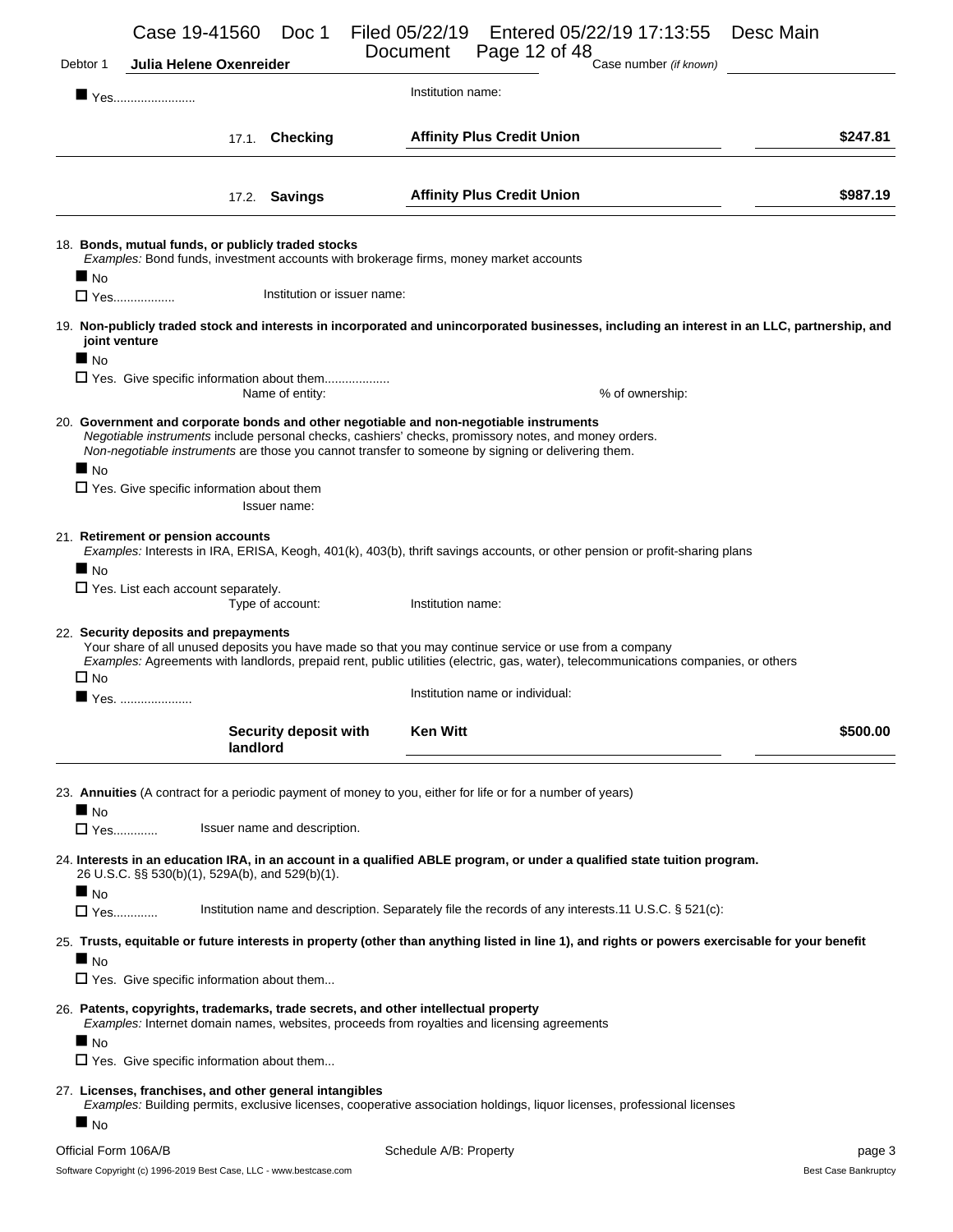| Debtor 1                                | Case 19-41560 Doc 1<br>Julia Helene Oxenreider                                                                                       | <b>Document</b>                                                               | Filed 05/22/19    Entered 05/22/19 17:13:55<br>Page 13 of 48<br>Case number (if known)                                                            | Desc Main                                                                                         |
|-----------------------------------------|--------------------------------------------------------------------------------------------------------------------------------------|-------------------------------------------------------------------------------|---------------------------------------------------------------------------------------------------------------------------------------------------|---------------------------------------------------------------------------------------------------|
|                                         | $\Box$ Yes. Give specific information about them                                                                                     |                                                                               |                                                                                                                                                   |                                                                                                   |
|                                         | Money or property owed to you?                                                                                                       |                                                                               |                                                                                                                                                   | <b>Current value of the</b><br>portion you own?<br>Do not deduct secured<br>claims or exemptions. |
| $\Box$ No                               | 28. Tax refunds owed to you                                                                                                          |                                                                               | ■ Yes. Give specific information about them, including whether you already filed the returns and the tax years                                    |                                                                                                   |
|                                         |                                                                                                                                      | Earned portion of 2019 federal and state<br>income tax refunds, if any exist. |                                                                                                                                                   | <b>Unknown</b>                                                                                    |
| 29. Family support<br>$\blacksquare$ No | $\Box$ Yes. Give specific information                                                                                                |                                                                               | Examples: Past due or lump sum alimony, spousal support, child support, maintenance, divorce settlement, property settlement                      |                                                                                                   |
| $\Box$ No                               | 30. Other amounts someone owes you<br>benefits; unpaid loans you made to someone else<br>Yes. Give specific information              |                                                                               | Examples: Unpaid wages, disability insurance payments, disability benefits, sick pay, vacation pay, workers' compensation, Social Security        |                                                                                                   |
|                                         |                                                                                                                                      | Wages due to me from my employer (estimated)                                  |                                                                                                                                                   | \$896.11                                                                                          |
| $\blacksquare$ No                       | 31. Interests in insurance policies<br>$\Box$ Yes. Name the insurance company of each policy and list its value.<br>Company name:    |                                                                               | Examples: Health, disability, or life insurance; health savings account (HSA); credit, homeowner's, or renter's insurance<br>Beneficiary:         | Surrender or refund<br>value:                                                                     |
| $\blacksquare$ No                       | 32. Any interest in property that is due you from someone who has died<br>someone has died.<br>$\Box$ Yes. Give specific information |                                                                               | If you are the beneficiary of a living trust, expect proceeds from a life insurance policy, or are currently entitled to receive property because |                                                                                                   |
| $\blacksquare$ No                       | Examples: Accidents, employment disputes, insurance claims, or rights to sue<br>$\Box$ Yes. Describe each claim                      |                                                                               | 33. Claims against third parties, whether or not you have filed a lawsuit or made a demand for payment                                            |                                                                                                   |
| $\blacksquare$ No                       | $\Box$ Yes. Describe each claim                                                                                                      |                                                                               | 34. Other contingent and unliquidated claims of every nature, including counterclaims of the debtor and rights to set off claims                  |                                                                                                   |
|                                         | 35. Any financial assets you did not already list                                                                                    |                                                                               |                                                                                                                                                   |                                                                                                   |
| $\blacksquare$ No                       | $\Box$ Yes. Give specific information                                                                                                |                                                                               |                                                                                                                                                   |                                                                                                   |
|                                         |                                                                                                                                      |                                                                               | 36. Add the dollar value of all of your entries from Part 4, including any entries for pages you have attached                                    | \$2,632.11                                                                                        |
| Part 5:                                 | Describe Any Business-Related Property You Own or Have an Interest In. List any real estate in Part 1.                               |                                                                               |                                                                                                                                                   |                                                                                                   |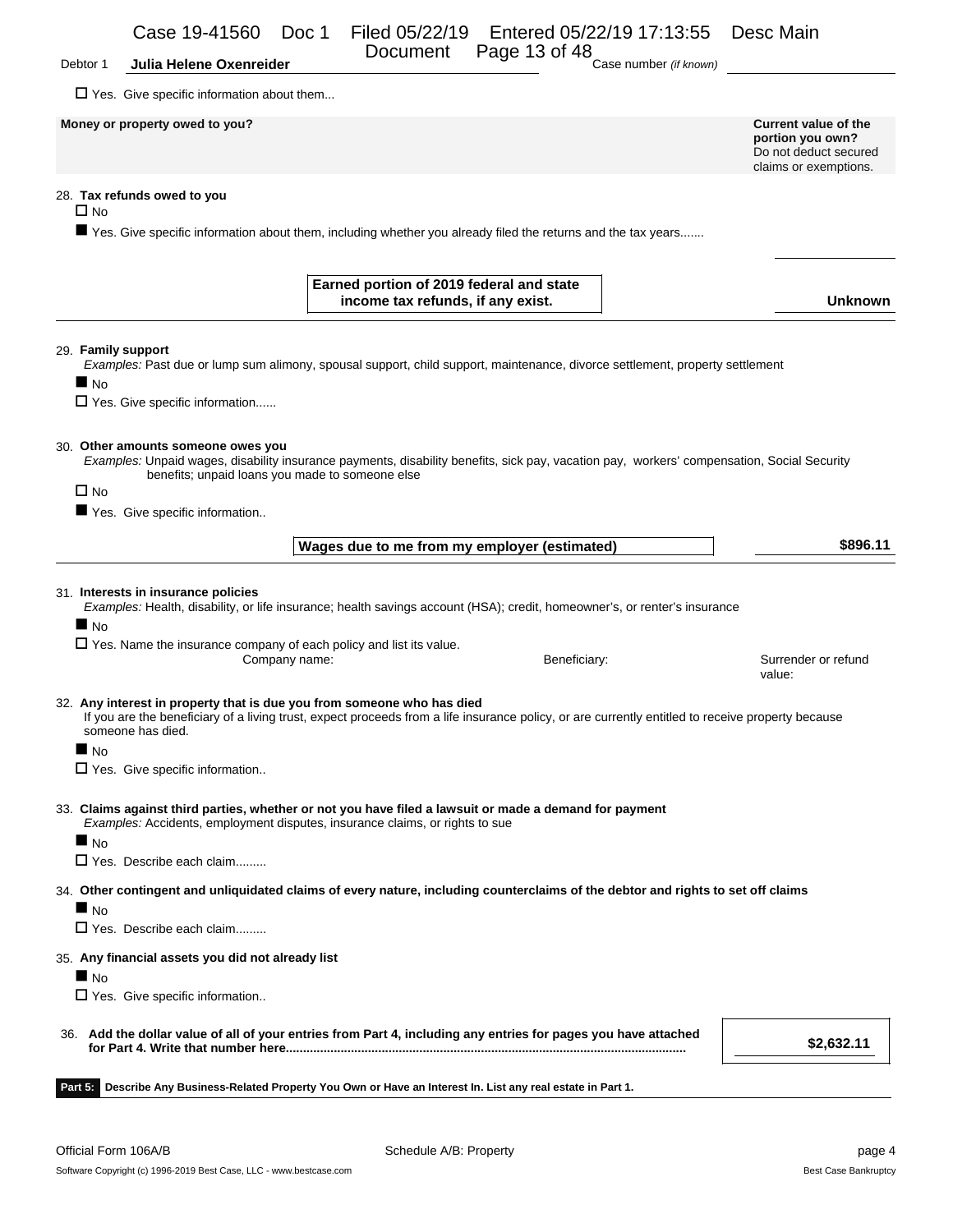|           | Case 19-41560<br>Doc 1                                                                                                                                       | Filed 05/22/19<br>Document | Page 14 of 48 | Entered 05/22/19 17:13:55    | Desc Main  |
|-----------|--------------------------------------------------------------------------------------------------------------------------------------------------------------|----------------------------|---------------|------------------------------|------------|
| Debtor 1  | Julia Helene Oxenreider                                                                                                                                      |                            |               | Case number (if known)       |            |
|           | 37. Do you own or have any legal or equitable interest in any business-related property?<br>No. Go to Part 6.                                                |                            |               |                              |            |
|           | $\Box$ Yes. Go to line 38.                                                                                                                                   |                            |               |                              |            |
|           |                                                                                                                                                              |                            |               |                              |            |
|           |                                                                                                                                                              |                            |               |                              |            |
| Part $6:$ | Describe Any Farm- and Commercial Fishing-Related Property You Own or Have an Interest In.<br>If you own or have an interest in farmland, list it in Part 1. |                            |               |                              |            |
|           | 46. Do you own or have any legal or equitable interest in any farm- or commercial fishing-related property?                                                  |                            |               |                              |            |
|           | No. Go to Part 7.                                                                                                                                            |                            |               |                              |            |
|           | $\Box$ Yes. Go to line 47.                                                                                                                                   |                            |               |                              |            |
|           |                                                                                                                                                              |                            |               |                              |            |
| Part 7:   | Describe All Property You Own or Have an Interest in That You Did Not List Above                                                                             |                            |               |                              |            |
|           | 53. Do you have other property of any kind you did not already list?<br>Examples: Season tickets, country club membership                                    |                            |               |                              |            |
|           | $\blacksquare$ No                                                                                                                                            |                            |               |                              |            |
|           | T Yes. Give specific information                                                                                                                             |                            |               |                              |            |
|           |                                                                                                                                                              |                            |               |                              | \$0.00     |
|           |                                                                                                                                                              |                            |               |                              |            |
| Part 8:   | List the Totals of Each Part of this Form                                                                                                                    |                            |               |                              |            |
| 55.       |                                                                                                                                                              |                            |               |                              | \$0.00     |
|           | 56. Part 2: Total vehicles, line 5                                                                                                                           |                            | \$0.00        |                              |            |
|           | 57. Part 3: Total personal and household items, line 15                                                                                                      |                            | \$280.00      |                              |            |
|           | 58. Part 4: Total financial assets, line 36                                                                                                                  |                            | \$2,632.11    |                              |            |
|           | 59. Part 5: Total business-related property, line 45                                                                                                         |                            | \$0.00        |                              |            |
| 60.       | Part 6: Total farm- and fishing-related property, line 52                                                                                                    |                            | \$0.00        |                              |            |
|           | 61. Part 7: Total other property not listed, line 54                                                                                                         |                            | \$0.00        |                              |            |
|           | 62. Total personal property. Add lines 56 through 61                                                                                                         |                            | \$2,912.11    | Copy personal property total | \$2,912.11 |
|           | of all proporty on Cohodulo A/D, Addiso EE Line CO                                                                                                           |                            |               |                              | 0.0001     |

63. **Total of all property on Schedule A/B**. Add line 55 + line 62 **\$2,912.11**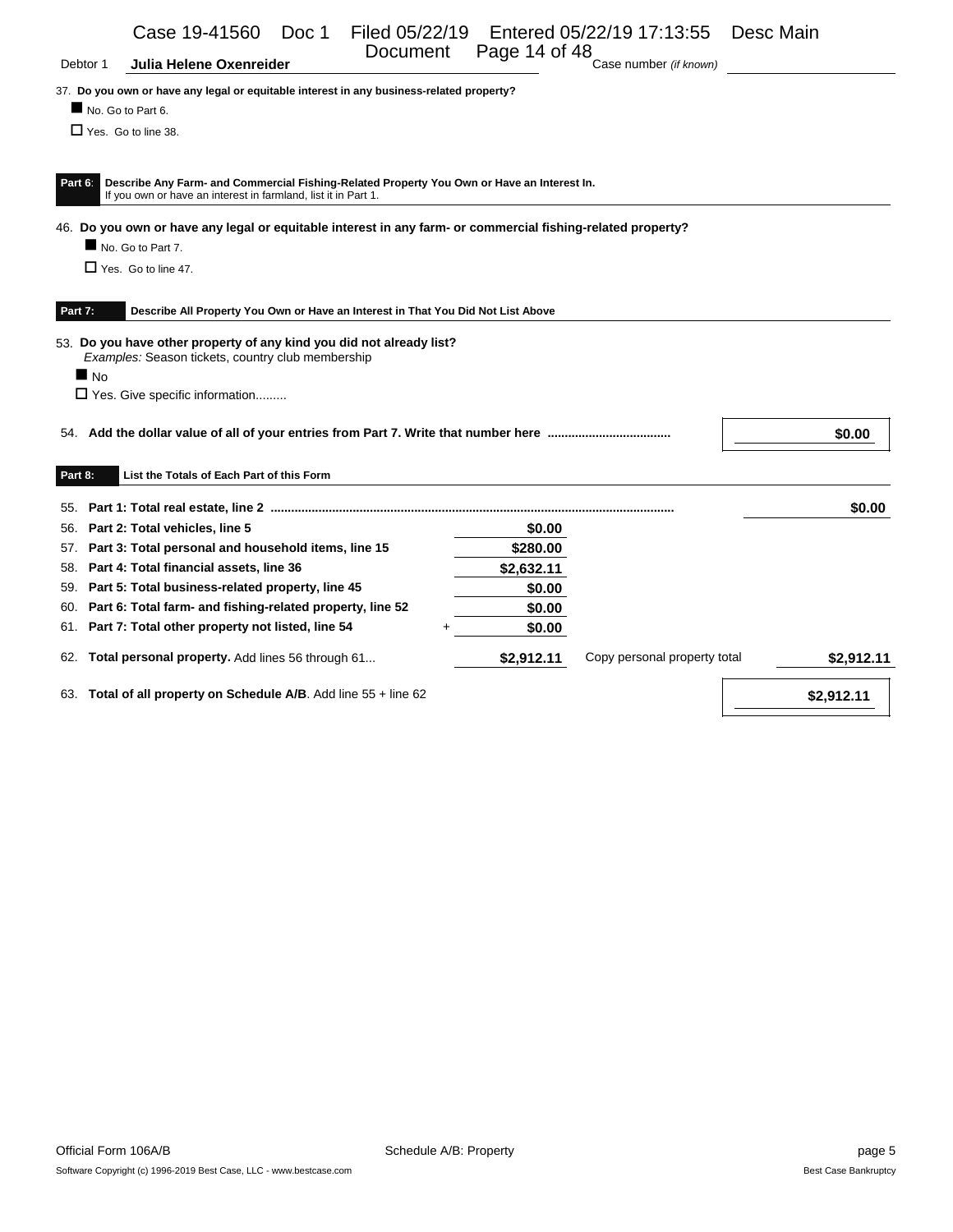Case 19-41560 Doc 1 Filed 05/22/19 Entered 05/22/19 17:13:55 Desc Main Dogs  $15 \text{ of } 40$ 

| Check if this is an |
|---------------------|
| amended filing      |
|                     |

# Official Form 106C Schedule C: The Property You Claim as Exempt **4/19** 4/19

Be as complete and accurate as possible. If two married people are filing together, both are equally responsible for supplying correct information. Using the property you listed on *Schedule A/B: Property* (Official Form 106A/B) as your source, list the property that you claim as exempt. If more space is needed, fill out and attach to this page as many copies of *Part 2: Additional Page* as necessary. On the top of any additional pages, write your name and case number (if known).

**For each item of property you claim as exempt, you must specify the amount of the exemption you claim. One way of doing so is to state a specific dollar amount as exempt. Alternatively, you may claim the full fair market value of the property being exempted up to the amount of any applicable statutory limit. Some exemptions—such as those for health aids, rights to receive certain benefits, and tax-exempt retirement funds—may be unlimited in dollar amount. However, if you claim an exemption of 100% of fair market value under a law that limits the exemption to a particular dollar amount and the value of the property is determined to exceed that amount, your exemption would be limited to the applicable statutory amount.**

#### **Part 1: Identify the Property You Claim as Exempt**

1. **Which set of exemptions are you claiming?** *Check one only, even if your spouse is filing with you.*

 $\Box$  You are claiming state and federal nonbankruptcy exemptions. 11 U.S.C. § 522(b)(3)

■ You are claiming federal exemptions. 11 U.S.C. § 522(b)(2)

2. **For any property you list on** *Schedule A/B* **that you claim as exempt, fill in the information below.**

| Brief description of the property and line on<br>Schedule A/B that lists this property | Current value of the<br>portion you own<br>Copy the value from |   | Amount of the exemption you claim<br>Check only one box for each exemption.    | Specific laws that allow exemption |
|----------------------------------------------------------------------------------------|----------------------------------------------------------------|---|--------------------------------------------------------------------------------|------------------------------------|
| Cookware and misc. items of<br>furnishings<br>Line from Schedule A/B: 6.1              | Schedule A/B<br>\$70.00                                        | □ | \$70.00<br>100% of fair market value, up to<br>any applicable statutory limit  | 11 U.S.C. § 522(d)(3)              |
| 3-year old tablet device \$80,<br>cellphone \$30<br>Line from Schedule A/B: 7.1        | \$110.00                                                       | □ | \$110.00<br>100% of fair market value, up to<br>any applicable statutory limit | 11 U.S.C. § 522(d)(3)              |
| <b>Ordinary clothing</b><br>Line from Schedule A/B 11.1                                | \$100.00                                                       | □ | \$100.00<br>100% of fair market value, up to<br>any applicable statutory limit | 11 U.S.C. § 522(d)(3)              |
| Cash<br>Line from Schedule A/B: 16.1                                                   | \$1.00                                                         | □ | \$1.00<br>100% of fair market value, up to<br>any applicable statutory limit   | 11 U.S.C. § 522(d)(5)              |
| <b>Checking: Affinity Plus Credit Union</b><br>Line from Schedule A/B: 17.1            | \$247.81                                                       | □ | \$247.81<br>100% of fair market value, up to<br>any applicable statutory limit | 11 U.S.C. § 522(d)(5)              |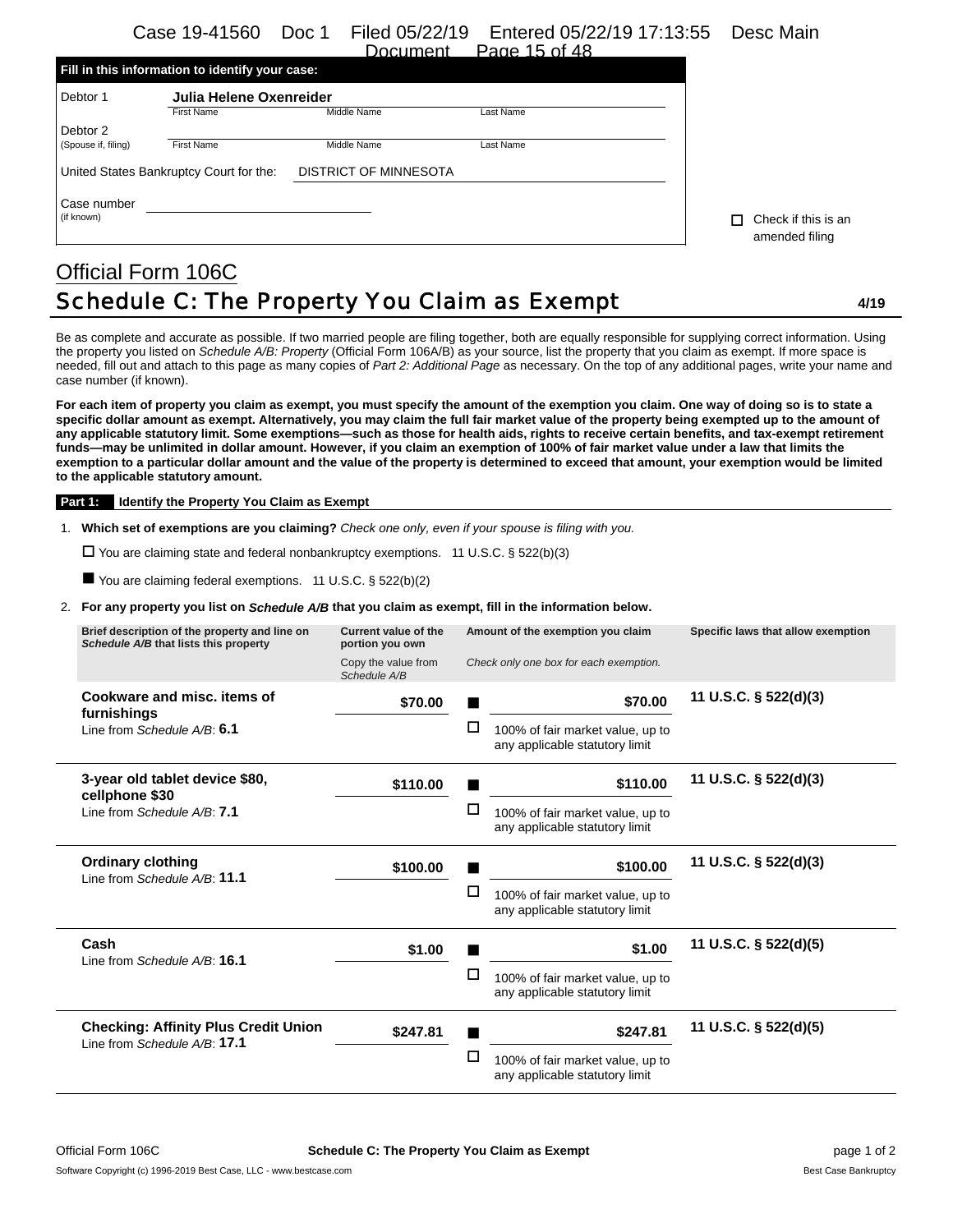| Julia Helene Oxenreider<br>Debtor 1                                                    | Document                                |   | Page 16 of 48<br>Case number (if known)                            |                                    |
|----------------------------------------------------------------------------------------|-----------------------------------------|---|--------------------------------------------------------------------|------------------------------------|
| Brief description of the property and line on<br>Schedule A/B that lists this property | Current value of the<br>portion you own |   | Amount of the exemption you claim                                  | Specific laws that allow exemption |
|                                                                                        | Copy the value from<br>Schedule A/B     |   | Check only one box for each exemption.                             |                                    |
| <b>Savings: Affinity Plus Credit Union</b><br>Line from Schedule A/B: 17.2             | \$987.19                                |   | \$987.19                                                           | 11 U.S.C. § 522(d)(5)              |
|                                                                                        |                                         | ப | 100% of fair market value, up to<br>any applicable statutory limit |                                    |
| Security deposit with landlord: Ken<br>Witt                                            | \$500.00                                |   | \$500.00                                                           | 11 U.S.C. § 522(d)(5)              |
| Line from Schedule A/B: 22.1                                                           |                                         | ப | 100% of fair market value, up to<br>any applicable statutory limit |                                    |
| Earned portion of 2019 federal and<br>state income tax refunds, if any exist.          | <b>Unknown</b>                          |   | \$11,000.00                                                        | 11 U.S.C. § 522(d)(5)              |
| Line from Schedule A/B 28.1                                                            |                                         | ⊔ | 100% of fair market value, up to<br>any applicable statutory limit |                                    |
| Wages due to me from my employer<br>(estimated)                                        | \$896.11                                |   | \$896.11                                                           | 11 U.S.C. § 522(d)(5)              |
| Line from Schedule A/B: 30.1                                                           |                                         | ப | 100% of fair market value, up to<br>any applicable statutory limit |                                    |

3. **Are you claiming a homestead exemption of more than \$170,350?**

(Subject to adjustment on 4/01/22 and every 3 years after that for cases filed on or after the date of adjustment.)

■ No

Yes. Did you acquire the property covered by the exemption within 1,215 days before you filed this case?

- $\square$  No
- Yes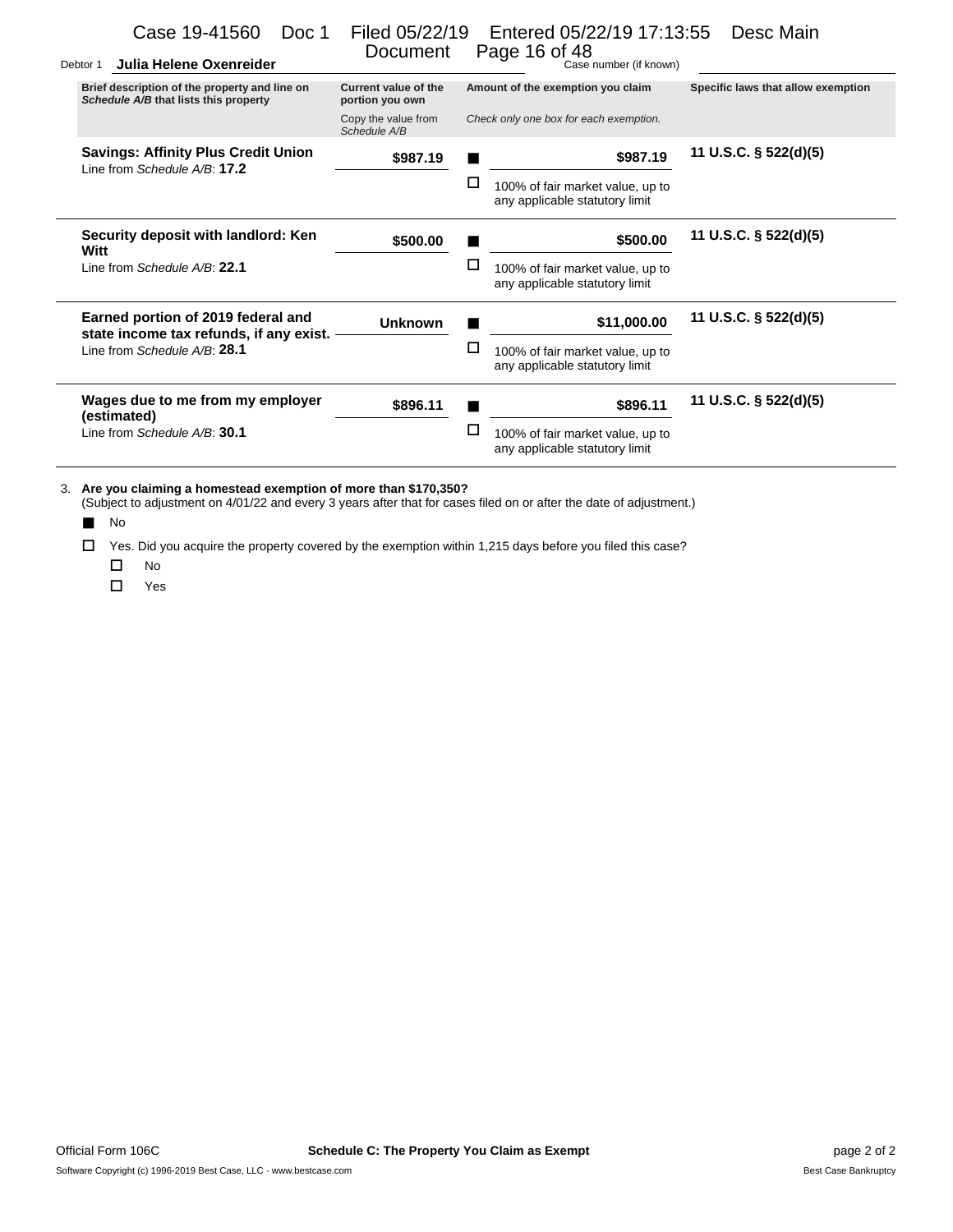|                                                                  |                                                 | Document    | Page 17 of 48 |                |  |  |
|------------------------------------------------------------------|-------------------------------------------------|-------------|---------------|----------------|--|--|
|                                                                  | Fill in this information to identify your case: |             |               |                |  |  |
| Debtor 1                                                         | Julia Helene Oxenreider                         |             |               |                |  |  |
|                                                                  | First Name                                      | Middle Name | Last Name     |                |  |  |
| Debtor 2                                                         |                                                 |             |               |                |  |  |
| (Spouse if, filing)                                              | <b>First Name</b>                               | Middle Name | Last Name     |                |  |  |
| DISTRICT OF MINNESOTA<br>United States Bankruptcy Court for the: |                                                 |             |               |                |  |  |
| Case number<br>(if known)<br>Check if this is an<br>п            |                                                 |             |               |                |  |  |
|                                                                  |                                                 |             |               | amended filing |  |  |
|                                                                  |                                                 |             |               |                |  |  |

# Official Form 106D Schedule D: Creditors Who Have Claims Secured by Property **12/15**

**Be as complete and accurate as possible. If two married people are filing together, both are equally responsible for supplying correct information. If more space is needed, copy the Additional Page, fill it out, number the entries, and attach it to this form. On the top of any additional pages, write your name and case number (if known).**

**1. Do any creditors have claims secured by your property?**

No. Check this box and submit this form to the court with your other schedules. You have nothing else to report on this form.

□ Yes. Fill in all of the information below.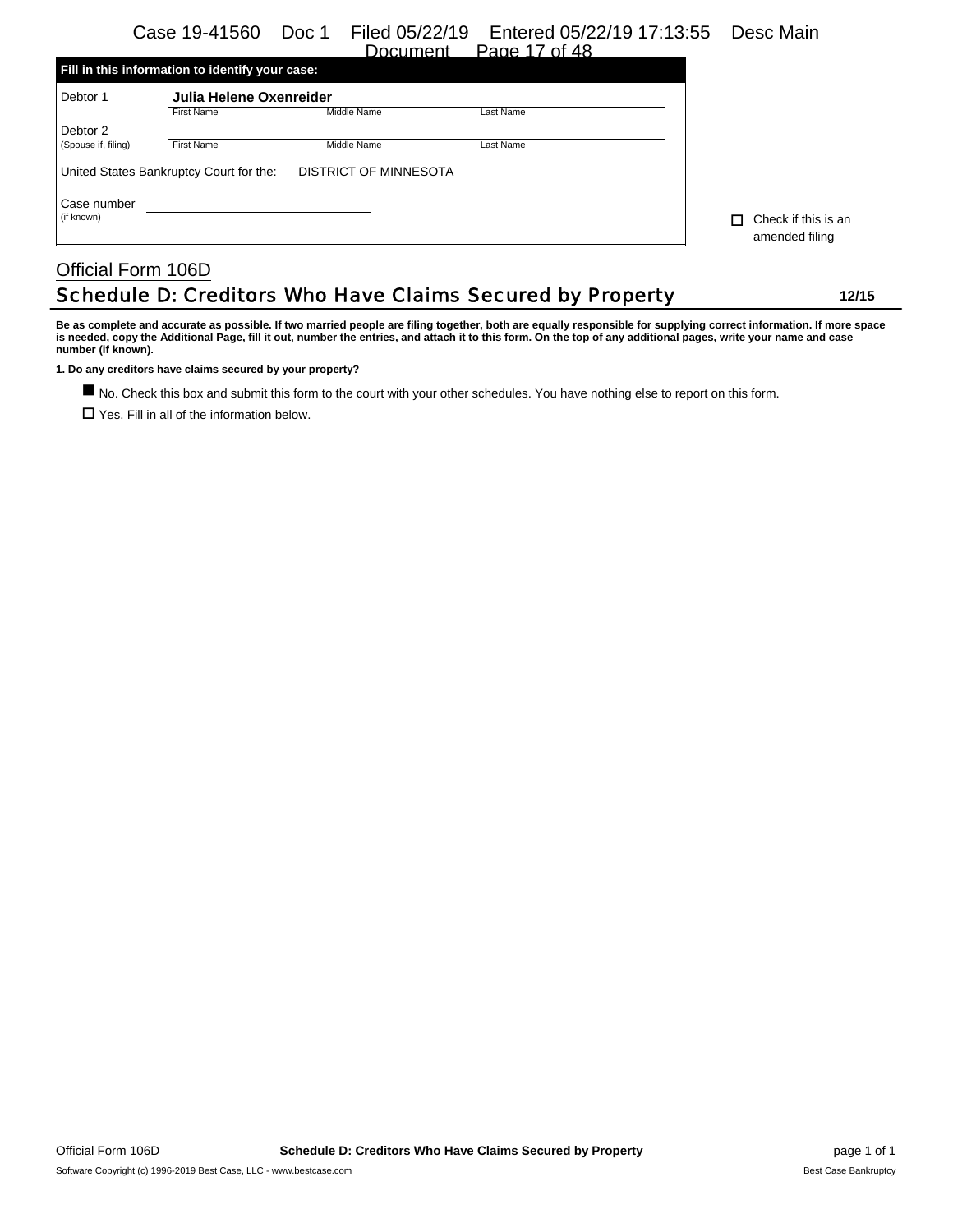|                                         | лжинеш                | <u>Paut 10 UL40</u>                                                        |                                            |
|-----------------------------------------|-----------------------|----------------------------------------------------------------------------|--------------------------------------------|
|                                         |                       |                                                                            |                                            |
|                                         |                       |                                                                            |                                            |
| <b>First Name</b>                       | Middle Name           | Last Name                                                                  |                                            |
|                                         |                       |                                                                            |                                            |
| <b>First Name</b>                       | Middle Name           | Last Name                                                                  |                                            |
| United States Bankruptcy Court for the: | DISTRICT OF MINNESOTA |                                                                            |                                            |
|                                         |                       |                                                                            | Check if this is an<br>П<br>amended filing |
|                                         |                       | Fill in this information to identify your case:<br>Julia Helene Oxenreider |                                            |

# Official Form 106E/F

# **Schedule E/F: Creditors Who Have Unsecured Claims 12/15**

**Be as complete and accurate as possible. Use Part 1 for creditors with PRIORITY claims and Part 2 for creditors with NONPRIORITY claims. List the other party to any executory contracts or unexpired leases that could result in a claim. Also list executory contracts on Schedule A/B: Property (Official Form 106A/B) and on Schedule G: Executory Contracts and Unexpired Leases (Official Form 106G). Do not include any creditors with partially secured claims that are listed in Schedule D: Creditors Who Have Claims Secured by Property. If more space is needed, copy the Part you need, fill it out, number the entries in the boxes on the left. Attach the Continuation Page to this page. If you have no information to report in a Part, do not file that Part. On the top of any additional pages, write your name and case number (if known).**

|                                                                    | <b>List All of Your PRIORITY Unsecured Claims</b><br>Part 1:                                                 |                                                                                                                                                                                                                                                                                                                                                                                                                                                                                                                          |                    |  |  |  |  |  |  |
|--------------------------------------------------------------------|--------------------------------------------------------------------------------------------------------------|--------------------------------------------------------------------------------------------------------------------------------------------------------------------------------------------------------------------------------------------------------------------------------------------------------------------------------------------------------------------------------------------------------------------------------------------------------------------------------------------------------------------------|--------------------|--|--|--|--|--|--|
| 1.                                                                 | Do any creditors have priority unsecured claims against you?                                                 |                                                                                                                                                                                                                                                                                                                                                                                                                                                                                                                          |                    |  |  |  |  |  |  |
|                                                                    | No. Go to Part 2.                                                                                            |                                                                                                                                                                                                                                                                                                                                                                                                                                                                                                                          |                    |  |  |  |  |  |  |
|                                                                    | $\Box$ Yes.                                                                                                  |                                                                                                                                                                                                                                                                                                                                                                                                                                                                                                                          |                    |  |  |  |  |  |  |
|                                                                    | Part 2: List All of Your NONPRIORITY Unsecured Claims                                                        |                                                                                                                                                                                                                                                                                                                                                                                                                                                                                                                          |                    |  |  |  |  |  |  |
| 3. Do any creditors have nonpriority unsecured claims against you? |                                                                                                              |                                                                                                                                                                                                                                                                                                                                                                                                                                                                                                                          |                    |  |  |  |  |  |  |
|                                                                    | $\Box$ No. You have nothing to report in this part. Submit this form to the court with your other schedules. |                                                                                                                                                                                                                                                                                                                                                                                                                                                                                                                          |                    |  |  |  |  |  |  |
|                                                                    | $\blacksquare$ Yes.                                                                                          |                                                                                                                                                                                                                                                                                                                                                                                                                                                                                                                          |                    |  |  |  |  |  |  |
| 4.                                                                 | Part 2.                                                                                                      | List all of your nonpriority unsecured claims in the alphabetical order of the creditor who holds each claim. If a creditor has more than one nonpriority<br>unsecured claim, list the creditor separately for each claim. For each claim listed, identify what type of claim it is. Do not list claims already included in Part 1. If more<br>than one creditor holds a particular claim, list the other creditors in Part 3.If you have more than three nonpriority unsecured claims fill out the Continuation Page of |                    |  |  |  |  |  |  |
|                                                                    |                                                                                                              |                                                                                                                                                                                                                                                                                                                                                                                                                                                                                                                          | <b>Total claim</b> |  |  |  |  |  |  |
| 4.1                                                                | <b>CAPITAL ONE BANK</b>                                                                                      | 5178<br>Last 4 digits of account number                                                                                                                                                                                                                                                                                                                                                                                                                                                                                  | \$731.00           |  |  |  |  |  |  |
|                                                                    | Nonpriority Creditor's Name<br>Attn: General Correspondence<br><b>PO BOX 30285</b>                           | When was the debt incurred?                                                                                                                                                                                                                                                                                                                                                                                                                                                                                              |                    |  |  |  |  |  |  |
|                                                                    | Salt Lake City, UT 84130<br>Number Street City State Zip Code                                                | As of the date you file, the claim is: Check all that apply                                                                                                                                                                                                                                                                                                                                                                                                                                                              |                    |  |  |  |  |  |  |
|                                                                    | Who incurred the debt? Check one.                                                                            |                                                                                                                                                                                                                                                                                                                                                                                                                                                                                                                          |                    |  |  |  |  |  |  |
|                                                                    | Debtor 1 only                                                                                                | $\Box$ Contingent                                                                                                                                                                                                                                                                                                                                                                                                                                                                                                        |                    |  |  |  |  |  |  |
|                                                                    | $\Box$ Debtor 2 only                                                                                         | $\Box$ Unliquidated                                                                                                                                                                                                                                                                                                                                                                                                                                                                                                      |                    |  |  |  |  |  |  |
|                                                                    | $\Box$ Debtor 1 and Debtor 2 only                                                                            | $\Box$ Disputed                                                                                                                                                                                                                                                                                                                                                                                                                                                                                                          |                    |  |  |  |  |  |  |
|                                                                    | $\Box$ At least one of the debtors and another                                                               | Type of NONPRIORITY unsecured claim:                                                                                                                                                                                                                                                                                                                                                                                                                                                                                     |                    |  |  |  |  |  |  |
|                                                                    | $\Box$ Check if this claim is for a community                                                                | $\Box$ Student Ioans                                                                                                                                                                                                                                                                                                                                                                                                                                                                                                     |                    |  |  |  |  |  |  |
|                                                                    | debt<br>Is the claim subject to offset?                                                                      | $\Box$ Obligations arising out of a separation agreement or divorce that you did not<br>report as priority claims                                                                                                                                                                                                                                                                                                                                                                                                        |                    |  |  |  |  |  |  |
|                                                                    | $\blacksquare$ No                                                                                            | $\Box$ Debts to pension or profit-sharing plans, and other similar debts                                                                                                                                                                                                                                                                                                                                                                                                                                                 |                    |  |  |  |  |  |  |
|                                                                    | $\Box$ Yes                                                                                                   | Other. Specify Credit card purchases                                                                                                                                                                                                                                                                                                                                                                                                                                                                                     |                    |  |  |  |  |  |  |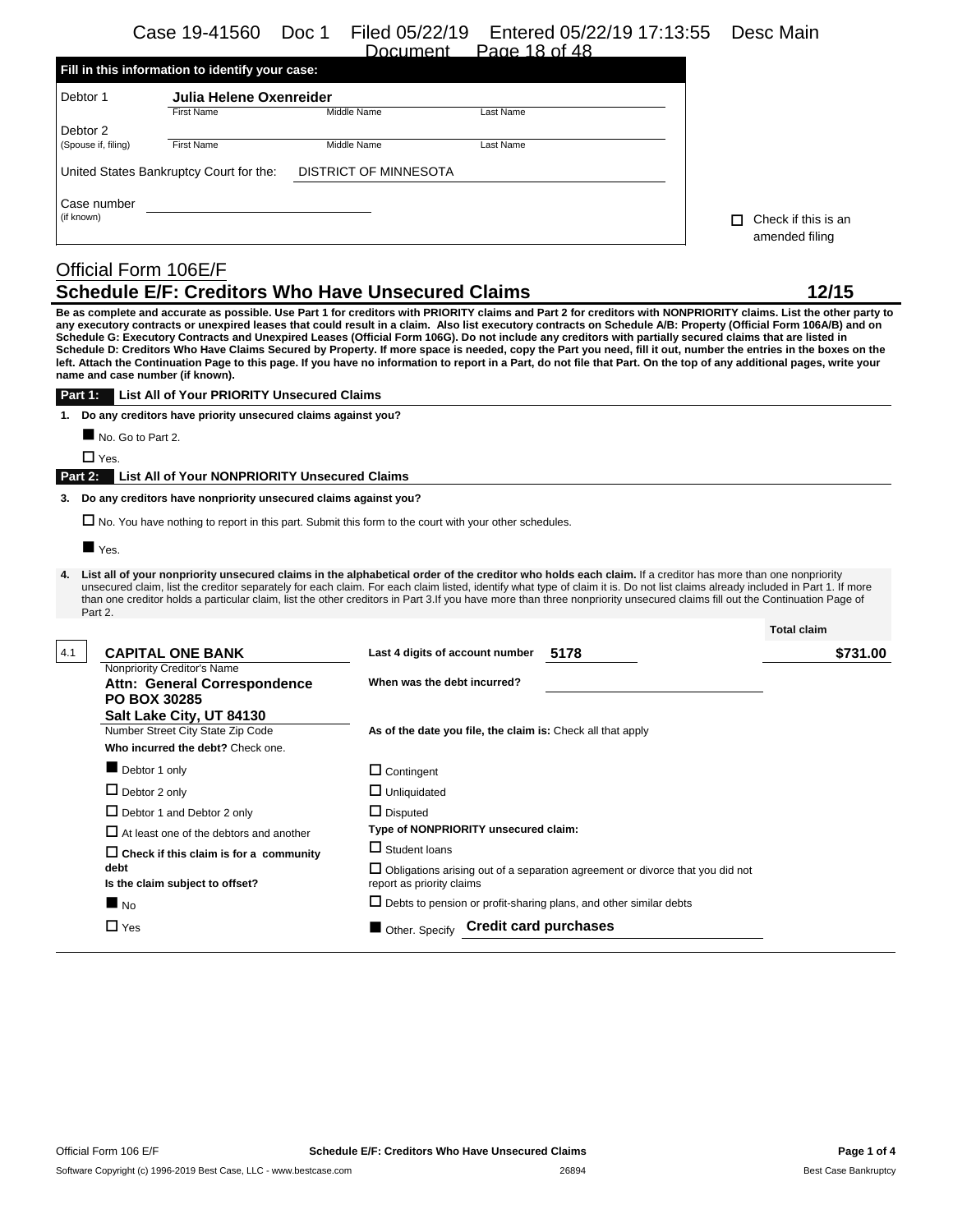| Debtor 1 Julia Helene Oxenreider | <u>Douanon</u> | $1.000 \pm 0.01 \pm 0.00$<br>Case number (if known) |
|----------------------------------|----------------|-----------------------------------------------------|
|----------------------------------|----------------|-----------------------------------------------------|

| Document | Page 19 of 48          |
|----------|------------------------|
|          | Case number (if known) |

| 4.2 | MIDLAND CREDIT MANAGEMENT,<br>INC<br>Nonpriority Creditor's Name<br>320 East Big Beaver, Suite 300<br><b>Troy, MI 48083</b><br>Number Street City State Zip Code<br>Who incurred the debt? Check one.<br>Debtor 1 only<br>$\Box$ Debtor 2 only<br>$\Box$ Debtor 1 and Debtor 2 only<br>$\Box$ At least one of the debtors and another<br>$\Box$ Check if this claim is for a community<br>debt<br>Is the claim subject to offset? | Last 4 digits of account number<br>When was the debt incurred?<br>As of the date you file, the claim is: Check all that apply<br>$\Box$ Contingent<br>$\Box$ Unliquidated<br>$\Box$ Disputed<br>Type of NONPRIORITY unsecured claim:<br>$\Box$ Student Ioans<br>$\Box$ Obligations arising out of a separation agreement or divorce that you did not<br>report as priority claims | <b>Unknown</b> |
|-----|-----------------------------------------------------------------------------------------------------------------------------------------------------------------------------------------------------------------------------------------------------------------------------------------------------------------------------------------------------------------------------------------------------------------------------------|-----------------------------------------------------------------------------------------------------------------------------------------------------------------------------------------------------------------------------------------------------------------------------------------------------------------------------------------------------------------------------------|----------------|
|     | $\blacksquare$ No                                                                                                                                                                                                                                                                                                                                                                                                                 | $\Box$ Debts to pension or profit-sharing plans, and other similar debts                                                                                                                                                                                                                                                                                                          |                |
|     | $\Box$ Yes                                                                                                                                                                                                                                                                                                                                                                                                                        | Other Specify unknown                                                                                                                                                                                                                                                                                                                                                             |                |
| 4.3 | <b>MIDLAND FUNDING LLC</b><br>Nonpriority Creditor's Name<br><b>RECOVERY DEPT.</b><br>2365 NORTHSIDE DR, STE 300<br>San Diego, CA 92108                                                                                                                                                                                                                                                                                           | Last 4 digits of account number<br>When was the debt incurred?                                                                                                                                                                                                                                                                                                                    | \$9,065.96     |
|     | Number Street City State Zip Code<br>Who incurred the debt? Check one.                                                                                                                                                                                                                                                                                                                                                            | As of the date you file, the claim is: Check all that apply                                                                                                                                                                                                                                                                                                                       |                |
|     | Debtor 1 only                                                                                                                                                                                                                                                                                                                                                                                                                     | $\Box$ Contingent                                                                                                                                                                                                                                                                                                                                                                 |                |
|     | $\Box$ Debtor 2 only                                                                                                                                                                                                                                                                                                                                                                                                              | $\Box$ Unliquidated                                                                                                                                                                                                                                                                                                                                                               |                |
|     | $\Box$ Debtor 1 and Debtor 2 only                                                                                                                                                                                                                                                                                                                                                                                                 | $\Box$ Disputed                                                                                                                                                                                                                                                                                                                                                                   |                |
|     | $\Box$ At least one of the debtors and another                                                                                                                                                                                                                                                                                                                                                                                    | Type of NONPRIORITY unsecured claim:                                                                                                                                                                                                                                                                                                                                              |                |
|     | $\Box$ Check if this claim is for a community                                                                                                                                                                                                                                                                                                                                                                                     | $\Box$ Student Ioans                                                                                                                                                                                                                                                                                                                                                              |                |
|     | debt<br>Is the claim subject to offset?                                                                                                                                                                                                                                                                                                                                                                                           | $\Box$ Obligations arising out of a separation agreement or divorce that you did not<br>report as priority claims                                                                                                                                                                                                                                                                 |                |
|     | $\blacksquare$ No                                                                                                                                                                                                                                                                                                                                                                                                                 | $\Box$ Debts to pension or profit-sharing plans, and other similar debts                                                                                                                                                                                                                                                                                                          |                |
|     | $\Box$ Yes                                                                                                                                                                                                                                                                                                                                                                                                                        | Original creditor: Wells Fargo Bank, N.A.<br>Judgment entered & docketed 12/3/2013<br>Other. Specify Case No. 04-CV-13-3202                                                                                                                                                                                                                                                       |                |
| 4.4 | <b>PORTFOLIO RECOVERY</b><br><b>ASSOCIATES</b>                                                                                                                                                                                                                                                                                                                                                                                    | Last 4 digits of account number                                                                                                                                                                                                                                                                                                                                                   | <b>Unknown</b> |
|     | Nonpriority Creditor's Name<br><b>140 CORPORATE BLVD</b><br>Norfolk, VA 23541                                                                                                                                                                                                                                                                                                                                                     | When was the debt incurred?                                                                                                                                                                                                                                                                                                                                                       |                |
|     | Number Street City State Zip Code<br>Who incurred the debt? Check one.                                                                                                                                                                                                                                                                                                                                                            | As of the date you file, the claim is: Check all that apply                                                                                                                                                                                                                                                                                                                       |                |
|     | Debtor 1 only                                                                                                                                                                                                                                                                                                                                                                                                                     | $\Box$ Contingent                                                                                                                                                                                                                                                                                                                                                                 |                |
|     | $\Box$ Debtor 2 only                                                                                                                                                                                                                                                                                                                                                                                                              |                                                                                                                                                                                                                                                                                                                                                                                   |                |
|     | $\Box$ Debtor 1 and Debtor 2 only                                                                                                                                                                                                                                                                                                                                                                                                 |                                                                                                                                                                                                                                                                                                                                                                                   |                |
|     | $\Box$ At least one of the debtors and another                                                                                                                                                                                                                                                                                                                                                                                    | Type of NONPRIORITY unsecured claim:                                                                                                                                                                                                                                                                                                                                              |                |
|     | $\Box$ Check if this claim is for a community                                                                                                                                                                                                                                                                                                                                                                                     | $\Box$ Student Ioans                                                                                                                                                                                                                                                                                                                                                              |                |
|     | debt<br>Is the claim subject to offset?                                                                                                                                                                                                                                                                                                                                                                                           | $\Box$ Obligations arising out of a separation agreement or divorce that you did not<br>report as priority claims                                                                                                                                                                                                                                                                 |                |
|     | $\blacksquare$ No                                                                                                                                                                                                                                                                                                                                                                                                                 | $\Box$ Debts to pension or profit-sharing plans, and other similar debts                                                                                                                                                                                                                                                                                                          |                |
|     | $\Box$ Yes                                                                                                                                                                                                                                                                                                                                                                                                                        | Other Specify unknown                                                                                                                                                                                                                                                                                                                                                             |                |
|     |                                                                                                                                                                                                                                                                                                                                                                                                                                   |                                                                                                                                                                                                                                                                                                                                                                                   |                |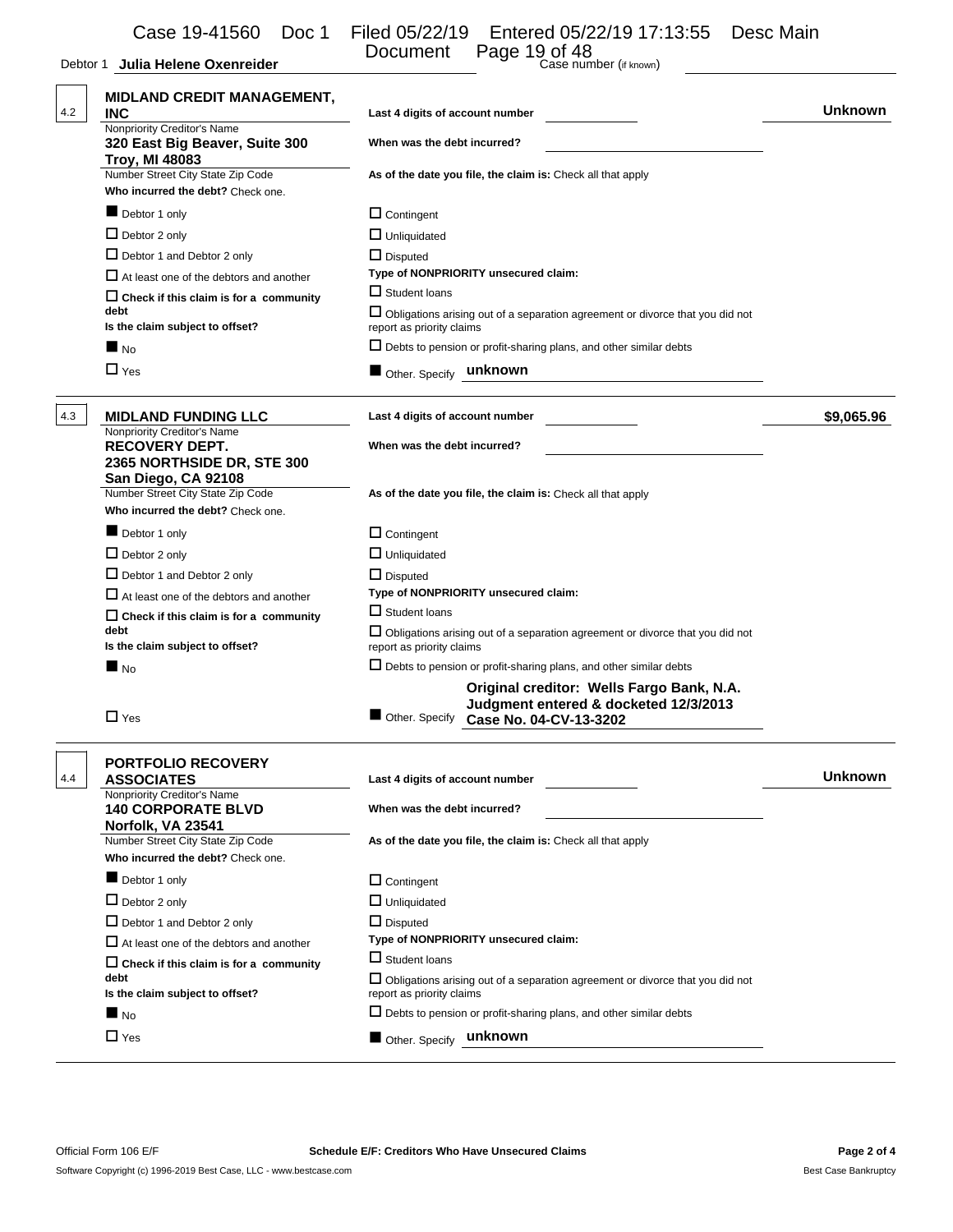Case 19-41560 Doc 1 Filed 05/22/19 Entered 05/22/19 17:13:55 Desc Main Document Page 20 of 48

| 4.5                                            | <b>Sanford Health</b><br>Nonpriority Creditor's Name                            | Last 4 digits of account number                                                                                   | \$800.00    |  |  |  |
|------------------------------------------------|---------------------------------------------------------------------------------|-------------------------------------------------------------------------------------------------------------------|-------------|--|--|--|
|                                                | PO Box 91110<br>Sioux Falls, SD 57109-1110                                      | When was the debt incurred?                                                                                       |             |  |  |  |
|                                                | Number Street City State Zip Code                                               | As of the date you file, the claim is: Check all that apply                                                       |             |  |  |  |
|                                                | Who incurred the debt? Check one.                                               |                                                                                                                   |             |  |  |  |
|                                                | Debtor 1 only                                                                   | $\Box$ Contingent                                                                                                 |             |  |  |  |
|                                                | $\Box$ Debtor 2 only                                                            | $\Box$ Unliquidated                                                                                               |             |  |  |  |
|                                                | Debtor 1 and Debtor 2 only                                                      | $\Box$ Disputed                                                                                                   |             |  |  |  |
| $\Box$ At least one of the debtors and another |                                                                                 | Type of NONPRIORITY unsecured claim:                                                                              |             |  |  |  |
|                                                | $\Box$ Check if this claim is for a community                                   | $\Box$ Student Ioans                                                                                              |             |  |  |  |
|                                                | debt                                                                            | $\Box$ Obligations arising out of a separation agreement or divorce that you did not                              |             |  |  |  |
|                                                | Is the claim subject to offset?                                                 | report as priority claims                                                                                         |             |  |  |  |
|                                                | $\blacksquare$ No                                                               | $\Box$ Debts to pension or profit-sharing plans, and other similar debts                                          |             |  |  |  |
|                                                | $\Box$ Yes                                                                      | Other Specify Medical bill                                                                                        |             |  |  |  |
| 4.6                                            | <b>Sanford Health</b>                                                           | Last 4 digits of account number<br>4541                                                                           | \$305.00    |  |  |  |
|                                                | Nonpriority Creditor's Name<br><b>PO Box 5070</b><br>Sioux Falls, SD 57117-5070 | When was the debt incurred?                                                                                       |             |  |  |  |
|                                                | Number Street City State Zip Code<br>Who incurred the debt? Check one.          | As of the date you file, the claim is: Check all that apply                                                       |             |  |  |  |
|                                                | Debtor 1 only                                                                   | $\Box$ Contingent                                                                                                 |             |  |  |  |
|                                                | $\Box$ Debtor 2 only                                                            | $\Box$ Unliquidated                                                                                               |             |  |  |  |
|                                                | $\Box$ Debtor 1 and Debtor 2 only                                               | $\Box$ Disputed                                                                                                   |             |  |  |  |
|                                                | $\Box$ At least one of the debtors and another                                  | Type of NONPRIORITY unsecured claim:                                                                              |             |  |  |  |
|                                                | $\Box$ Check if this claim is for a community                                   | $\Box$ Student Ioans                                                                                              |             |  |  |  |
|                                                | debt<br>Is the claim subject to offset?                                         | $\Box$ Obligations arising out of a separation agreement or divorce that you did not<br>report as priority claims |             |  |  |  |
|                                                | $\blacksquare$ No                                                               | $\Box$ Debts to pension or profit-sharing plans, and other similar debts                                          |             |  |  |  |
|                                                | $\Box$ Yes                                                                      | <b>Medical bill</b><br>Other. Specify                                                                             |             |  |  |  |
| 4.7                                            | <b>US DEPT OF EDUCATION</b>                                                     | Last 4 digits of account number<br>1246                                                                           | \$93,003.47 |  |  |  |
|                                                | Nonpriority Creditor's Name<br><b>2401 INTERNATIONAL</b>                        | 2004 - 2010<br>When was the debt incurred?                                                                        |             |  |  |  |
|                                                | <b>PO BOX 7859</b>                                                              |                                                                                                                   |             |  |  |  |
|                                                | Madison, WI 53704<br>Number Street City State Zip Code                          | As of the date you file, the claim is: Check all that apply                                                       |             |  |  |  |
|                                                | Who incurred the debt? Check one.                                               |                                                                                                                   |             |  |  |  |
|                                                | Debtor 1 only                                                                   | $\Box$ Contingent                                                                                                 |             |  |  |  |
|                                                |                                                                                 | $\Box$ Unliquidated                                                                                               |             |  |  |  |
|                                                | $\Box$ Debtor 2 only                                                            | $\Box$ Disputed                                                                                                   |             |  |  |  |
|                                                | Debtor 1 and Debtor 2 only                                                      | Type of NONPRIORITY unsecured claim:                                                                              |             |  |  |  |
|                                                | $\Box$ At least one of the debtors and another                                  |                                                                                                                   |             |  |  |  |
|                                                | $\Box$ Check if this claim is for a community<br>debt                           | Student loans<br>$\Box$ Obligations arising out of a separation agreement or divorce that you did not             |             |  |  |  |
|                                                | Is the claim subject to offset?                                                 | report as priority claims                                                                                         |             |  |  |  |
|                                                | $\blacksquare$ No                                                               | $\Box$ Debts to pension or profit-sharing plans, and other similar debts                                          |             |  |  |  |
|                                                | $\Box$ Yes                                                                      | $\Box$ Other. Specify                                                                                             |             |  |  |  |
|                                                |                                                                                 | <b>Student loans</b>                                                                                              |             |  |  |  |

**5. Use this page only if you have others to be notified about your bankruptcy, for a debt that you already listed in Parts 1 or 2. For example, if a collection agency is trying to collect from you for a debt you owe to someone else, list the original creditor in Parts 1 or 2, then list the collection agency here. Similarly, if you have more than one creditor for any of the debts that you listed in Parts 1 or 2, list the additional creditors here. If you do not have additional persons to be notified for any debts in Parts 1 or 2, do not fill out or submit this page.**

Name and Address **Capital One Bank** On which entry in Part 1 or Part 2 did you list the original creditor?<br>Capital One Bank **Capital One Bank** Line 4.1 of (*Check one):*  $\square$  Part 1: Creditors with P Line  $4.1$  of (*Check one):*  $\Box$  Part 1: Creditors with Priority Unsecured Claims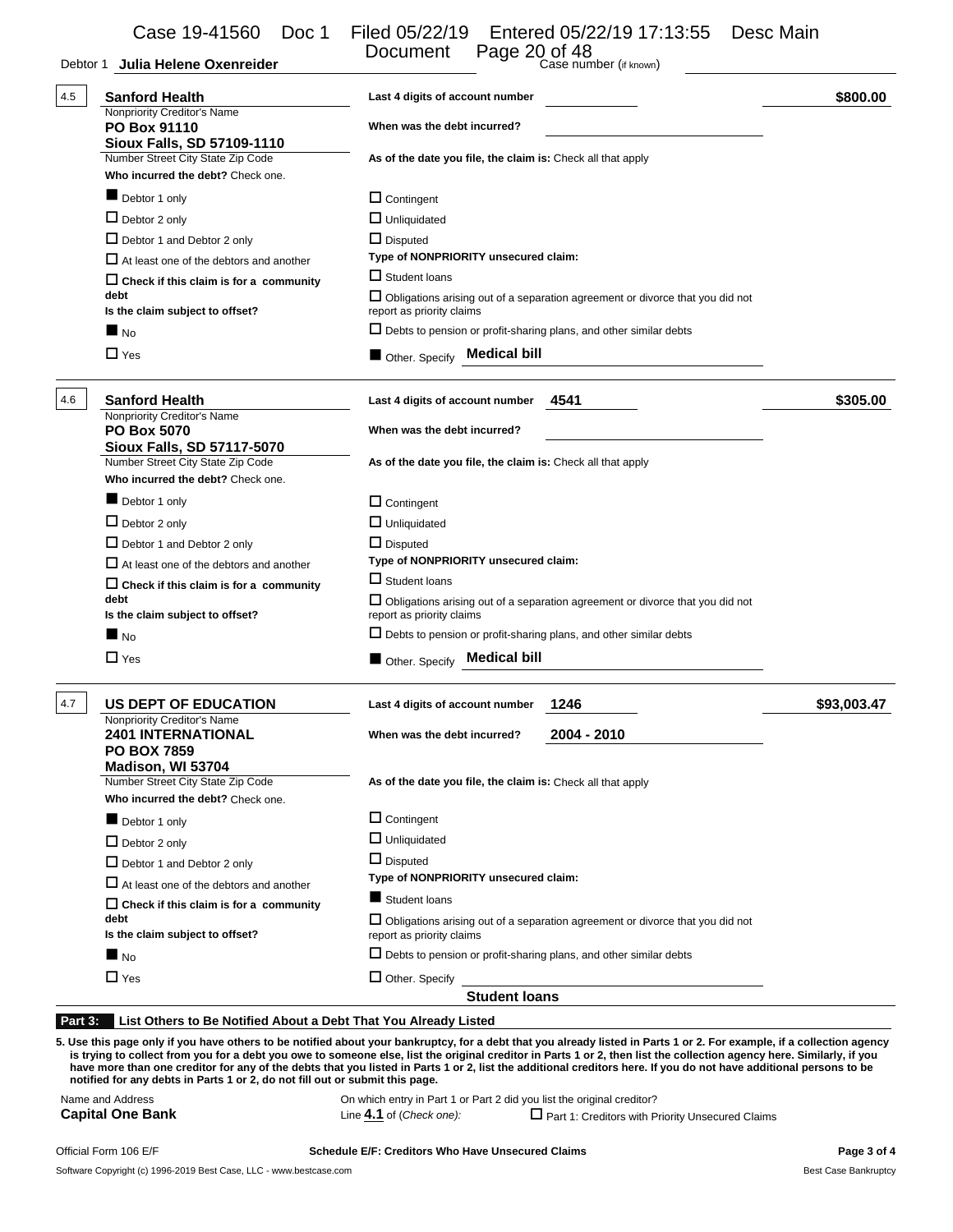| Case 19-41560 Doc 1<br>Julia Helene Oxenreider<br>Debtor 1            | Filed 05/22/19<br>Document                                             | Entered 05/22/19 17:13:55<br>Desc Main<br>Page 21 of 48<br>Case number (if known) |  |  |  |  |
|-----------------------------------------------------------------------|------------------------------------------------------------------------|-----------------------------------------------------------------------------------|--|--|--|--|
| PO Box 30281<br>Salt Lake City, UT 84130-0281                         | Last 4 digits of account number                                        | Part 2: Creditors with Nonpriority Unsecured Claims                               |  |  |  |  |
| Name and Address                                                      |                                                                        | On which entry in Part 1 or Part 2 did you list the original creditor?            |  |  |  |  |
| <b>MESSERLI &amp; KRAMER PA</b>                                       | Line $4.3$ of (Check one):                                             | $\Box$ Part 1: Creditors with Priority Unsecured Claims                           |  |  |  |  |
| <b>3033 CAMPUS DRIVE SUITE 250</b><br>PLYMOUTH, MN 55441              |                                                                        | Part 2: Creditors with Nonpriority Unsecured Claims                               |  |  |  |  |
|                                                                       |                                                                        | Last 4 digits of account number                                                   |  |  |  |  |
| Name and Address                                                      | On which entry in Part 1 or Part 2 did you list the original creditor? |                                                                                   |  |  |  |  |
| US DEPARTMENT OF EDUCATION                                            | Line $4.7$ of (Check one):                                             | Part 1: Creditors with Priority Unsecured Claims                                  |  |  |  |  |
| <b>NATIONAL PAYMENT CENTER</b><br>PO BOX 790336                       |                                                                        | Part 2: Creditors with Nonpriority Unsecured Claims                               |  |  |  |  |
| Saint Louis, MO 63179-0336                                            | Last 4 digits of account number                                        |                                                                                   |  |  |  |  |
|                                                                       |                                                                        |                                                                                   |  |  |  |  |
| Name and Address                                                      |                                                                        | On which entry in Part 1 or Part 2 did you list the original creditor?            |  |  |  |  |
| US DEPT OF EDUCATION                                                  | Line 4.7 of (Check one):                                               | $\Box$ Part 1: Creditors with Priority Unsecured Claims                           |  |  |  |  |
| <b>BANKRUPTCY UNIT</b><br><b>PO BOX 65128</b><br>Saint Paul, MN 55165 |                                                                        | Part 2: Creditors with Nonpriority Unsecured Claims                               |  |  |  |  |
|                                                                       | Last 4 digits of account number                                        |                                                                                   |  |  |  |  |

### **Part 4: Add the Amounts for Each Type of Unsecured Claim**

**6. Total the amounts of certain types of unsecured claims. This information is for statistical reporting purposes only. 28 U.S.C. §159. Add the amounts for each type of unsecured claim.**

|                 |     |                                                                                                            |     | <b>Total Claim</b> |
|-----------------|-----|------------------------------------------------------------------------------------------------------------|-----|--------------------|
|                 | 6а. | Domestic support obligations                                                                               | 6а. | \$<br>0.00         |
| Total           |     |                                                                                                            |     |                    |
| claims          |     |                                                                                                            |     |                    |
| from Part 1     | 6b. | Taxes and certain other debts you owe the government                                                       | 6b. | \$<br>0.00         |
|                 | 6с. | Claims for death or personal injury while you were intoxicated                                             | 6c. | \$<br>0.00         |
|                 | 6d. | <b>Other.</b> Add all other priority unsecured claims. Write that amount here.                             | 6d. | \$<br>0.00         |
|                 | 6e. | Total Priority. Add lines 6a through 6d.                                                                   | 6e. | \$<br>0.00         |
|                 |     |                                                                                                            |     | <b>Total Claim</b> |
|                 | 6f. | <b>Student loans</b>                                                                                       | 6f. | \$<br>93,003.47    |
| Total<br>claims |     |                                                                                                            |     |                    |
| from Part 2     | 6a. | Obligations arising out of a separation agreement or divorce that<br>you did not report as priority claims | 6g. | \$<br>0.00         |
|                 | 6h. | Debts to pension or profit-sharing plans, and other similar debts                                          | 6h. | \$<br>0.00         |
|                 | 6i. | <b>Other.</b> Add all other nonpriority unsecured claims. Write that amount<br>here.                       | 6i. | \$<br>10,901.96    |
|                 | 6i. | Total Nonpriority. Add lines 6f through 6i.                                                                | 6j. | \$<br>103,905.43   |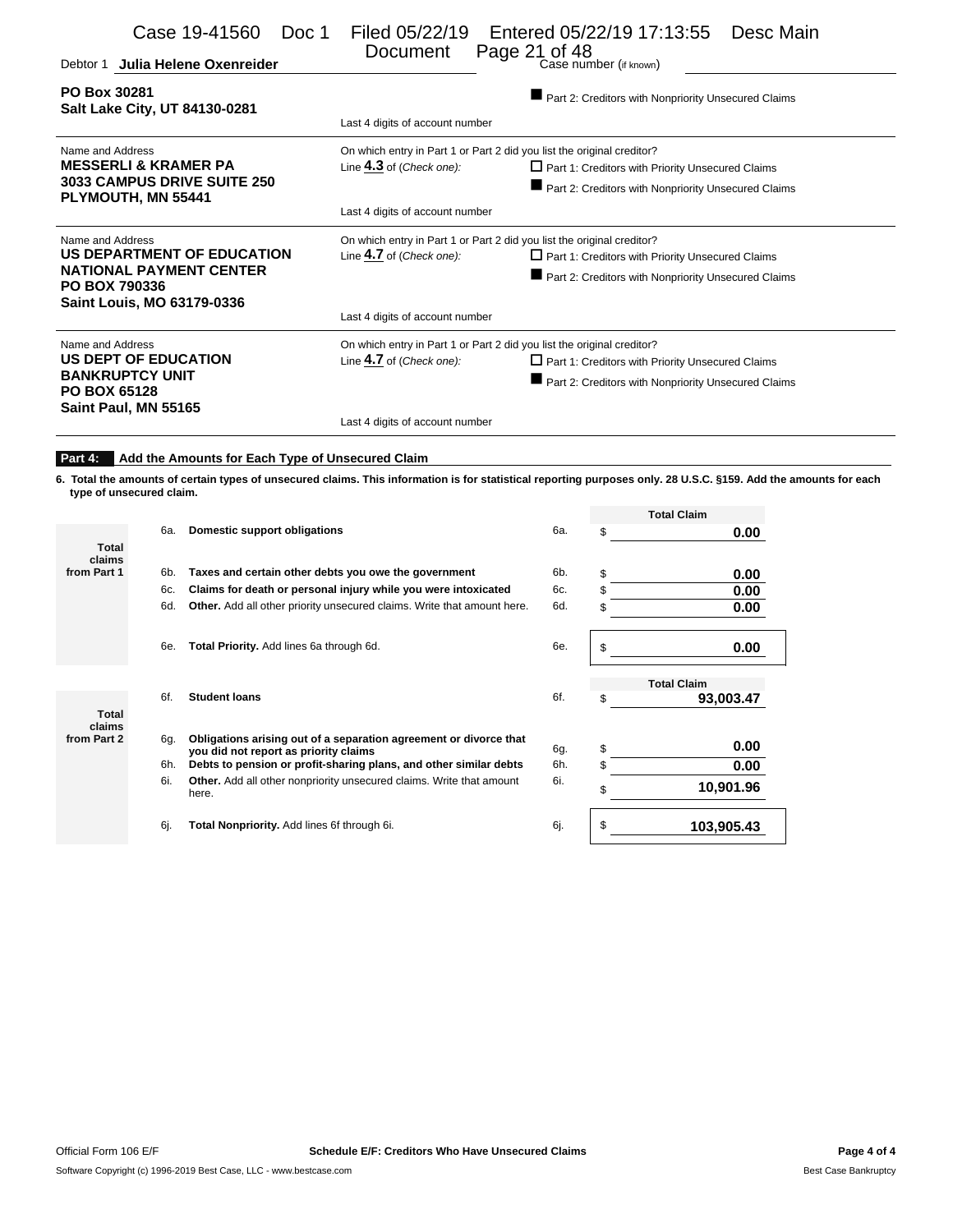|                                         |                                                 | лжинеш                       | Paue 22 01 46 |                                            |
|-----------------------------------------|-------------------------------------------------|------------------------------|---------------|--------------------------------------------|
|                                         | Fill in this information to identify your case: |                              |               |                                            |
| Debtor 1                                | Julia Helene Oxenreider                         |                              |               |                                            |
|                                         | <b>First Name</b>                               | Middle Name                  | Last Name     |                                            |
| Debtor 2                                |                                                 |                              |               |                                            |
| (Spouse if, filing)                     | <b>First Name</b>                               | Middle Name                  | Last Name     |                                            |
| United States Bankruptcy Court for the: |                                                 | <b>DISTRICT OF MINNESOTA</b> |               |                                            |
| Case number                             |                                                 |                              |               |                                            |
| (if known)                              |                                                 |                              |               | Check if this is an<br>п<br>amended filing |
|                                         |                                                 |                              |               |                                            |

# Official Form 106G **Schedule G: Executory Contracts and Unexpired Leases 12/15**

**Be as complete and accurate as possible. If two married people are filing together, both are equally responsible for supplying correct information. If more space is needed, copy the additional page, fill it out, number the entries, and attach it to this page. On the top of any additional pages, write your name and case number (if known).**

1. **Do you have any executory contracts or unexpired leases?**

No. Check this box and file this form with the court with your other schedules. You have nothing else to report on this form.

Yes. Fill in all of the information below even if the contacts of leases are listed on *Schedule A/B:Property* (Official Form 106 A/B).

2. **List separately each person or company with whom you have the contract or lease. Then state what each contract or lease is for (for example, rent, vehicle lease, cell phone).** See the instructions for this form in the instruction booklet for more examples of executory contracts and unexpired leases.

**Person or company with whom you have the contract or lease** Name, Number, Street, City, State and ZIP Code

2.1 **Ken Witt**

**Minneapolis, MN 55411**

**State what the contract or lease is for**

**2117 Aldrich Ave. N.**

**Residential lease**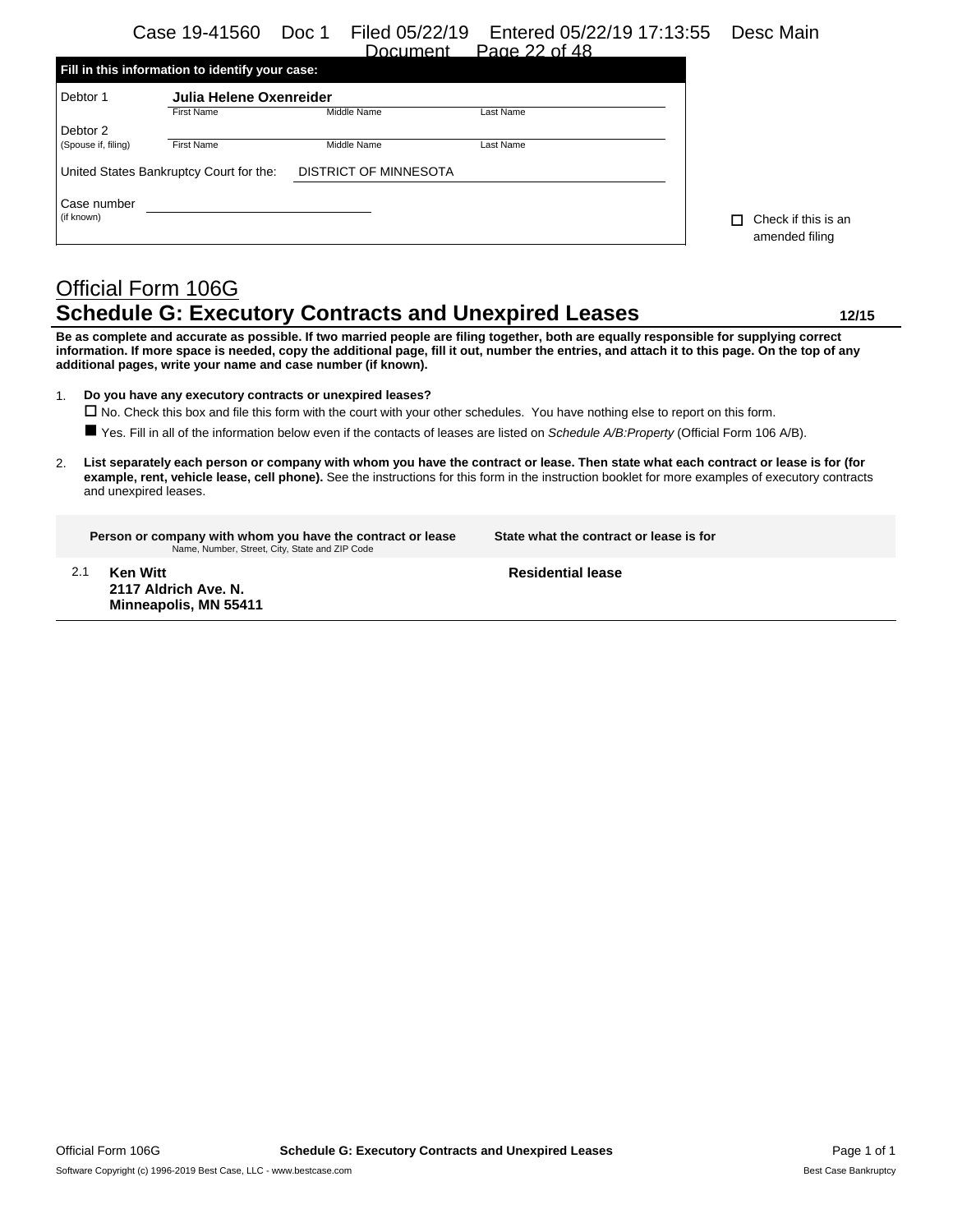|                                                                                                                         |                                                 | Document                     | Page 23 of 48 |                          |
|-------------------------------------------------------------------------------------------------------------------------|-------------------------------------------------|------------------------------|---------------|--------------------------|
|                                                                                                                         | Fill in this information to identify your case: |                              |               |                          |
| Debtor 1                                                                                                                | Julia Helene Oxenreider                         |                              |               |                          |
|                                                                                                                         | First Name                                      | Middle Name                  | Last Name     |                          |
| Debtor 2                                                                                                                |                                                 |                              |               |                          |
| (Spouse if, filing)                                                                                                     | <b>First Name</b>                               | Middle Name                  | Last Name     |                          |
|                                                                                                                         | United States Bankruptcy Court for the:         | <b>DISTRICT OF MINNESOTA</b> |               |                          |
| Case number                                                                                                             |                                                 |                              |               |                          |
| (if known)                                                                                                              |                                                 |                              |               | Check if this is an<br>П |
|                                                                                                                         |                                                 |                              |               | amended filing           |
| $\bigcap_{i=1}^{n}$ $\bigcup_{i=1}^{n}$ $\bigcap_{i=1}^{n}$ $\bigcap_{i=1}^{n}$ $\bigcap_{i=1}^{n}$ $\bigcap_{i=1}^{n}$ |                                                 |                              |               |                          |

# Official Form 106H **Schedule H: Your Codebtors bigger and the contract of the contract of the contract of the contract of the contract of the contract of the contract of the contract of the contract of the contract of the contract of the c**

**Codebtors are people or entities who are also liable for any debts you may have. Be as complete and accurate as possible. If two married people are filing together, both are equally responsible for supplying correct information. If more space is needed, copy the Additional Page, fill it out, and number the entries in the boxes on the left. Attach the Additional Page to this page. On the top of any Additional Pages, write your name and case number (if known). Answer every question.**

|  |  | 1. Do you have any codebtors? (If you are filing a joint case, do not list either spouse as a codebtor. |  |  |  |  |  |  |  |  |  |
|--|--|---------------------------------------------------------------------------------------------------------|--|--|--|--|--|--|--|--|--|
|--|--|---------------------------------------------------------------------------------------------------------|--|--|--|--|--|--|--|--|--|

□ Yes

**2. Within the last 8 years, have you lived in a community property state or territory?** (*Community property states and territories* include Arizona, California, Idaho, Louisiana, Nevada, New Mexico, Puerto Rico, Texas, Washington, and Wisconsin.)

No. Go to line 3.

 $\Box$  Yes. Did your spouse, former spouse, or legal equivalent live with you at the time?

**3. In Column 1, list all of your codebtors. Do not include your spouse as a codebtor if your spouse is filing with you. List the person shown in line 2 again as a codebtor only if that person is a guarantor or cosigner. Make sure you have listed the creditor on Schedule D (Official Form 106D), Schedule E/F (Official Form 106E/F), or Schedule G (Official Form 106G). Use Schedule D, Schedule E/F, or Schedule G to fill out Column 2.**

|     |        | Column 1: Your codebtor<br>Name, Number, Street, City, State and ZIP Code |       |          | Column 2: The creditor to whom you owe the debt<br>Check all schedules that apply:      |
|-----|--------|---------------------------------------------------------------------------|-------|----------|-----------------------------------------------------------------------------------------|
| 3.1 | Name   |                                                                           |       |          | $\square$ Schedule D, line<br>□ Schedule E/F, line _________<br>$\Box$ Schedule G. line |
|     | Number | <b>Street</b>                                                             |       |          |                                                                                         |
|     | City   |                                                                           | State | ZIP Code |                                                                                         |
| 3.2 |        |                                                                           |       |          | $\Box$ Schedule D, line __________                                                      |
|     | Name   |                                                                           |       |          | □ Schedule E/F, line _________                                                          |
|     |        |                                                                           |       |          | $\Box$ Schedule G. line                                                                 |
|     | Number | Street                                                                    |       |          |                                                                                         |
|     | City   |                                                                           | State | ZIP Code |                                                                                         |
|     |        |                                                                           |       |          |                                                                                         |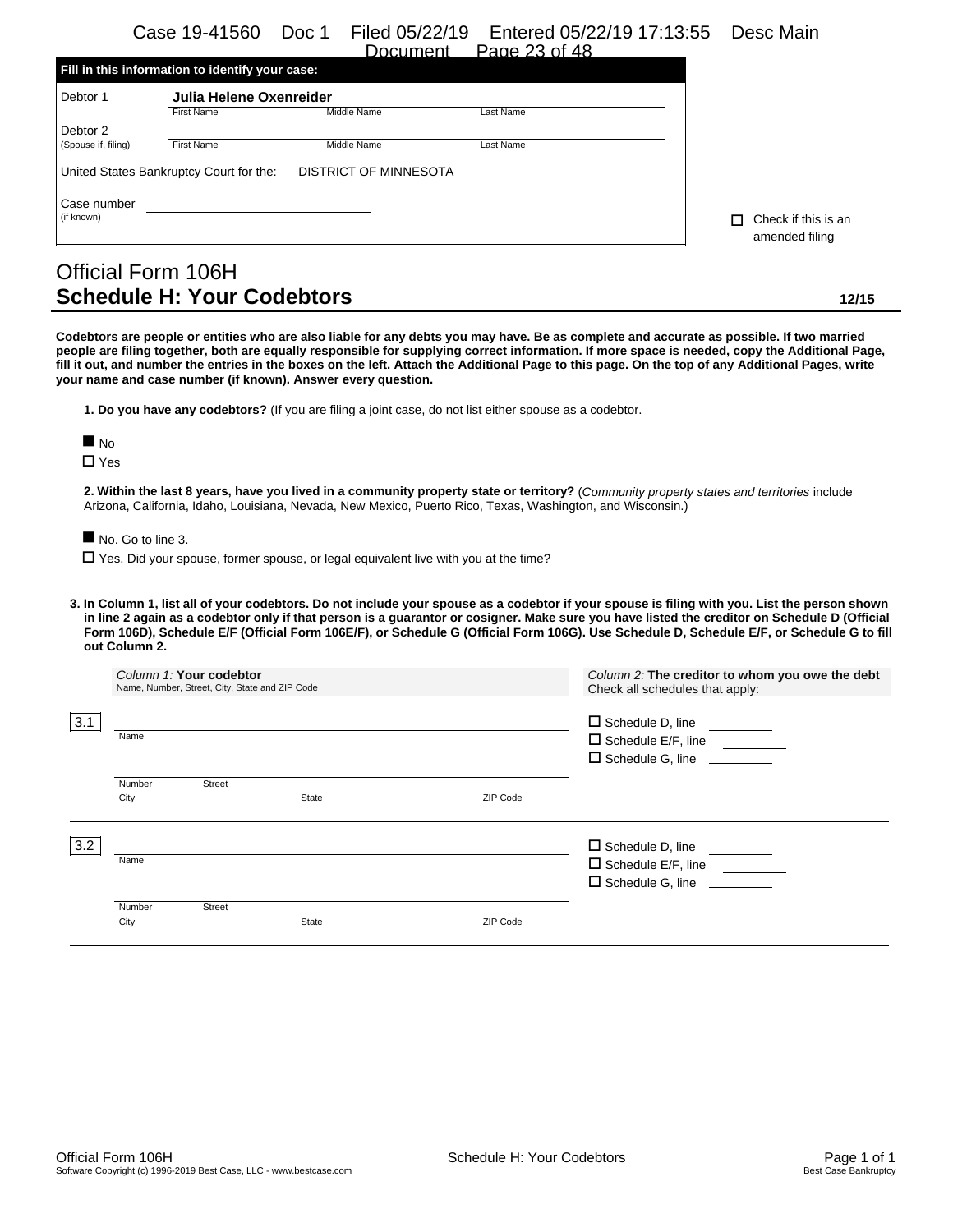Case 19-41560 Doc 1 Filed 05/22/19 Entered 05/22/19 17:13:55 Desc Main Document Page 24 of 48

| Fill in this information to identify your case: |                                                               |                                                                                                 |
|-------------------------------------------------|---------------------------------------------------------------|-------------------------------------------------------------------------------------------------|
| Debtor 1                                        | Julia Helene Oxenreider                                       |                                                                                                 |
| Debtor 2<br>(Spouse, if filing)                 |                                                               |                                                                                                 |
|                                                 | United States Bankruptcy Court for the: DISTRICT OF MINNESOTA |                                                                                                 |
| Case number<br>(If known)                       |                                                               | Check if this is:<br>$\Box$ An amended filing<br>□<br>A supplement showing postpetition chapter |
| <b>Official Form 1061</b>                       |                                                               | 13 income as of the following date:<br>MM / DD/ YYYY                                            |

# **Schedule I: Your Income 12/15**

**Be as complete and accurate as possible. If two married people are filing together (Debtor 1 and Debtor 2), both are equally responsible for supplying correct information. If you are married and not filing jointly, and your spouse is living with you, include information about your spouse. If you are separated and your spouse is not filing with you, do not include information about your spouse. If more space is needed, attach a separate sheet to this form. On the top of any additional pages, write your name and case number (if known). Answer every question.**

#### **Part 1: Describe Employment**

| 1.      | Fill in your employment<br>information.                        |                           | Debtor 1 |                                                                            | Debtor 2 or non-filing spouse |
|---------|----------------------------------------------------------------|---------------------------|----------|----------------------------------------------------------------------------|-------------------------------|
|         | If you have more than one job,                                 |                           | Employed |                                                                            | $\Box$ Employed               |
|         | attach a separate page with<br>information about additional    | <b>Employment status</b>  |          | $\Box$ Not employed                                                        | $\Box$ Not employed           |
|         | employers.                                                     | Occupation                |          | patien advocate                                                            |                               |
|         | Include part-time, seasonal, or<br>self-employed work.         | <b>Employer's name</b>    |          | <b>Whole Womans Health</b>                                                 |                               |
|         | Occupation may include student<br>or homemaker, if it applies. | <b>Employer's address</b> |          | of the Twin Citites<br>825 S. 8th St., Suite 1018<br>Minneapolis, MN 55404 |                               |
|         |                                                                | How long employed there?  |          | Since about 4/2/2019                                                       |                               |
| Part 2: | <b>Give Details About Monthly Income</b>                       |                           |          |                                                                            |                               |

**Estimate monthly income as of the date you file this form.** If you have nothing to report for any line, write \$0 in the space. Include your non-filing spouse unless you are separated.

If you or your non-filing spouse have more than one employer, combine the information for all employers for that person on the lines below. If you need more space, attach a separate sheet to this form.

|    |                                                                                                                                                      |    |     | <b>For Debtor 1</b> |     | For Debtor 2 or<br>non-filing spouse |
|----|------------------------------------------------------------------------------------------------------------------------------------------------------|----|-----|---------------------|-----|--------------------------------------|
| 2. | List monthly gross wages, salary, and commissions (before all payroll<br>deductions). If not paid monthly, calculate what the monthly wage would be. |    |     | 2.173.17            |     | N/A                                  |
| 3. | Estimate and list monthly overtime pay.                                                                                                              | 3. | +\$ | 0.00                | +\$ | N/A                                  |
| 4. | <b>Calculate gross Income.</b> Add line $2 +$ line 3.                                                                                                | 4. |     | 2.173.17            |     | N/A                                  |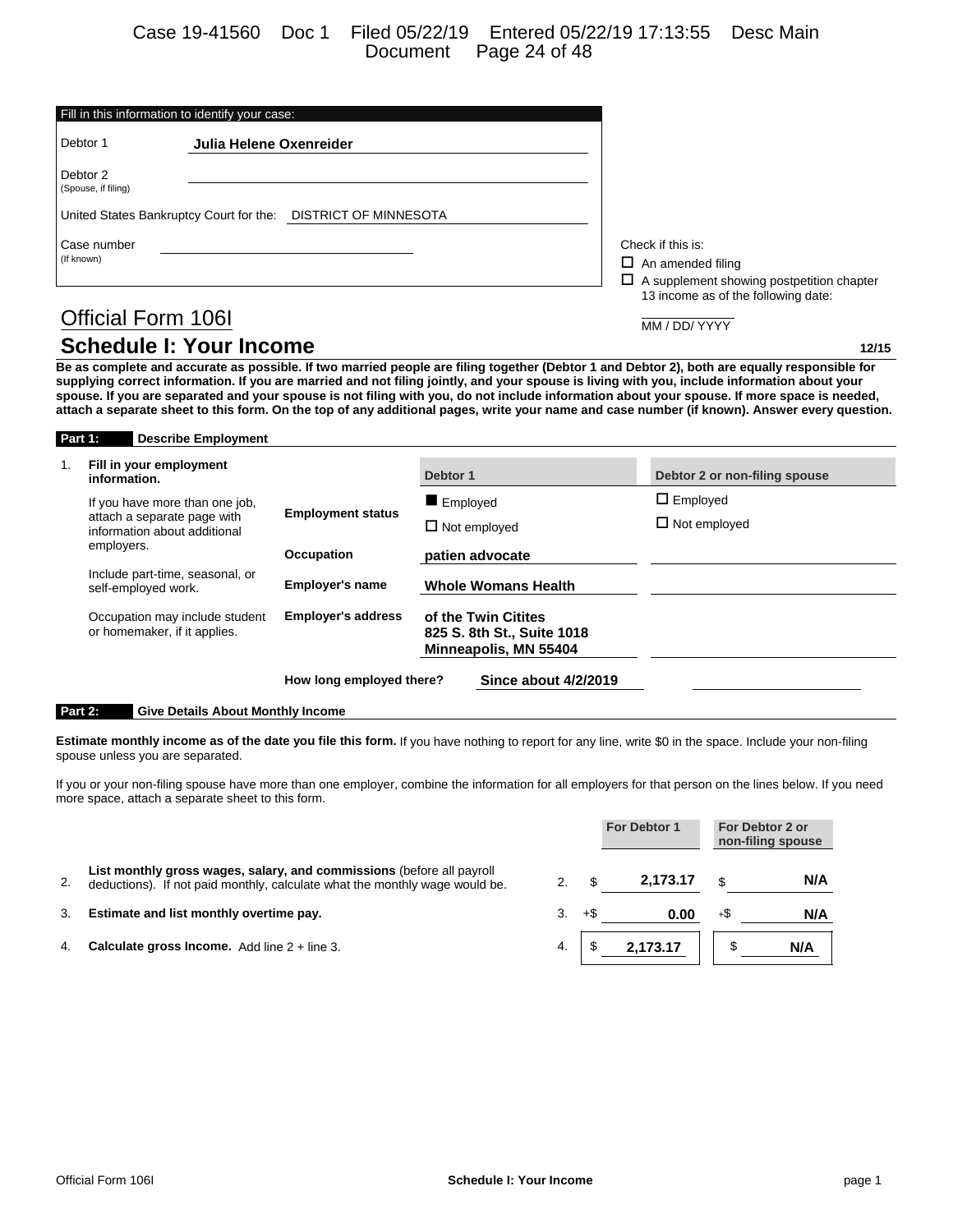Case 19-41560 Doc 1 Filed 05/22/19 Entered 05/22/19 17:13:55 Desc Main Document Page 25 of 48

| Debtor 1 |            | Julia Helene Oxenreider                                                                                                                                                                                                                                                                                                                                                                |            |          | Case number (if known) |           |                                      |                |
|----------|------------|----------------------------------------------------------------------------------------------------------------------------------------------------------------------------------------------------------------------------------------------------------------------------------------------------------------------------------------------------------------------------------------|------------|----------|------------------------|-----------|--------------------------------------|----------------|
|          |            |                                                                                                                                                                                                                                                                                                                                                                                        |            |          | For Debtor 1           |           | For Debtor 2 or<br>non-filing spouse |                |
|          |            | Copy line 4 here                                                                                                                                                                                                                                                                                                                                                                       | 4.         | \$       | 2,173.17               | \$        | N/A                                  |                |
| 5.       |            | List all payroll deductions:                                                                                                                                                                                                                                                                                                                                                           |            |          |                        |           |                                      |                |
|          |            |                                                                                                                                                                                                                                                                                                                                                                                        |            |          |                        |           |                                      |                |
|          | 5а.        | Tax, Medicare, and Social Security deductions                                                                                                                                                                                                                                                                                                                                          | 5а.        | \$       | 420.33                 | \$        | N/A                                  |                |
|          | 5b.        | Mandatory contributions for retirement plans                                                                                                                                                                                                                                                                                                                                           | 5b.        | \$<br>\$ | 0.00                   | \$        | N/A                                  |                |
|          | 5c.<br>5d. | Voluntary contributions for retirement plans<br>Required repayments of retirement fund loans                                                                                                                                                                                                                                                                                           | 5с.<br>5d. | \$       | 0.00                   | \$<br>\$  | N/A<br>N/A                           |                |
|          | 5е.        | <b>Insurance</b>                                                                                                                                                                                                                                                                                                                                                                       | 5е.        | \$       | 0.00                   | \$        | N/A                                  |                |
|          | 5f.        | <b>Domestic support obligations</b>                                                                                                                                                                                                                                                                                                                                                    | 5f.        | \$       | 0.00<br>0.00           | \$        | N/A                                  |                |
|          | 5g.        | <b>Union dues</b>                                                                                                                                                                                                                                                                                                                                                                      | 5g.        | \$       | 0.00                   |           | N/A                                  |                |
|          | 5h.        | Other deductions. Specify:                                                                                                                                                                                                                                                                                                                                                             | 5h.+       | \$       | 0.00                   | \$<br>$+$ | N/A                                  |                |
|          |            |                                                                                                                                                                                                                                                                                                                                                                                        |            |          |                        |           |                                      |                |
| 6.       |            | Add the payroll deductions. Add lines 5a+5b+5c+5d+5e+5f+5g+5h.                                                                                                                                                                                                                                                                                                                         | 6.         | \$       | 420.33                 | \$        | N/A                                  |                |
| 7.       |            | Calculate total monthly take-home pay. Subtract line 6 from line 4.                                                                                                                                                                                                                                                                                                                    | 7.         | \$       | 1,752.84               | \$        | N/A                                  |                |
| 8.       | 8a.        | List all other income regularly received:<br>Net income from rental property and from operating a business,<br>profession, or farm<br>Attach a statement for each property and business showing gross<br>receipts, ordinary and necessary business expenses, and the total<br>monthly net income.                                                                                      | 8a.        | \$       |                        | \$        | N/A                                  |                |
|          | 8b.        | <b>Interest and dividends</b>                                                                                                                                                                                                                                                                                                                                                          | 8b.        | \$       | 0.00<br>0.00           | \$        | N/A                                  |                |
|          | 8c.        | Family support payments that you, a non-filing spouse, or a dependent<br>regularly receive<br>Include alimony, spousal support, child support, maintenance, divorce<br>settlement, and property settlement.                                                                                                                                                                            | 8c.        | \$       | 0.00                   | \$        | N/A                                  |                |
|          | 8d.        | <b>Unemployment compensation</b>                                                                                                                                                                                                                                                                                                                                                       | 8d.        | \$       | 0.00                   | \$        | N/A                                  |                |
|          | 8e.        | <b>Social Security</b>                                                                                                                                                                                                                                                                                                                                                                 | 8e.        | \$       | 0.00                   | \$        | N/A                                  |                |
|          | 8f.        | Other government assistance that you regularly receive<br>Include cash assistance and the value (if known) of any non-cash assistance<br>that you receive, such as food stamps (benefits under the Supplemental<br>Nutrition Assistance Program) or housing subsidies.<br>Specify:                                                                                                     | 8f.        | \$       | 0.00                   | \$        | N/A                                  |                |
|          | 8g.        | Pension or retirement income                                                                                                                                                                                                                                                                                                                                                           | 8g.        | \$       | 0.00                   | \$        | N/A                                  |                |
|          | 8h.        | Other monthly income. Specify:                                                                                                                                                                                                                                                                                                                                                         | $8h.+$     | \$       | 0.00                   | $+$ \$    | N/A                                  |                |
| 9.       |            | Add all other income. Add lines 8a+8b+8c+8d+8e+8f+8g+8h.                                                                                                                                                                                                                                                                                                                               | 9.         | S        | 0.00                   | \$        | N/A                                  |                |
|          |            | 10. Calculate monthly income. Add line 7 + line 9                                                                                                                                                                                                                                                                                                                                      | \$<br>10.1 |          | \$<br>1,752.84<br>$+$  |           | $=$ \$<br>N/A                        | 1.752.84       |
|          |            | Add the entries in line 10 for Debtor 1 and Debtor 2 or non-filing spouse.                                                                                                                                                                                                                                                                                                             |            |          |                        |           |                                      |                |
| 11.      |            | State all other regular contributions to the expenses that you list in Schedule J.<br>Include contributions from an unmarried partner, members of your household, your dependents, your roommates, and<br>other friends or relatives.<br>Do not include any amounts already included in lines 2-10 or amounts that are not available to pay expenses listed in Schedule J.<br>Specify: |            |          |                        |           | 11. $+$ \$                           | 0.00           |
|          | applies    | 12. Add the amount in the last column of line 10 to the amount in line 11. The result is the combined monthly income.<br>Write that amount on the Summary of Schedules and Statistical Summary of Certain Liabilities and Related Data, if it                                                                                                                                          |            |          |                        |           | 12.                                  | 1,752.84       |
|          |            | 13. Do you expect an increase or decrease within the year after you file this form?<br>No.                                                                                                                                                                                                                                                                                             |            |          |                        |           | <b>Combined</b>                      | monthly income |
|          | □          | Yes. Explain:                                                                                                                                                                                                                                                                                                                                                                          |            |          |                        |           |                                      |                |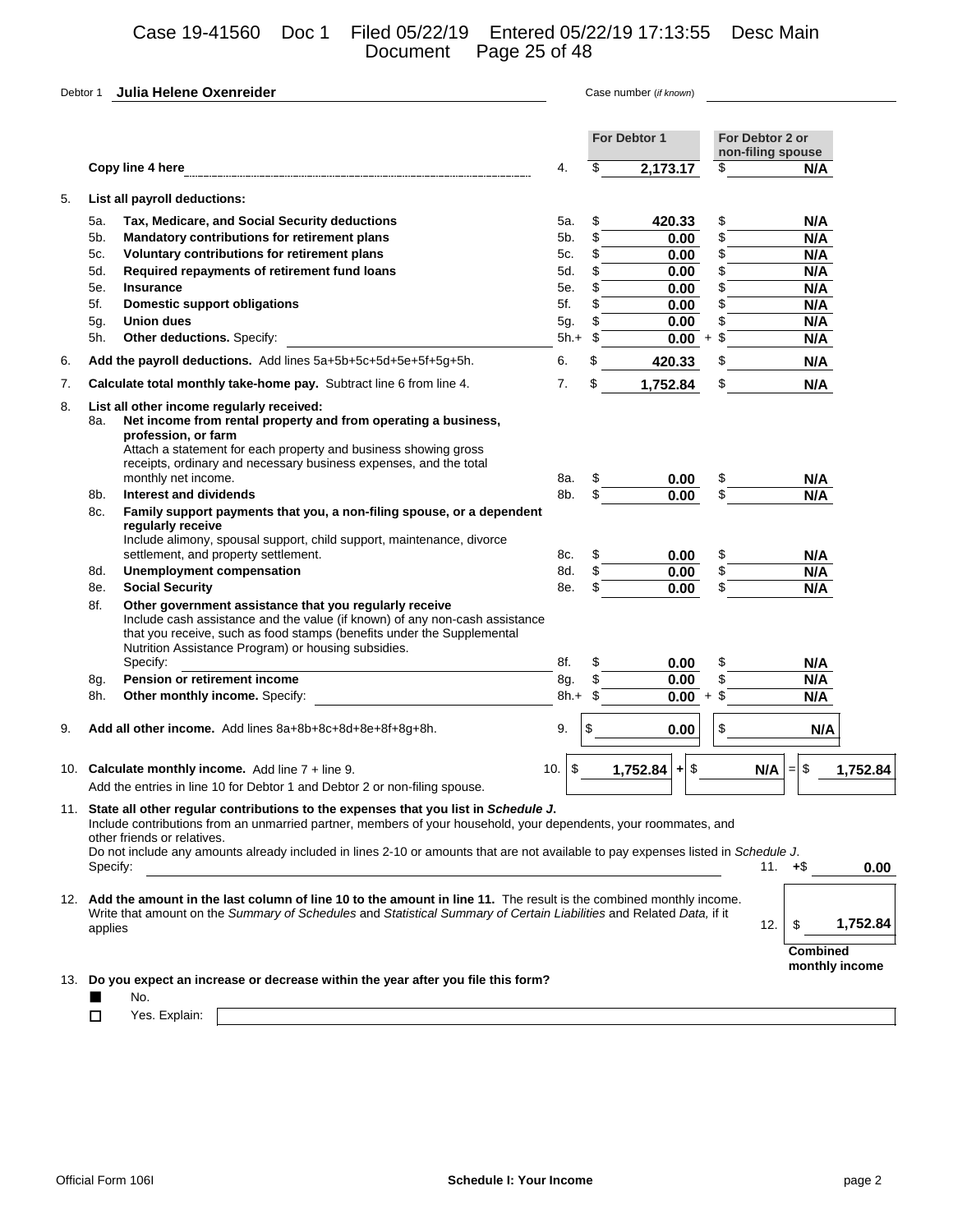Case 19-41560 Doc 1 Filed 05/22/19 Entered 05/22/19 17:13:55 Desc Main Document Page 26 of 48

|                                 | Fill in this information to identify your case:               |                               |
|---------------------------------|---------------------------------------------------------------|-------------------------------|
| Debtor 1                        | Julia Helene Oxenreider                                       | Check if this is:<br>An amend |
| Debtor 2<br>(Spouse, if filing) |                                                               | A supplem<br>13 expens        |
|                                 | United States Bankruptcy Court for the: DISTRICT OF MINNESOTA | MM/DD/                        |
| Case number<br>(If known)       |                                                               |                               |

# Official Form 106J **Schedule J: Your Expenses 12/15**

**Be as complete and accurate as possible. If two married people are filing together, both are equally responsible for supplying correct information. If more space is needed, attach another sheet to this form. On the top of any additional pages, write your name and case number (if known). Answer every question.**

#### Part 1: **Describe Your Household**

| Is this a joint case?<br>1. |  |
|-----------------------------|--|
|-----------------------------|--|

No. Go to line 2.

Yes. **Does Debtor 2 live in a separate household?**

© No

Yes. Debtor 2 must file Official Form 106J-2, *Expenses for Separate Household* of Debtor 2.

#### 2. **Do you have dependents?**  $\blacksquare$  No

|    | Do not list Debtor 1 and<br>Debtor 2. | $\Box$ Yes. | Fill out this information for<br>each dependent | Dependent's relationship to<br>Debtor 1 or Debtor 2 | Dependent's<br>age | Does dependent<br>live with you?           |
|----|---------------------------------------|-------------|-------------------------------------------------|-----------------------------------------------------|--------------------|--------------------------------------------|
|    | Do not state the<br>dependents names. |             |                                                 |                                                     |                    | $\square$ No<br>$\Box$ Yes                 |
|    |                                       |             |                                                 |                                                     |                    | $\square$ No<br>$\Box$ Yes                 |
|    |                                       |             |                                                 |                                                     |                    | $\square$ No<br>$\Box$ Yes<br>$\square$ No |
| 3. | Do your expenses include              |             | No.                                             |                                                     |                    | $\Box$ Yes                                 |

**expenses of people other than yourself and your dependents?**  $\Box$  Yes

#### Part 2: **Estimate Your Ongoing Monthly Expenses**

**Estimate your expenses as of your bankruptcy filing date unless you are using this form as a supplement in a Chapter 13 case to report expenses as of a date after the bankruptcy is filed. If this is a supplemental** *Schedule J***, check the box at the top of the form and fill in the applicable date.**

**Include expenses paid for with non-cash government assistance if you know the value of such assistance and have included it on** *Schedule I: Your Income* **(Official Form 106I.) Your expenses** 4. **The rental or home ownership expenses for your residence.** Include first mortgage payments and any rent for the ground or lot.<br> **payments and any rent for the ground or lot. 500.00 If not included in line 4:** 4a. Real estate taxes 4a. \$ **0.00** 4b. Property, homeowner's, or renter's insurance and the series of the series of the series of the series of the series of the series of the series of the series of the series of the series of the series of the series of t Home maintenance, repair, and upkeep expenses 4c. \$
4c. \$ **0.00**<br>
Homeowner's association or condominium dues
4d. \$ **0.00** 4d. Homeowner's association or condominium dues 4d. \$ 4d. \$ **0.00**<br> **Additional mortgage payments for your residence**, such as home equity loans 5. \$ 5. **Additional mortgage payments for your residence,** such as home equity loans 5. \$ **0.00**

 $\Pi$  An amended filing

 $\Box$  A supplement showing postpetition chapter 13 expenses as of the following date:

MM / DD / YYYY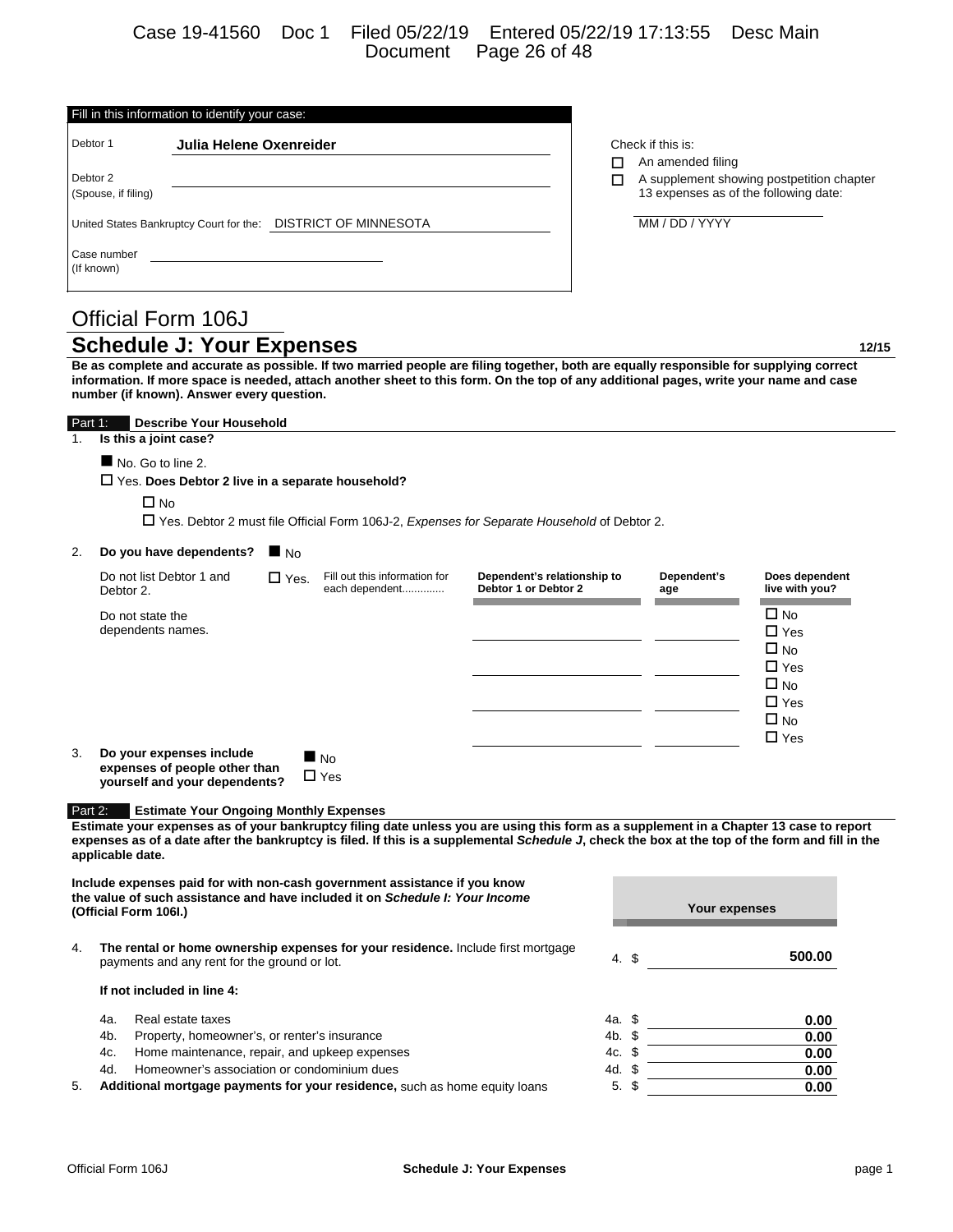## Case 19-41560 Doc 1 Filed 05/22/19 Entered 05/22/19 17:13:55 Desc Main Document Page 27 of 48

|     | Julia Helene Oxenreider<br>Debtor 1                                                                                                                        |                 | Case number (if known) |          |
|-----|------------------------------------------------------------------------------------------------------------------------------------------------------------|-----------------|------------------------|----------|
| 6.  | Utilities:                                                                                                                                                 |                 |                        |          |
|     | Electricity, heat, natural gas<br>6а.                                                                                                                      | 6a. \$          |                        | 35.00    |
|     | 6b.<br>Water, sewer, garbage collection                                                                                                                    | 6b. \$          |                        | 0.00     |
|     | Telephone, cell phone, Internet, satellite, and cable services<br>6c.                                                                                      | 6c. \$          |                        | 60.00    |
|     | 6d.<br>Other. Specify:                                                                                                                                     | 6d. \$          |                        | 0.00     |
| 7.  | Food and housekeeping supplies                                                                                                                             |                 | $7.$ \$                | 425.00   |
| 8.  | Childcare and children's education costs                                                                                                                   | 8.              | \$                     | 0.00     |
| 9.  | Clothing, laundry, and dry cleaning                                                                                                                        | 9.              | \$                     | 88.00    |
|     | 10. Personal care products and services                                                                                                                    | $10.$ \$        |                        | 40.00    |
| 11. | <b>Medical and dental expenses</b>                                                                                                                         | 11.             | \$                     | 0.00     |
|     | 12. Transportation. Include gas, maintenance, bus or train fare.                                                                                           |                 |                        |          |
|     | Do not include car payments.                                                                                                                               | 12.             | -\$                    | 90.00    |
|     | 13. Entertainment, clubs, recreation, newspapers, magazines, and books                                                                                     | 13.             | \$                     | 150.00   |
|     | 14. Charitable contributions and religious donations                                                                                                       | 14.             | \$                     | 0.00     |
|     | 15. Insurance.                                                                                                                                             |                 |                        |          |
|     | Do not include insurance deducted from your pay or included in lines 4 or 20.                                                                              |                 |                        |          |
|     | 15a. Life insurance                                                                                                                                        | 15a. \$         |                        | 0.00     |
|     | 15b. Health insurance                                                                                                                                      | $15b.$ \$       |                        | 52.00    |
|     | 15c. Vehicle insurance                                                                                                                                     | 15c. $\sqrt{5}$ |                        | 0.00     |
|     | 15d. Other insurance. Specify:                                                                                                                             | $15d.$ \$       |                        | 0.00     |
|     | 16. Taxes. Do not include taxes deducted from your pay or included in lines 4 or 20.                                                                       |                 |                        |          |
|     | Specify:                                                                                                                                                   | 16.             | \$                     | 0.00     |
|     | 17. Installment or lease payments:                                                                                                                         |                 |                        |          |
|     | 17a. Car payments for Vehicle 1                                                                                                                            | 17a. \$         |                        | 0.00     |
|     | 17b. Car payments for Vehicle 2                                                                                                                            | $17b.$ \$       |                        | 0.00     |
|     | 17c. Other. Specify:                                                                                                                                       | 17c. $$$        |                        | 0.00     |
|     | 17d. Other. Specify:                                                                                                                                       | 17d. \$         |                        | 0.00     |
|     | 18. Your payments of alimony, maintenance, and support that you did not report as                                                                          | 18.             | - \$                   | 0.00     |
|     | deducted from your pay on line 5, Schedule I, Your Income (Official Form 106I).<br>19. Other payments you make to support others who do not live with you. |                 | \$                     | 0.00     |
|     | Specify:                                                                                                                                                   | 19.             |                        |          |
|     | 20. Other real property expenses not included in lines 4 or 5 of this form or on Schedule I: Your Income.                                                  |                 |                        |          |
|     | 20a. Mortgages on other property                                                                                                                           | $20a.$ \$       |                        | 0.00     |
|     | 20b. Real estate taxes                                                                                                                                     | $20b.$ \$       |                        | 0.00     |
|     | 20c. Property, homeowner's, or renter's insurance                                                                                                          | $20c.$ \$       |                        | 0.00     |
|     | 20d. Maintenance, repair, and upkeep expenses                                                                                                              | $20d.$ \$       |                        | 0.00     |
|     | 20e. Homeowner's association or condominium dues                                                                                                           | 20e. \$         |                        | 0.00     |
|     | 21. Other: Specify:<br>cigarettes                                                                                                                          |                 | $21. + $$              | 90.00    |
|     |                                                                                                                                                            |                 |                        |          |
|     | 22. Calculate your monthly expenses                                                                                                                        |                 |                        |          |
|     | 22a. Add lines 4 through 21.                                                                                                                               |                 | \$                     | 1,530.00 |
|     | 22b. Copy line 22 (monthly expenses for Debtor 2), if any, from Official Form 106J-2                                                                       |                 | \$                     |          |
|     | 22c. Add line 22a and 22b. The result is your monthly expenses.                                                                                            |                 | \$                     | 1,530.00 |
|     |                                                                                                                                                            |                 |                        |          |
|     | 23. Calculate your monthly net income.<br>23a. Copy line 12 (your combined monthly income) from Schedule I.                                                | $23a.$ \$       |                        |          |
|     |                                                                                                                                                            |                 |                        | 1,752.84 |
|     | 23b. Copy your monthly expenses from line 22c above.                                                                                                       | $23b. - $$      |                        | 1,530.00 |
|     | 23c. Subtract your monthly expenses from your monthly income.                                                                                              |                 |                        |          |
|     | The result is your monthly net income.                                                                                                                     | 23c.            | \$                     | 222.84   |
|     |                                                                                                                                                            |                 |                        |          |
|     |                                                                                                                                                            |                 |                        |          |

24. **Do you expect an increase or decrease in your expenses within the year after you file this form?**

For example, do you expect to finish paying for your car loan within the year or do you expect your mortgage payment to increase or decrease because of a modification to the terms of your mortgage?

 $\blacksquare$  No.<br> $\square$  Yes.

**Explain here: I live with a roommate and we split the rent.**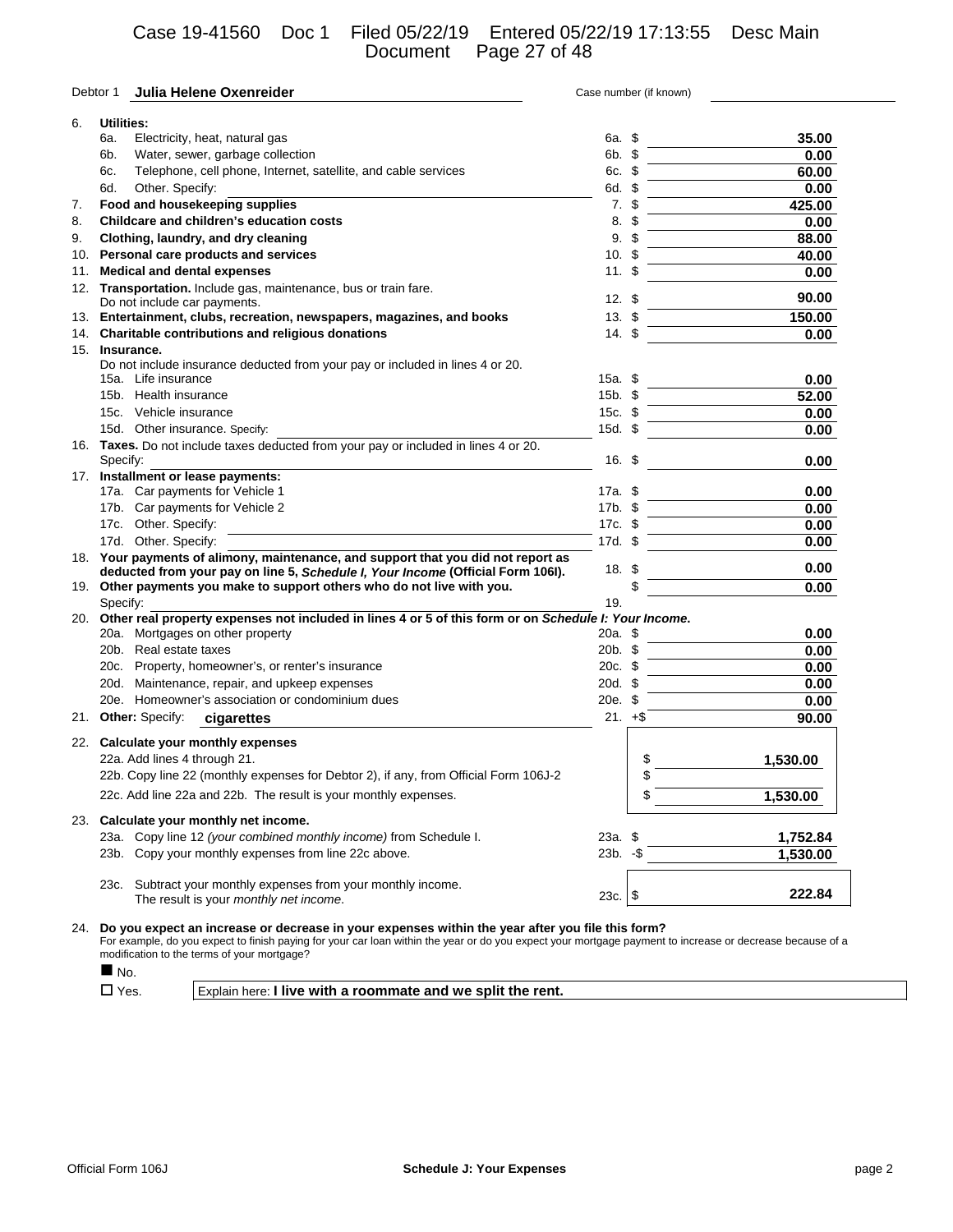Case 19-41560 Doc 1 Filed 05/22/19 Entered 05/22/19 17:13:55 Desc Main Document Page 28 of 48

|                     | Fill in this information to identify your case: |                       |           |                                             |  |
|---------------------|-------------------------------------------------|-----------------------|-----------|---------------------------------------------|--|
| Debtor 1            | Julia Helene Oxenreider                         |                       |           |                                             |  |
|                     | <b>First Name</b>                               | Middle Name           | Last Name |                                             |  |
| Debtor 2            |                                                 |                       |           |                                             |  |
| (Spouse if, filing) | <b>First Name</b>                               | Middle Name           | Last Name |                                             |  |
|                     | United States Bankruptcy Court for the:         | DISTRICT OF MINNESOTA |           |                                             |  |
| Case number         |                                                 |                       |           |                                             |  |
| (if known)          |                                                 |                       |           | Check if this is an<br>п.<br>amended filing |  |

# Official Form 106Dec **Declaration About an Individual Debtor's Schedules 12/15**

**If two married people are filing together, both are equally responsible for supplying correct information.**

**You must file this form whenever you file bankruptcy schedules or amended schedules. Making a false statement, concealing property, or obtaining money or property by fraud in connection with a bankruptcy case can result in fines up to \$250,000, or imprisonment for up to 20 years, or both. 18 U.S.C. §§ 152, 1341, 1519, and 3571.**

| <b>Sign Below</b>                                                                                 |                                                                                                                |
|---------------------------------------------------------------------------------------------------|----------------------------------------------------------------------------------------------------------------|
| Did you pay or agree to pay someone who is NOT an attorney to help you fill out bankruptcy forms? |                                                                                                                |
| No                                                                                                |                                                                                                                |
| Yes. Name of person                                                                               | Attach Bankruptcy Petition Preparer's Notice,<br>Declaration, and Signature (Official Form 119)                |
| that they are true and correct.                                                                   | Under penalty of perjury, I declare that I have read the summary and schedules filed with this declaration and |
| /s/ Julia Helene Oxenreider<br>X.                                                                 | Χ                                                                                                              |
| Julia Helene Oxenreider<br>Signature of Debtor 1                                                  | Signature of Debtor 2                                                                                          |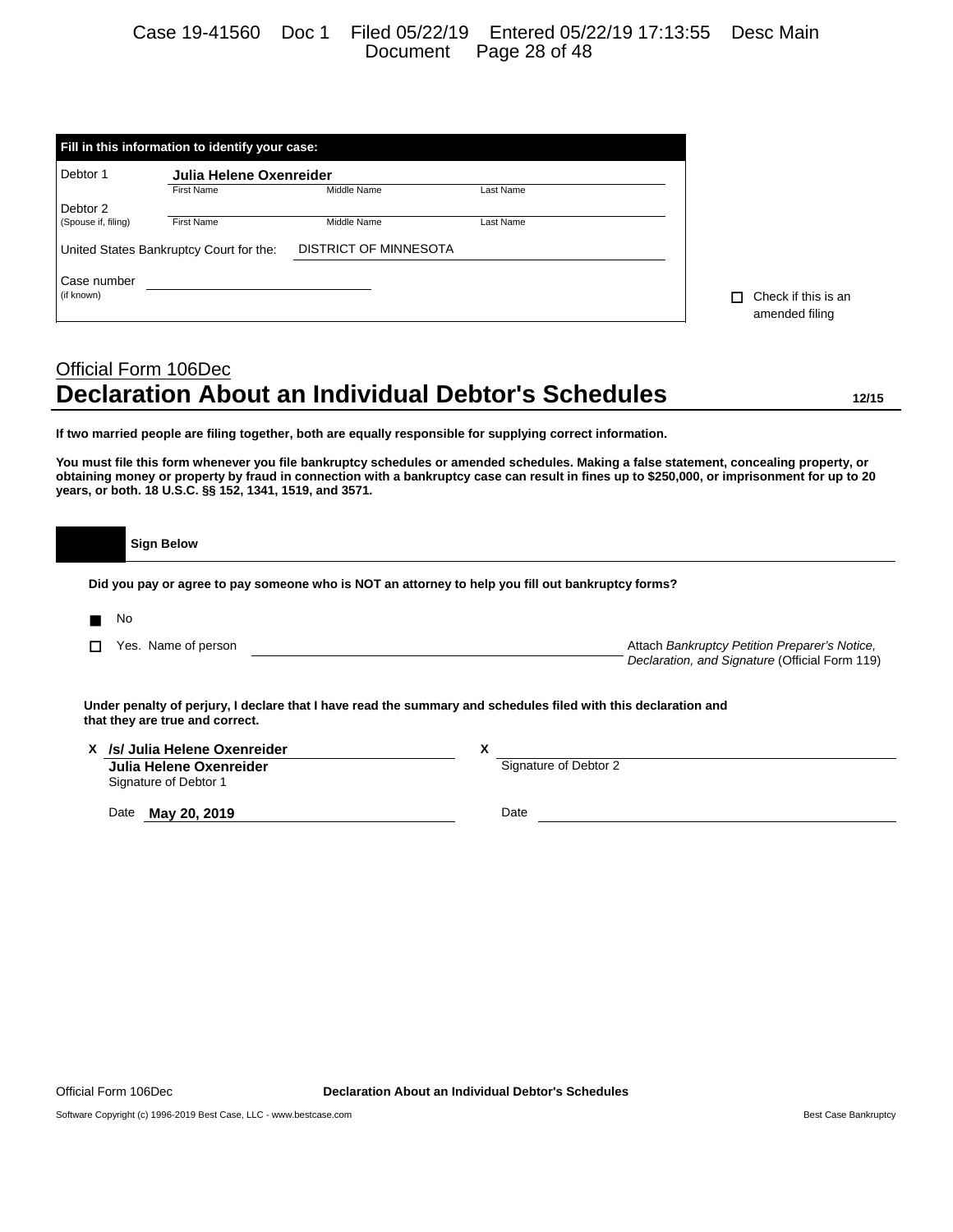# Case 19-41560 Doc 1 Filed 05/22/19 Entered 05/22/19 17:13:55 Desc Main Document Page 29 of 48

|                     | Fill in this information to identify your case: |                              |           |  |
|---------------------|-------------------------------------------------|------------------------------|-----------|--|
| Debtor 1            | Julia Helene Oxenreider                         |                              |           |  |
|                     | <b>First Name</b>                               | Middle Name                  | Last Name |  |
| Debtor 2            |                                                 |                              |           |  |
| (Spouse if, filing) | <b>First Name</b>                               | Middle Name                  | Last Name |  |
|                     | United States Bankruptcy Court for the:         | <b>DISTRICT OF MINNESOTA</b> |           |  |
| Case number         |                                                 |                              |           |  |
| (if known)          |                                                 |                              |           |  |
|                     |                                                 |                              |           |  |

# Official Form 107 **Statement of Financial Affairs for Individuals Filing for Bankruptcy <b>Addam** 4/19

**Be as complete and accurate as possible. If two married people are filing together, both are equally responsible for supplying correct information. If more space is needed, attach a separate sheet to this form. On the top of any additional pages, write your name and case number (if known). Answer every question.**

**Part 1: Give Details About Your Marital Status and Where You Lived Before**

**1. What is your current marital status?**

- Married
- Not married

**2. During the last 3 years, have you lived anywhere other than where you live now?**

 $\square$  No

Yes. List all of the places you lived in the last 3 years. Do not include where you live now.

| <b>Debtor 1 Prior Address:</b>                      | Dates Debtor 1<br>lived there                                 | <b>Debtor 2 Prior Address:</b> | Dates Debtor 2<br>lived there       |
|-----------------------------------------------------|---------------------------------------------------------------|--------------------------------|-------------------------------------|
| 210 Oak Grove Place<br>Saint Paul, MN 55102-5000    | From-To:<br><b>From November</b><br>2018 to April 15,<br>2019 | $\Box$ Same as Debtor 1        | $\Box$ Same as Debtor 1<br>From-To: |
| 206 3rd St. NW, Apt 4<br>Bemidji, MN 56601          | From-To:<br>From April 1,<br>2017 to<br>November 2018         | $\Box$ Same as Debtor 1        | $\Box$ Same as Debtor 1<br>From-To: |
| 2612 OI Whispering Pines Rd SW<br>Bemidji, MN 56601 | From-To:<br>From 7/31/14 to<br>April 1, 2017                  | $\Box$ Same as Debtor 1        | $\Box$ Same as Debtor 1<br>From-To: |

**3. Within the last 8 years, did you ever live with a spouse or legal equivalent in a community property state or territory?** (*Community property states and territories* include Arizona, California, Idaho, Louisiana, Nevada, New Mexico, Puerto Rico, Texas, Washington and Wisconsin.)

 $\blacksquare$  No

Yes. Make sure you fill out *Schedule H: Your Codebtors* (Official Form 106H).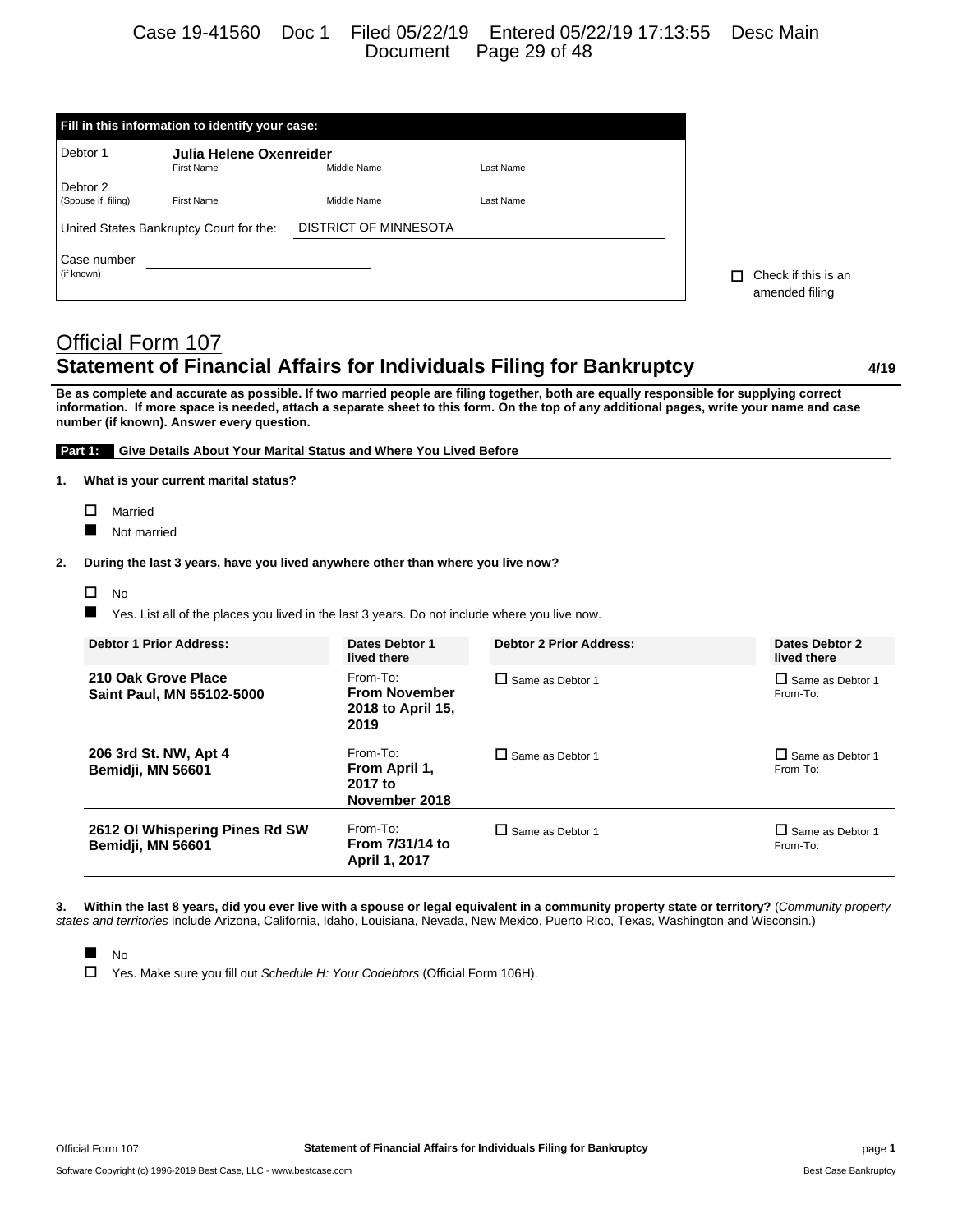Page 30 of 48

Document Page 30 of 48<br>Debtor 1 **Julia Helene Oxenreider Case number** (*if known*)

|    | Part 2<br><b>Explain the Sources of Your Income</b>                                                                                                                                                                                                                                                                                                               |                                                     |                                                              |                                             |                                                       |  |  |  |
|----|-------------------------------------------------------------------------------------------------------------------------------------------------------------------------------------------------------------------------------------------------------------------------------------------------------------------------------------------------------------------|-----------------------------------------------------|--------------------------------------------------------------|---------------------------------------------|-------------------------------------------------------|--|--|--|
| 4. | Did you have any income from employment or from operating a business during this year or the two previous calendar years?<br>Fill in the total amount of income you received from all jobs and all businesses, including part-time activities.<br>If you are filing a joint case and you have income that you receive together, list it only once under Debtor 1. |                                                     |                                                              |                                             |                                                       |  |  |  |
|    | П<br><b>No</b>                                                                                                                                                                                                                                                                                                                                                    |                                                     |                                                              |                                             |                                                       |  |  |  |
|    | Yes. Fill in the details.                                                                                                                                                                                                                                                                                                                                         |                                                     |                                                              |                                             |                                                       |  |  |  |
|    |                                                                                                                                                                                                                                                                                                                                                                   | Debtor 1                                            |                                                              | Debtor 2                                    |                                                       |  |  |  |
|    |                                                                                                                                                                                                                                                                                                                                                                   | Sources of income<br>Check all that apply.          | <b>Gross income</b><br>(before deductions and<br>exclusions) | Sources of income<br>Check all that apply.  | Gross income<br>(before deductions<br>and exclusions) |  |  |  |
|    | From January 1 of current year until<br>the date you filed for bankruptcy:                                                                                                                                                                                                                                                                                        | Wages, commissions,<br>bonuses, tips                | \$9,142.20                                                   | $\Box$ Wages, commissions,<br>bonuses, tips |                                                       |  |  |  |
|    |                                                                                                                                                                                                                                                                                                                                                                   | $\square$ Operating a business                      |                                                              | $\Box$ Operating a business                 |                                                       |  |  |  |
|    | For last calendar year:<br>(January 1 to December 31, 2018)                                                                                                                                                                                                                                                                                                       | $\blacksquare$ Wages, commissions,<br>bonuses, tips | \$17,716.00                                                  | $\Box$ Wages, commissions,<br>bonuses, tips |                                                       |  |  |  |
|    |                                                                                                                                                                                                                                                                                                                                                                   | $\Box$ Operating a business                         |                                                              | $\square$ Operating a business              |                                                       |  |  |  |
|    | For the calendar year before that:<br>(January 1 to December 31, 2017)                                                                                                                                                                                                                                                                                            | Wages, commissions,<br>bonuses, tips                | \$13,656.00                                                  | $\Box$ Wages, commissions,<br>bonuses, tips |                                                       |  |  |  |
|    |                                                                                                                                                                                                                                                                                                                                                                   | $\Box$ Operating a business                         |                                                              | $\Box$ Operating a business                 |                                                       |  |  |  |

#### **5. Did you receive any other income during this year or the two previous calendar years?** Include income regardless of whether that income is taxable. Examples of *other income* are alimony; child support; Social Security, unemployment, and other public benefit payments; pensions; rental income; interest; dividends; money collected from lawsuits; royalties; and gambling and lottery winnings. If you are filing a joint case and you have income that you received together, list it only once under Debtor 1.

List each source and the gross income from each source separately. Do not include income that you listed in line 4.

No

 $\Box$  Yes. Fill in the details.

| Debtor 1                             |                                                                           | Debtor 2                             |                                                       |
|--------------------------------------|---------------------------------------------------------------------------|--------------------------------------|-------------------------------------------------------|
| Sources of income<br>Describe below. | Gross income from<br>each source<br>(before deductions and<br>exclusions) | Sources of income<br>Describe below. | Gross income<br>(before deductions<br>and exclusions) |

#### **Part 3: List Certain Payments You Made Before You Filed for Bankruptcy**

#### **6. Are either Debtor 1's or Debtor 2's debts primarily consumer debts?**

 No. **Neither Debtor 1 nor Debtor 2 has primarily consumer debts.** *Consumer debts* are defined in 11 U.S.C. § 101(8) as "incurred by an individual primarily for a personal, family, or household purpose."

During the 90 days before you filed for bankruptcy, did you pay any creditor a total of \$6,825\* or more?

- $\Box$  No. Go to line 7.
- $\Box$  Yes List below each creditor to whom you paid a total of \$6,825\* or more in one or more payments and the total amount you paid that creditor. Do not include payments for domestic support obligations, such as child support and alimony. Also, do not include payments to an attorney for this bankruptcy case.

\* Subject to adjustment on 4/01/22 and every 3 years after that for cases filed on or after the date of adjustment.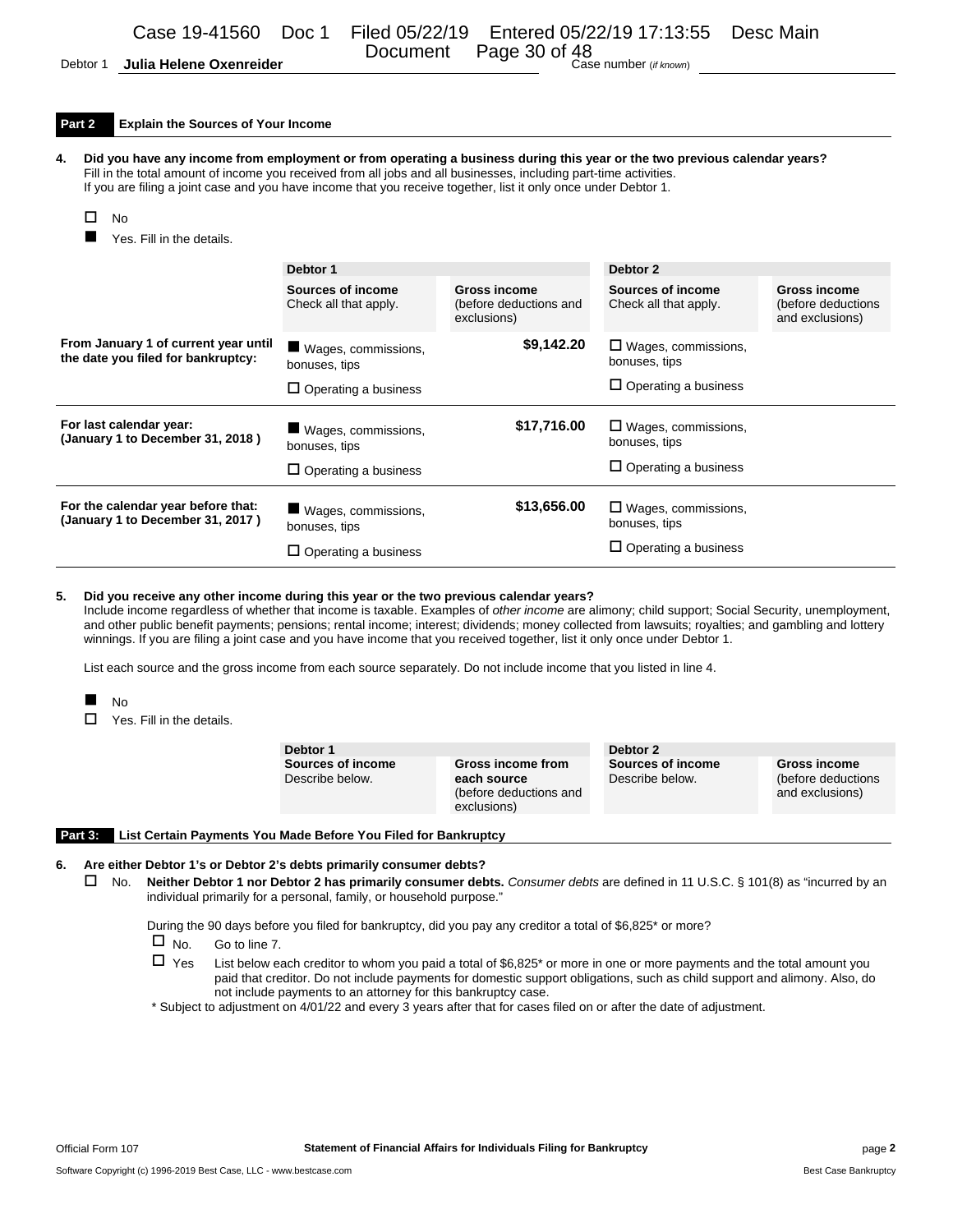|                                  | Document Page 31 of 48 |
|----------------------------------|------------------------|
| Debtor 1 Julia Helene Oxenreider | Case number (if known) |

|                   |                                                                    |                                                                 | During the 90 days before you filed for bankruptcy, did you pay any creditor a total of \$600 or more?                      |                             |                         |                                                                                                                                                                                                                                                                                                                                                                                                                                                                  |
|-------------------|--------------------------------------------------------------------|-----------------------------------------------------------------|-----------------------------------------------------------------------------------------------------------------------------|-----------------------------|-------------------------|------------------------------------------------------------------------------------------------------------------------------------------------------------------------------------------------------------------------------------------------------------------------------------------------------------------------------------------------------------------------------------------------------------------------------------------------------------------|
|                   | $\blacksquare$ No.                                                 | Go to line 7.                                                   |                                                                                                                             |                             |                         |                                                                                                                                                                                                                                                                                                                                                                                                                                                                  |
|                   | $\Box$ Yes                                                         | attorney for this bankruptcy case.                              |                                                                                                                             |                             |                         | List below each creditor to whom you paid a total of \$600 or more and the total amount you paid that creditor. Do not<br>include payments for domestic support obligations, such as child support and alimony. Also, do not include payments to an                                                                                                                                                                                                              |
|                   | <b>Creditor's Name and Address</b>                                 |                                                                 | Dates of payment                                                                                                            | <b>Total amount</b><br>paid | Amount you<br>still owe | Was this payment for                                                                                                                                                                                                                                                                                                                                                                                                                                             |
| alimony.          |                                                                    |                                                                 | Within 1 year before you filed for bankruptcy, did you make a payment on a debt you owed anyone who was an insider?         |                             |                         | Insiders include your relatives; any general partners; relatives of any general partners; partnerships of which you are a general partner; corporations<br>of which you are an officer, director, person in control, or owner of 20% or more of their voting securities; and any managing agent, including one for<br>a business you operate as a sole proprietor. 11 U.S.C. § 101. Include payments for domestic support obligations, such as child support and |
| No<br>□           |                                                                    | Yes. List all payments to an insider.                           |                                                                                                                             |                             |                         |                                                                                                                                                                                                                                                                                                                                                                                                                                                                  |
|                   | <b>Insider's Name and Address</b>                                  |                                                                 | Dates of payment                                                                                                            | <b>Total amount</b><br>paid | Amount you<br>still owe | Reason for this payment                                                                                                                                                                                                                                                                                                                                                                                                                                          |
| No                |                                                                    | Include payments on debts guaranteed or cosigned by an insider. |                                                                                                                             |                             |                         |                                                                                                                                                                                                                                                                                                                                                                                                                                                                  |
| □                 |                                                                    | Yes. List all payments to an insider                            |                                                                                                                             |                             |                         |                                                                                                                                                                                                                                                                                                                                                                                                                                                                  |
|                   | <b>Insider's Name and Address</b>                                  |                                                                 | Dates of payment                                                                                                            | <b>Total amount</b><br>paid | Amount you<br>still owe | Reason for this payment<br>Include creditor's name                                                                                                                                                                                                                                                                                                                                                                                                               |
| Part 4:           |                                                                    | <b>Identify Legal Actions, Repossessions, and Foreclosures</b>  |                                                                                                                             |                             |                         |                                                                                                                                                                                                                                                                                                                                                                                                                                                                  |
| □<br>No           | modifications, and contract disputes.<br>Yes. Fill in the details. |                                                                 | Within 1 year before you filed for bankruptcy, were you a party in any lawsuit, court action, or administrative proceeding? |                             |                         | List all such matters, including personal injury cases, small claims actions, divorces, collection suits, paternity actions, support or custody                                                                                                                                                                                                                                                                                                                  |
| <b>Case title</b> | Case number                                                        |                                                                 | Nature of the case                                                                                                          | Court or agency             |                         | <b>Status of the case</b>                                                                                                                                                                                                                                                                                                                                                                                                                                        |

10. **Within 1 year before you filed for bankruptcy, was any of your property repossessed, foreclosed, garnished, attached, seized, or levied?** Check all that apply and fill in the details below.

| No. Go to line 11.<br>П<br>Yes. Fill in the information below. |                              |             |              |
|----------------------------------------------------------------|------------------------------|-------------|--------------|
| <b>Creditor Name and Address</b>                               | <b>Describe the Property</b> | <b>Date</b> | Value of the |
|                                                                | <b>Explain what happened</b> |             | property     |

11. **Within 90 days before you filed for bankruptcy, did any creditor, including a bank or financial institution, set off any amounts from your** Official Form 107 **Statement of Financial Affairs for Individuals Filing for Bankruptcy** page **3**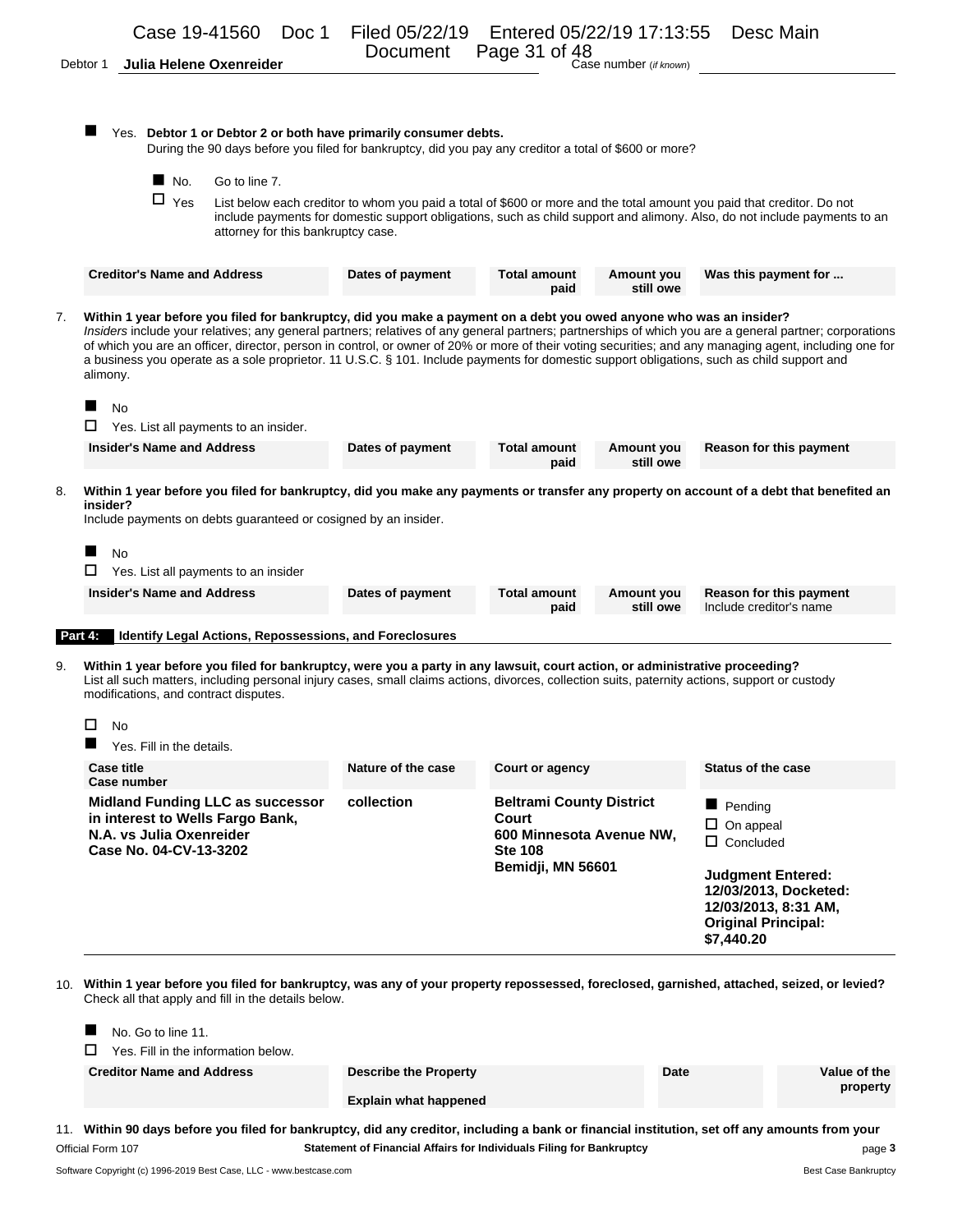| Debtor 1 | Julia Helene Oxenreider                                           | Document Page 32 of $48$<br>Case number (if known) |
|----------|-------------------------------------------------------------------|----------------------------------------------------|
|          | Cidale a kausa usu aanaad inaanaan a ayaa aa aanaa usu ayaa aighi |                                                    |

| accounts or refuse to make a payment because you owed a debt?<br><b>No</b>                                                                       |                                                                                                                                                                                                                                                                             |                                 |                      |  |  |  |
|--------------------------------------------------------------------------------------------------------------------------------------------------|-----------------------------------------------------------------------------------------------------------------------------------------------------------------------------------------------------------------------------------------------------------------------------|---------------------------------|----------------------|--|--|--|
| □<br>Yes. Fill in the details.                                                                                                                   |                                                                                                                                                                                                                                                                             |                                 |                      |  |  |  |
| <b>Creditor Name and Address</b>                                                                                                                 | Describe the action the creditor took                                                                                                                                                                                                                                       | Date action was<br>taken        | <b>Amount</b>        |  |  |  |
| court-appointed receiver, a custodian, or another official?                                                                                      | 12. Within 1 year before you filed for bankruptcy, was any of your property in the possession of an assignee for the benefit of creditors, a                                                                                                                                |                                 |                      |  |  |  |
| No<br>п<br>Yes                                                                                                                                   |                                                                                                                                                                                                                                                                             |                                 |                      |  |  |  |
| <b>List Certain Gifts and Contributions</b><br>Part 5:                                                                                           |                                                                                                                                                                                                                                                                             |                                 |                      |  |  |  |
| ш<br>No                                                                                                                                          | 13. Within 2 years before you filed for bankruptcy, did you give any gifts with a total value of more than \$600 per person?                                                                                                                                                |                                 |                      |  |  |  |
| ப<br>Yes. Fill in the details for each gift.                                                                                                     |                                                                                                                                                                                                                                                                             |                                 |                      |  |  |  |
| Gifts with a total value of more than \$600<br>per person                                                                                        | Describe the gifts                                                                                                                                                                                                                                                          | Dates you gave<br>the gifts     | Value                |  |  |  |
| Person to Whom You Gave the Gift and<br>Address:                                                                                                 |                                                                                                                                                                                                                                                                             |                                 |                      |  |  |  |
| No                                                                                                                                               | 14. Within 2 years before you filed for bankruptcy, did you give any gifts or contributions with a total value of more than \$600 to any charity?                                                                                                                           |                                 |                      |  |  |  |
| Yes. Fill in the details for each gift or contribution.<br>ப                                                                                     |                                                                                                                                                                                                                                                                             |                                 |                      |  |  |  |
| Gifts or contributions to charities that total<br>more than \$600<br><b>Charity's Name</b><br>Address (Number, Street, City, State and ZIP Code) | Describe what you contributed                                                                                                                                                                                                                                               | Dates you<br>contributed        | Value                |  |  |  |
| <b>List Certain Losses</b><br>Part 6:                                                                                                            |                                                                                                                                                                                                                                                                             |                                 |                      |  |  |  |
| or gambling?                                                                                                                                     | 15. Within 1 year before you filed for bankruptcy or since you filed for bankruptcy, did you lose anything because of theft, fire, other disaster,                                                                                                                          |                                 |                      |  |  |  |
| No<br>Yes. Fill in the details.<br>□                                                                                                             |                                                                                                                                                                                                                                                                             |                                 |                      |  |  |  |
| Describe the property you lost and                                                                                                               | Describe any insurance coverage for the loss                                                                                                                                                                                                                                | Date of your                    | Value of property    |  |  |  |
| how the loss occurred                                                                                                                            | Include the amount that insurance has paid. List pending<br>insurance claims on line 33 of Schedule A/B: Property.                                                                                                                                                          | loss                            | lost                 |  |  |  |
| <b>List Certain Payments or Transfers</b><br>Part 7:                                                                                             |                                                                                                                                                                                                                                                                             |                                 |                      |  |  |  |
| consulted about seeking bankruptcy or preparing a bankruptcy petition?                                                                           | 16. Within 1 year before you filed for bankruptcy, did you or anyone else acting on your behalf pay or transfer any property to anyone you<br>Include any attorneys, bankruptcy petition preparers, or credit counseling agencies for services required in your bankruptcy. |                                 |                      |  |  |  |
| □<br>No                                                                                                                                          |                                                                                                                                                                                                                                                                             |                                 |                      |  |  |  |
| Yes. Fill in the details.                                                                                                                        |                                                                                                                                                                                                                                                                             |                                 |                      |  |  |  |
| <b>Person Who Was Paid</b><br><b>Address</b>                                                                                                     | Description and value of any property<br>transferred                                                                                                                                                                                                                        | Date payment<br>or transfer was | Amount of<br>payment |  |  |  |
| <b>Email or website address</b><br>Person Who Made the Payment, if Not You                                                                       |                                                                                                                                                                                                                                                                             | made                            |                      |  |  |  |
| <b>GREGORY J WALD ATTORNEY</b><br>3800 American Blvd W.<br><b>Suite 1500</b><br>Bloomington, MN 55431<br>greg@waldlawfirm.com                    | Court filing fee \$310 and attorney's fee<br>\$300                                                                                                                                                                                                                          | 5/13/19                         | \$610.00             |  |  |  |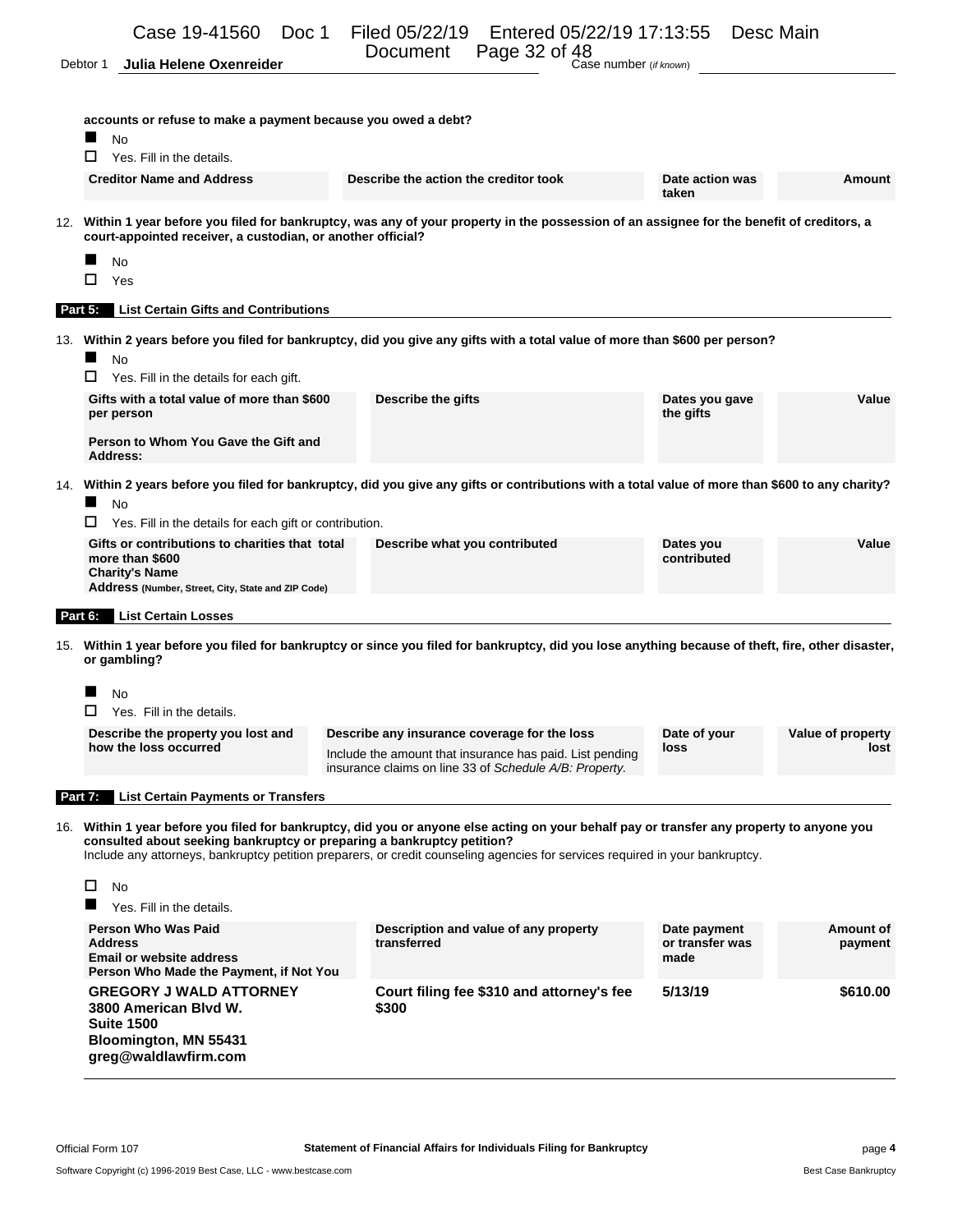|  |  |  | Case 19-41560 Doc 1 Filed 05/22/19 Entered 05/22/19 17:13:55 Desc Main |  |
|--|--|--|------------------------------------------------------------------------|--|
|--|--|--|------------------------------------------------------------------------|--|

Document Page 33 of 48

Debtor 1 **Julia Helene Oxenreider** Case number (*if known*)

| <b>Person Who Was Paid</b><br><b>Address</b><br><b>Email or website address</b><br>Person Who Made the Payment, if Not You                                                                                                                                                                                                                                                                                                                                                                                 | Description and value of any property<br>transferred                 |                                                   |          | Date payment<br>or transfer was<br>made                       | Amount of<br>payment                          |
|------------------------------------------------------------------------------------------------------------------------------------------------------------------------------------------------------------------------------------------------------------------------------------------------------------------------------------------------------------------------------------------------------------------------------------------------------------------------------------------------------------|----------------------------------------------------------------------|---------------------------------------------------|----------|---------------------------------------------------------------|-----------------------------------------------|
| <b>CC ADVISING</b><br>703 Washington Ave., Suite 200<br>Bay City, MI 48708-5732<br>www.ccadvising.com                                                                                                                                                                                                                                                                                                                                                                                                      | Pre-bankruptcy course                                                |                                                   |          |                                                               | \$9.76                                        |
| 17. Within 1 year before you filed for bankruptcy, did you or anyone else acting on your behalf pay or transfer any property to anyone who<br>promised to help you deal with your creditors or to make payments to your creditors?<br>Do not include any payment or transfer that you listed on line 16.                                                                                                                                                                                                   |                                                                      |                                                   |          |                                                               |                                               |
| <b>No</b><br>□<br>Yes. Fill in the details.                                                                                                                                                                                                                                                                                                                                                                                                                                                                |                                                                      |                                                   |          |                                                               |                                               |
| <b>Person Who Was Paid</b><br><b>Address</b>                                                                                                                                                                                                                                                                                                                                                                                                                                                               | Description and value of any property<br>transferred                 |                                                   |          | Date payment<br>or transfer was<br>made                       | Amount of<br>payment                          |
| 18. Within 2 years before you filed for bankruptcy, did you sell, trade, or otherwise transfer any property to anyone, other than property<br>transferred in the ordinary course of your business or financial affairs?<br>Include both outright transfers and transfers made as security (such as the granting of a security interest or mortgage on your property). Do not<br>include gifts and transfers that you have already listed on this statement.<br>□<br><b>No</b><br>Yes. Fill in the details. |                                                                      |                                                   |          |                                                               |                                               |
| <b>Person Who Received Transfer</b><br><b>Address</b>                                                                                                                                                                                                                                                                                                                                                                                                                                                      | Description and value of<br>property transferred<br>paid in exchange |                                                   |          | Describe any property or<br>payments received or debts        | Date transfer was<br>made                     |
| Person's relationship to you<br>Joshua Ramirez<br>unknown                                                                                                                                                                                                                                                                                                                                                                                                                                                  | 1999 Oldsmobile Alero                                                |                                                   | \$800.00 |                                                               | about 2 years<br>ago                          |
| a friend of a friend                                                                                                                                                                                                                                                                                                                                                                                                                                                                                       |                                                                      |                                                   |          |                                                               |                                               |
| Salvage yard                                                                                                                                                                                                                                                                                                                                                                                                                                                                                               | 1986 Chevy Nova                                                      |                                                   | \$80.00  |                                                               | January or<br>February 2019                   |
| none                                                                                                                                                                                                                                                                                                                                                                                                                                                                                                       |                                                                      |                                                   |          |                                                               |                                               |
| 19. Within 10 years before you filed for bankruptcy, did you transfer any property to a self-settled trust or similar device of which you are a<br><b>beneficiary?</b> (These are often called asset-protection devices.)<br><b>No</b><br>Yes. Fill in the details.                                                                                                                                                                                                                                        |                                                                      |                                                   |          |                                                               |                                               |
| Name of trust                                                                                                                                                                                                                                                                                                                                                                                                                                                                                              |                                                                      | Description and value of the property transferred |          |                                                               | Date Transfer was<br>made                     |
| List of Certain Financial Accounts, Instruments, Safe Deposit Boxes, and Storage Units<br>Part $8:$                                                                                                                                                                                                                                                                                                                                                                                                        |                                                                      |                                                   |          |                                                               |                                               |
| 20. Within 1 year before you filed for bankruptcy, were any financial accounts or instruments held in your name, or for your benefit, closed,<br>sold, moved, or transferred?<br>Include checking, savings, money market, or other financial accounts; certificates of deposit; shares in banks, credit unions, brokerage<br>houses, pension funds, cooperatives, associations, and other financial institutions.<br>No<br>Yes. Fill in the details.<br>П                                                  |                                                                      |                                                   |          |                                                               |                                               |
| Name of Financial Institution and<br>Address (Number, Street, City, State and ZIP<br>Code)                                                                                                                                                                                                                                                                                                                                                                                                                 | Last 4 digits of<br>account number                                   | Type of account or<br>instrument                  |          | Date account was<br>closed, sold,<br>moved, or<br>transferred | Last balance<br>before closing or<br>transfer |
|                                                                                                                                                                                                                                                                                                                                                                                                                                                                                                            |                                                                      |                                                   |          |                                                               |                                               |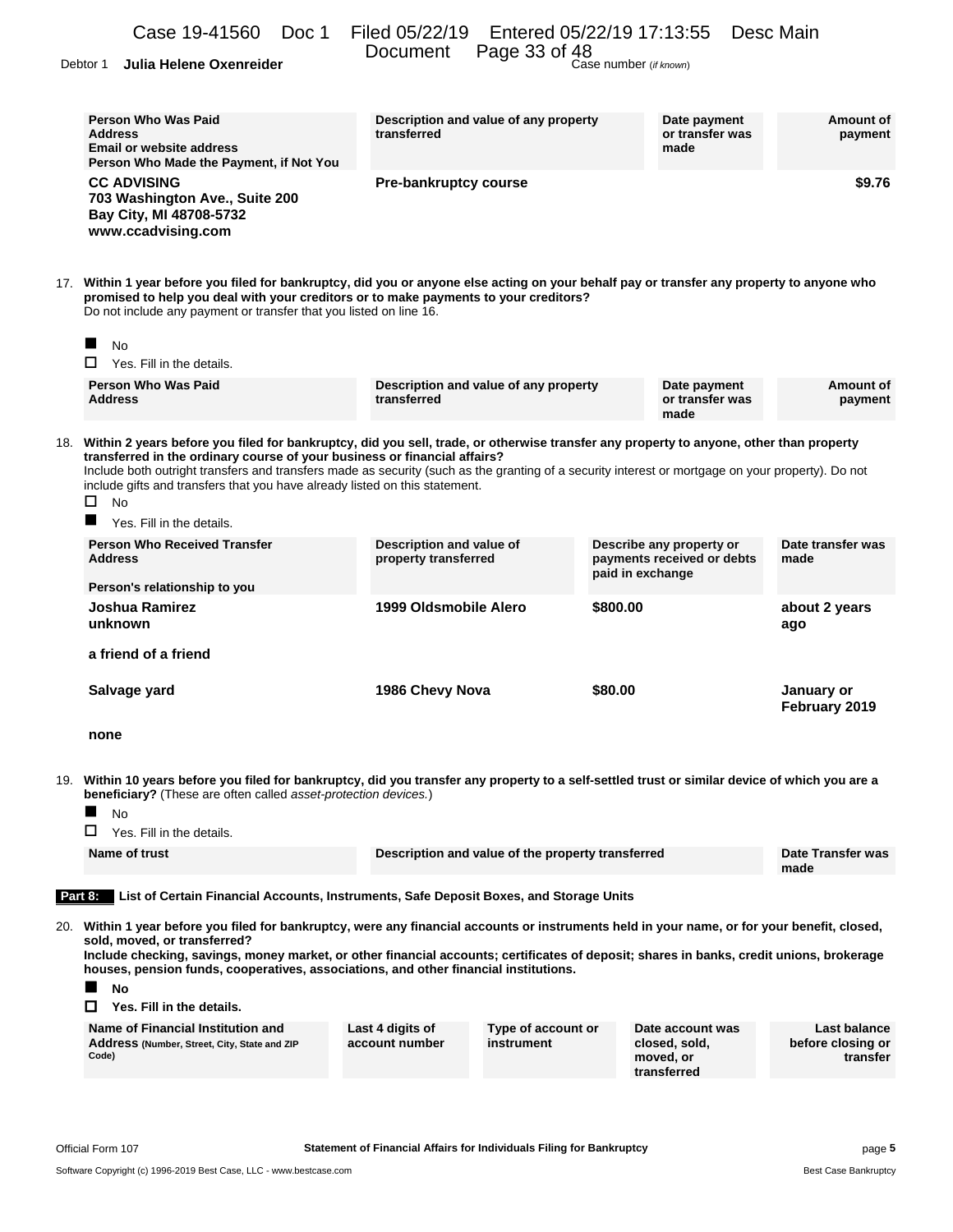Document Page 34 of 48<br>Debtor 1 **Julia Helene Oxenreider Case number** (*if known*)

21. **Do you now have, or did you have within 1 year before you filed for bankruptcy, any safe deposit box or other depository for securities, cash, or other valuables?**

|     | No<br>Yes. Fill in the details.<br>ш                                                                                                                                                                                                                                                                                                                            |                                                                                                      |                                      |                          |
|-----|-----------------------------------------------------------------------------------------------------------------------------------------------------------------------------------------------------------------------------------------------------------------------------------------------------------------------------------------------------------------|------------------------------------------------------------------------------------------------------|--------------------------------------|--------------------------|
|     | <b>Name of Financial Institution</b><br>Address (Number, Street, City, State and ZIP Code)                                                                                                                                                                                                                                                                      | Who else had access to it?<br>Address (Number, Street, City,<br><b>State and ZIP Code)</b>           | Describe the contents                | Do you still<br>have it? |
|     | 22. Have you stored property in a storage unit or place other than your home within 1 year before you filed for bankruptcy?                                                                                                                                                                                                                                     |                                                                                                      |                                      |                          |
|     | No<br>Yes. Fill in the details.<br>П                                                                                                                                                                                                                                                                                                                            |                                                                                                      |                                      |                          |
|     | <b>Name of Storage Facility</b><br>Address (Number, Street, City, State and ZIP Code)                                                                                                                                                                                                                                                                           | Who else has or had access<br>to it?<br>Address (Number, Street, City,<br><b>State and ZIP Code)</b> | <b>Describe the contents</b>         | Do you still<br>have it? |
|     | Identify Property You Hold or Control for Someone Else<br>Part 9:                                                                                                                                                                                                                                                                                               |                                                                                                      |                                      |                          |
| 23. | Do you hold or control any property that someone else owns? Include any property you borrowed from, are storing for, or hold in trust<br>for someone.                                                                                                                                                                                                           |                                                                                                      |                                      |                          |
|     | No<br>Yes. Fill in the details.<br>П                                                                                                                                                                                                                                                                                                                            |                                                                                                      |                                      |                          |
|     | <b>Owner's Name</b><br>Address (Number, Street, City, State and ZIP Code)                                                                                                                                                                                                                                                                                       | Where is the property?<br>(Number, Street, City, State and ZIP<br>Code)                              | Describe the property                | Value                    |
|     | <b>Part 10: Give Details About Environmental Information</b>                                                                                                                                                                                                                                                                                                    |                                                                                                      |                                      |                          |
|     | For the purpose of Part 10, the following definitions apply:                                                                                                                                                                                                                                                                                                    |                                                                                                      |                                      |                          |
| Ш   | Environmental law means any federal, state, or local statute or regulation concerning pollution, contamination, releases of hazardous or<br>toxic substances, wastes, or material into the air, land, soil, surface water, groundwater, or other medium, including statutes or<br>regulations controlling the cleanup of these substances, wastes, or material. |                                                                                                      |                                      |                          |
| H   | Site means any location, facility, or property as defined under any environmental law, whether you now own, operate, or utilize it or used<br>to own, operate, or utilize it, including disposal sites.                                                                                                                                                         |                                                                                                      |                                      |                          |
| E   | Hazardous material means anything an environmental law defines as a hazardous waste, hazardous substance, toxic substance,<br>hazardous material, pollutant, contaminant, or similar term.                                                                                                                                                                      |                                                                                                      |                                      |                          |
|     | Report all notices, releases, and proceedings that you know about, regardless of when they occurred.                                                                                                                                                                                                                                                            |                                                                                                      |                                      |                          |
|     | 24. Has any governmental unit notified you that you may be liable or potentially liable under or in violation of an environmental law?                                                                                                                                                                                                                          |                                                                                                      |                                      |                          |
|     | No<br>Yes. Fill in the details.                                                                                                                                                                                                                                                                                                                                 |                                                                                                      |                                      |                          |
|     | Name of site<br>Address (Number, Street, City, State and ZIP Code)                                                                                                                                                                                                                                                                                              | Governmental unit<br>Address (Number, Street, City, State and<br>ZIP Code)                           | Environmental law, if you<br>know it | Date of notice           |
| 25. | Have you notified any governmental unit of any release of hazardous material?                                                                                                                                                                                                                                                                                   |                                                                                                      |                                      |                          |
|     | <b>No</b><br>$\Box$<br>Yes. Fill in the details.                                                                                                                                                                                                                                                                                                                |                                                                                                      |                                      |                          |

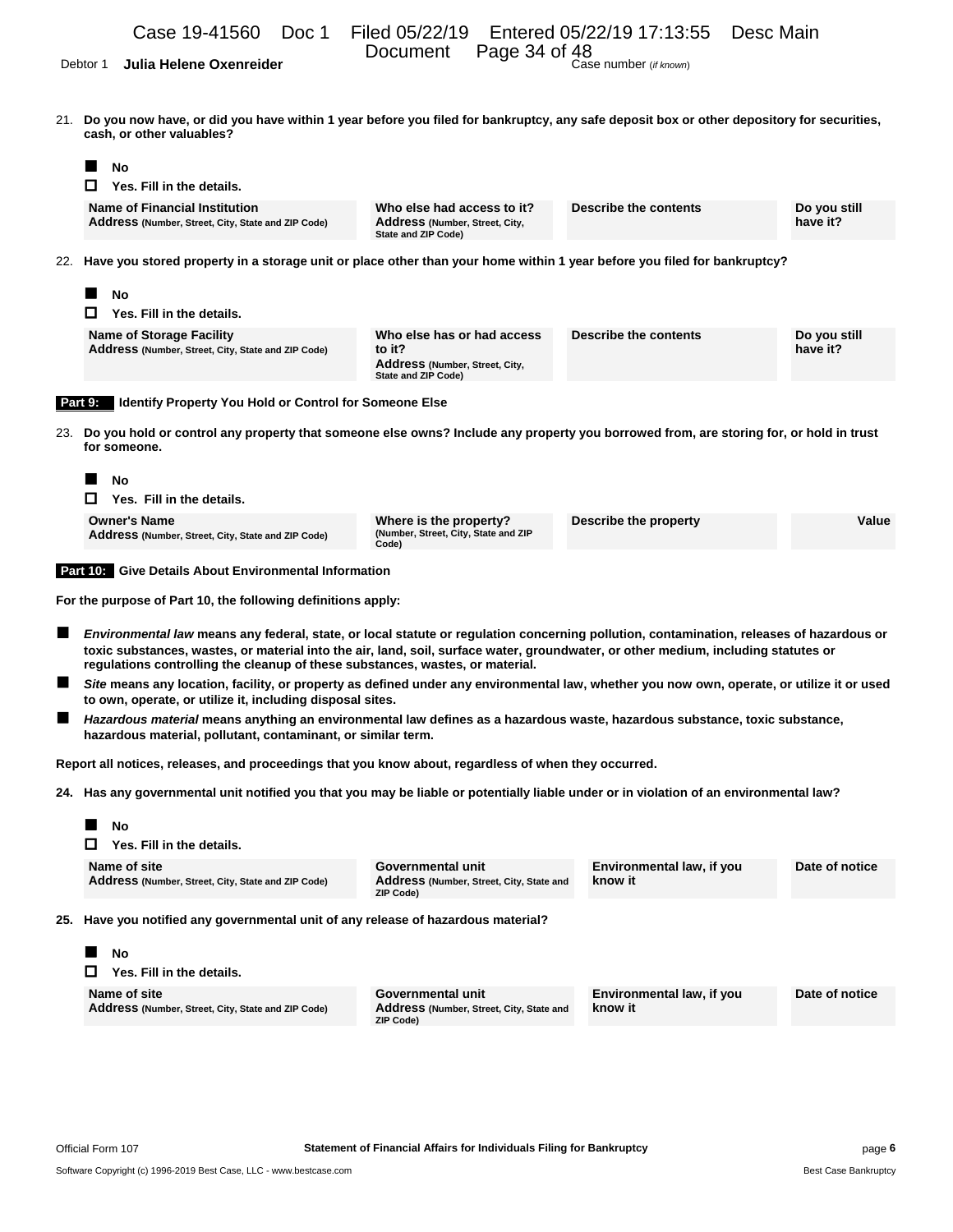Document Page 35 of 48<br>Debtor 1 **Julia Helene Oxenreider Case number** (*if known*)

**26. Have you been a party in any judicial or administrative proceeding under any environmental law? Include settlements and orders.**

| Trave you been a party in any judicial or administrative proceeding under any environmental law: include settlements and |   |                                                                                                                                                                                           |                                                                                                |                                                  |                                                |                                       |                              |  |  |  |  |
|--------------------------------------------------------------------------------------------------------------------------|---|-------------------------------------------------------------------------------------------------------------------------------------------------------------------------------------------|------------------------------------------------------------------------------------------------|--------------------------------------------------|------------------------------------------------|---------------------------------------|------------------------------|--|--|--|--|
|                                                                                                                          |   | <b>No</b><br>Yes. Fill in the details.                                                                                                                                                    |                                                                                                |                                                  |                                                |                                       |                              |  |  |  |  |
|                                                                                                                          |   | <b>Case Title</b><br><b>Case Number</b>                                                                                                                                                   | Court or agency<br><b>Name</b><br>Address (Number, Street, City,<br><b>State and ZIP Code)</b> |                                                  | Nature of the case                             |                                       | <b>Status of the</b><br>case |  |  |  |  |
|                                                                                                                          |   | Part 11: Give Details About Your Business or Connections to Any Business                                                                                                                  |                                                                                                |                                                  |                                                |                                       |                              |  |  |  |  |
|                                                                                                                          |   | 27. Within 4 years before you filed for bankruptcy, did you own a business or have any of the following connections to any business?                                                      |                                                                                                |                                                  |                                                |                                       |                              |  |  |  |  |
|                                                                                                                          |   | $\Box$ A sole proprietor or self-employed in a trade, profession, or other activity, either full-time or part-time                                                                        |                                                                                                |                                                  |                                                |                                       |                              |  |  |  |  |
|                                                                                                                          |   | $\Box$ A member of a limited liability company (LLC) or limited liability partnership (LLP)                                                                                               |                                                                                                |                                                  |                                                |                                       |                              |  |  |  |  |
|                                                                                                                          |   | $\Box$ A partner in a partnership                                                                                                                                                         |                                                                                                |                                                  |                                                |                                       |                              |  |  |  |  |
|                                                                                                                          |   | $\Box$ An officer, director, or managing executive of a corporation                                                                                                                       |                                                                                                |                                                  |                                                |                                       |                              |  |  |  |  |
|                                                                                                                          |   | $\Box$ An owner of at least 5% of the voting or equity securities of a corporation                                                                                                        |                                                                                                |                                                  |                                                |                                       |                              |  |  |  |  |
|                                                                                                                          | □ | No. None of the above applies. Go to Part 12.                                                                                                                                             |                                                                                                |                                                  |                                                |                                       |                              |  |  |  |  |
|                                                                                                                          |   | Yes. Check all that apply above and fill in the details below for each business.                                                                                                          |                                                                                                |                                                  |                                                |                                       |                              |  |  |  |  |
|                                                                                                                          |   | <b>Business Name</b>                                                                                                                                                                      | Describe the nature of the business<br>Name of accountant or bookkeeper                        |                                                  | <b>Employer Identification number</b>          |                                       |                              |  |  |  |  |
|                                                                                                                          |   | <b>Address</b><br>(Number, Street, City, State and ZIP Code)                                                                                                                              |                                                                                                |                                                  | Do not include Social Security number or ITIN. |                                       |                              |  |  |  |  |
|                                                                                                                          |   |                                                                                                                                                                                           |                                                                                                |                                                  | Dates business existed                         |                                       |                              |  |  |  |  |
|                                                                                                                          |   | <b>Foiled Rotten, LLC</b><br>2612 Whispering pines RD SW                                                                                                                                  | <b>Leased food truck business</b>                                                              |                                                  | EIN:                                           | unknown                               |                              |  |  |  |  |
|                                                                                                                          |   | Bemidji, MN 56601                                                                                                                                                                         | N/A                                                                                            |                                                  | From-To                                        | From February 2014 to October<br>2015 |                              |  |  |  |  |
|                                                                                                                          |   | <b>Foiled Rotten</b>                                                                                                                                                                      | <b>Food truck</b>                                                                              |                                                  | EIN:<br>-2367                                  |                                       |                              |  |  |  |  |
|                                                                                                                          |   | 1281 Swenson Rd. NE<br>Bemidji, MN 56601                                                                                                                                                  | N/A                                                                                            | From-To<br>From February 2014 to October<br>2015 |                                                |                                       |                              |  |  |  |  |
|                                                                                                                          |   | 28. Within 2 years before you filed for bankruptcy, did you give a financial statement to anyone about your business? Include all financial<br>institutions, creditors, or other parties. |                                                                                                |                                                  |                                                |                                       |                              |  |  |  |  |
|                                                                                                                          |   | <b>No</b>                                                                                                                                                                                 |                                                                                                |                                                  |                                                |                                       |                              |  |  |  |  |
|                                                                                                                          | ш | Yes. Fill in the details below.                                                                                                                                                           |                                                                                                |                                                  |                                                |                                       |                              |  |  |  |  |
|                                                                                                                          |   | Name<br><b>Address</b><br>(Number, Street, City, State and ZIP Code)                                                                                                                      | Date Issued                                                                                    |                                                  |                                                |                                       |                              |  |  |  |  |

#### **Part 12: Sign Below**

**I have read the answers on this** *Statement of Financial Affairs* **and any attachments, and I declare under penalty of perjury that the answers are true and correct. I understand that making a false statement, concealing property, or obtaining money or property by fraud in connection with a bankruptcy case can result in fines up to \$250,000, or imprisonment for up to 20 years, or both. 18 U.S.C. §§ 152, 1341, 1519, and 3571.**

| /s/ Julia Helene Oxenreider  |                              |
|------------------------------|------------------------------|
| Julia Helene Oxenreider      | <b>Signature of Debtor 2</b> |
| <b>Signature of Debtor 1</b> |                              |

**Date May 20, 2019 Date**

**Did you attach additional pages to** *Your Statement of Financial Affairs for Individuals Filing for Bankruptcy* **(Official Form 107)?**

 $N<sub>O</sub>$  $\Box$  Yes

**Did you pay or agree to pay someone who is not an attorney to help you fill out bankruptcy forms?** Official Form 107 **Statement of Financial Affairs for Individuals Filing for Bankruptcy** page **7**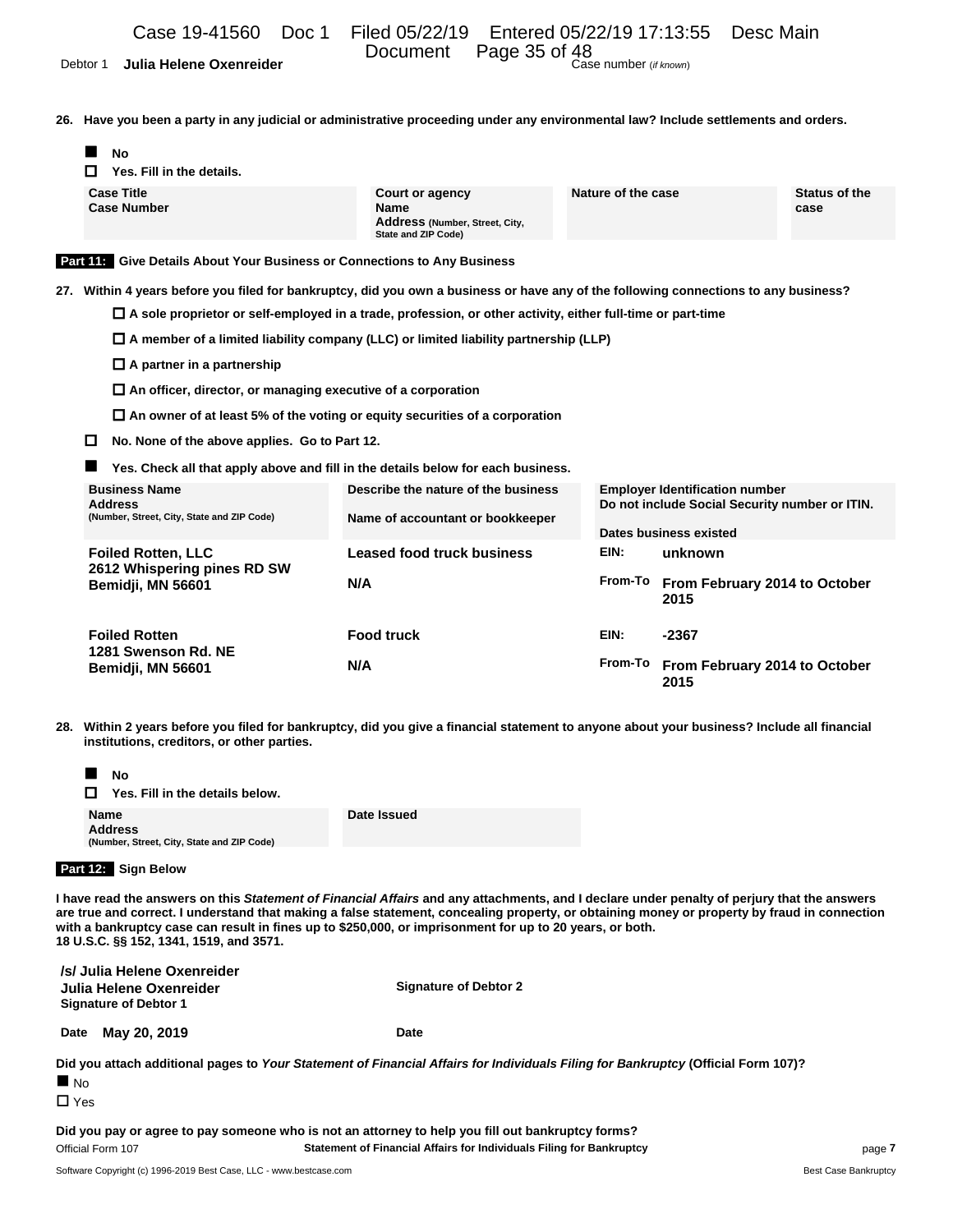Debtor 1 **Julia Helene Oxenreider Case 1 DOCUMENT** 

### $N<sub>O</sub>$

Yes. Name of Person . Attach the *Bankruptcy Petition Preparer's Notice, Declaration, and Signature* (Official Form 119).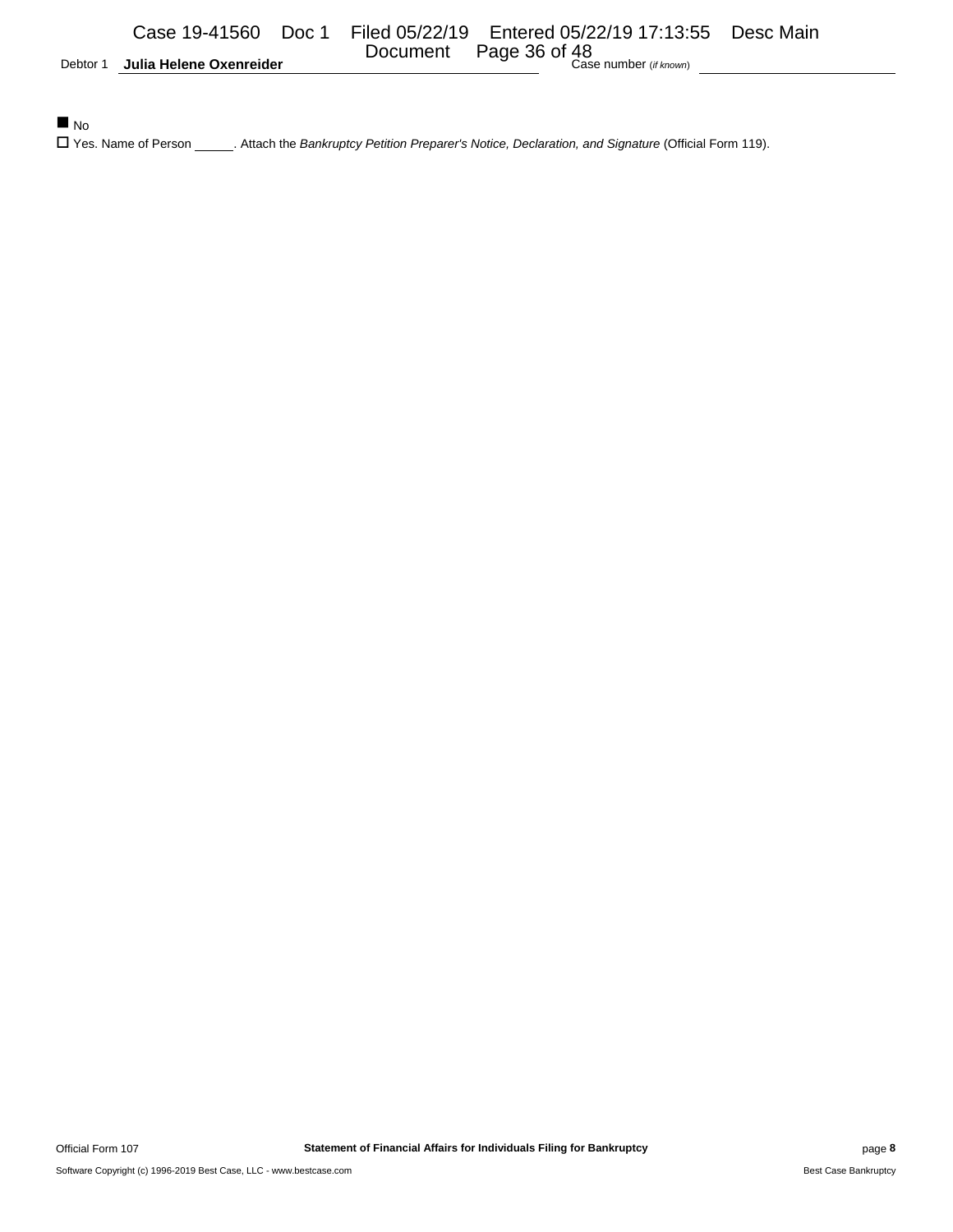LOCAL FORM 1007-1 REVISED 06/16

# **United States Bankruptcy Court**

**District of Minnesota**

In re **Julia Helene Oxenreider** Case No.<br>
Debtor(s) Case No.<br>
Chapter

Chapter **13** 

# **DISCLOSURE OF COMPENSATION OF ATTORNEY FOR DEBTOR**

1. Pursuant to 11 U .S.C. § 329(a) and Fed. Bankr. P. 2016(b), I certify that I am the attorney for the above-named debtor(s) and that compensation paid to me within one year before the filing of the petition in bankruptcy, or agreed to be paid to me, for services rendered or to be rendered on behalf of the debtor(s) in contemplation of or in connection with the bankruptcy case is as follows:

|                                                            | \$3,000.00 |
|------------------------------------------------------------|------------|
| Prior to the filing of this statement I have received<br>. | 300.00     |
| <b>Balance Due</b>                                         | \$2,700.00 |

2. The source of the compensation paid to me was: Debtor  $\Box$  Other (specify)

3. The source of the compensation to be paid to me is:

Debtor  $\Box$  Other (specify)

4. I have not agreed to share the above-disclosed compensation with any other person unless they are members and associates of my law firm.

 I have agreed to share the above-disclosed compensation with another person or persons who are not members or associates of my law firm. A copy of the agreement, together with a list of the names of the people or entities sharing in the compensation, is attached.

5. In return for the above-disclosed fee, together with such further fee, if any, as is provided in the written contract required by 11 U.S.C. §528(a)(1), I have agreed to render legal service for all aspects of the bankruptcy case, including:

A. Analysis of the debtor's financial situation, and rendering advice to the debtor in determining whether to file a petition in bankruptcy;

B. Preparation and filing of any petition, schedules, statements of affairs and plan which may be required;

C. Representation of the debtor at the meeting of creditors and confirmation hearing, and any adjourned hearings thereof;

D. Representation of the debtor in contested bankruptcy matters; and

E. Other services reasonably necessary to represent the debtor(s).

6. Pursuant to Local Rules 1007-1 and 1007-3-1, I have advised the debtor of the requirements in the Statement of Financial Affairs to disclose all payments made, or property transferred, by or on behalf of the debtor to any person, including attorneys, for consultation concerning debt consolidation or reorganization, relief under bankruptcy law, or preparation of a petition in bankruptcy. I have reviewed the debtor's disclosures and they are accurate and complete to the best of my knowledge.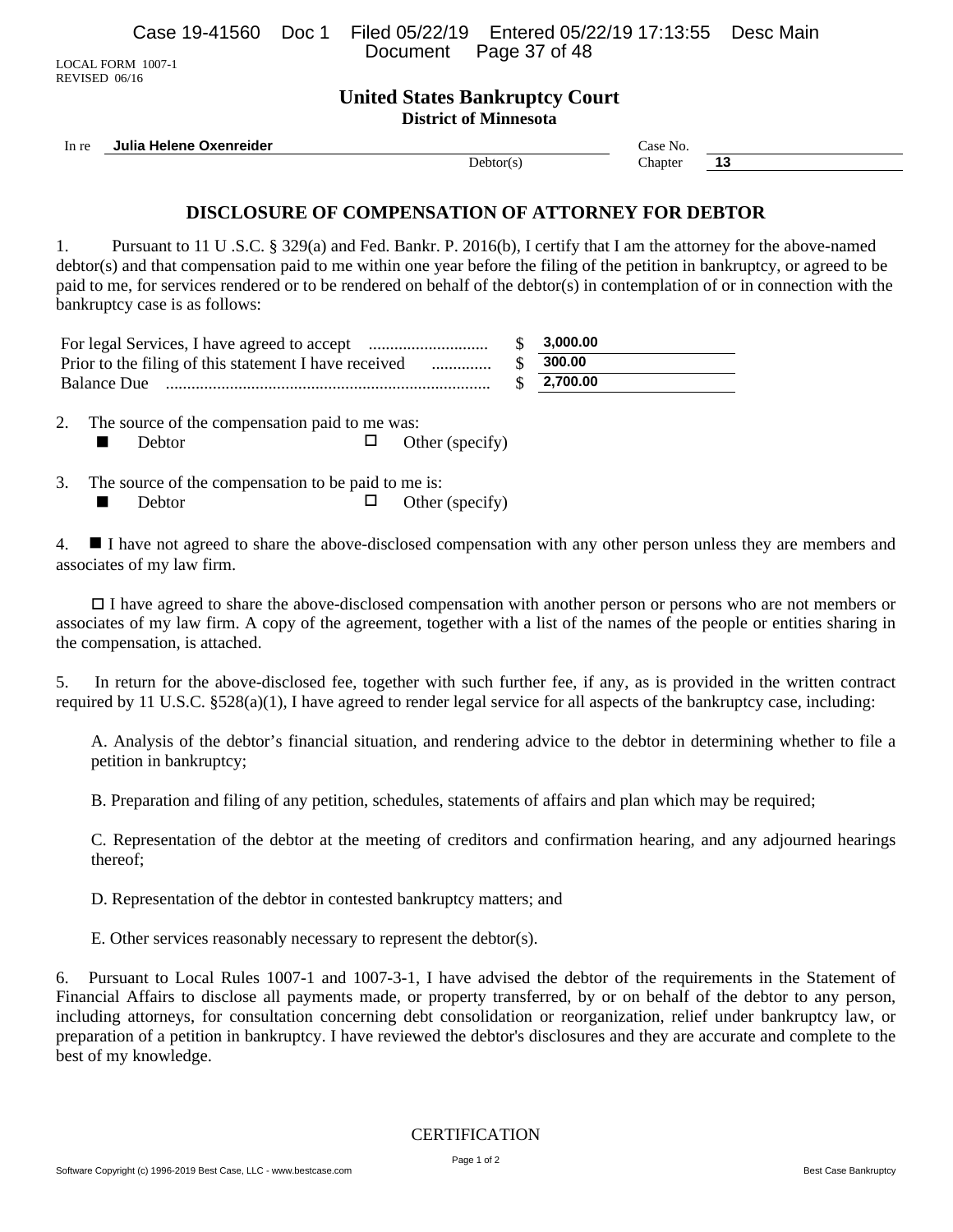LOCAL FORM 1007-1 REVISED 06/16

I certify that the foregoing, together with the written contract required by 11 U.S.C. §528(a)(1), is a complete statement of any agreement or arrangement for payment to me for representation of the debtor(s) in this bankruptcy case.

Dated: **May 20, 2019** Signature of Attorney **/s/ Gregory J. Wald Gregory J. Wald 0165244**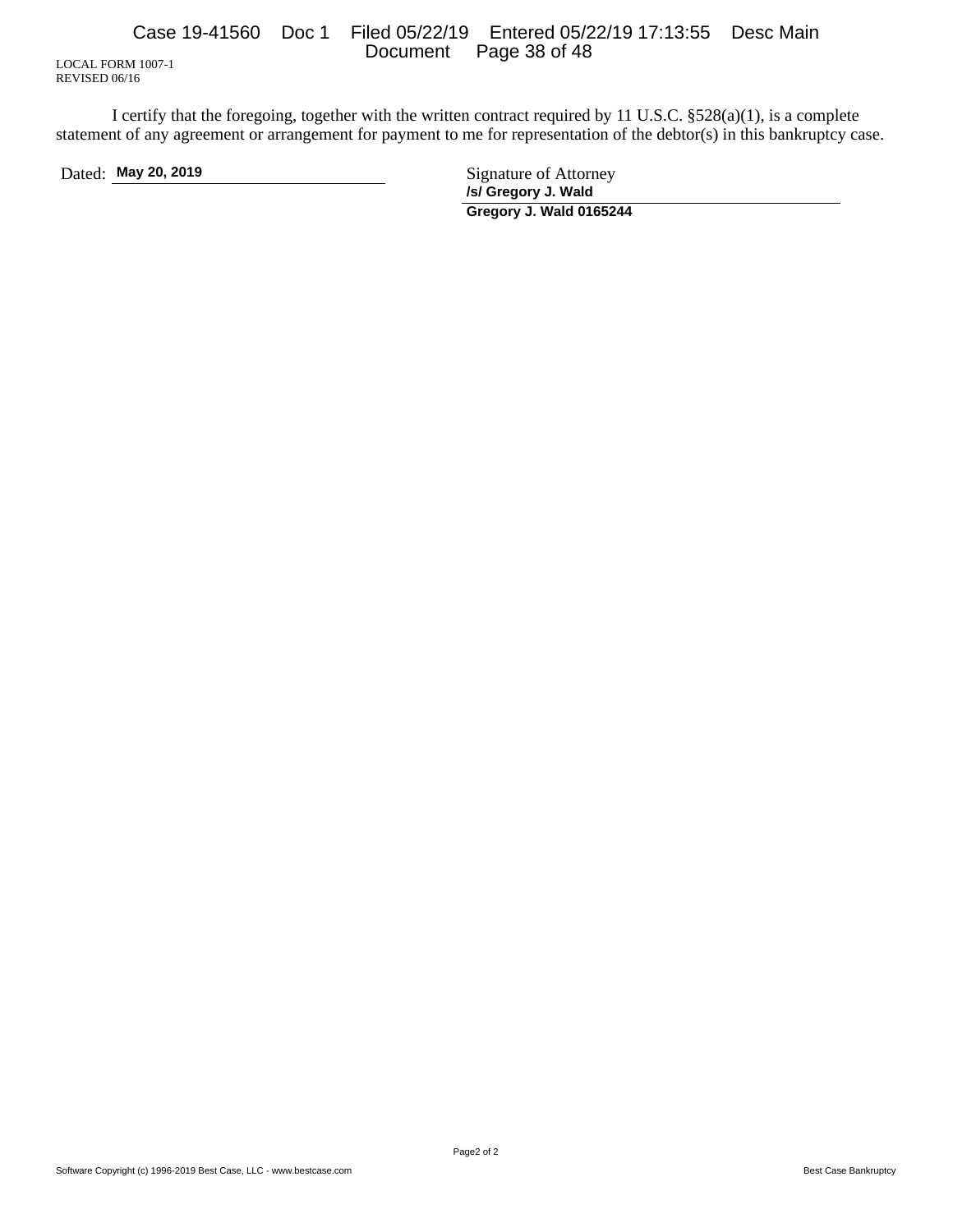Case 19-41560 Doc 1 Filed 05/22/19 Entered 05/22/19 17:13:55 Desc Main Document Page 39 of 48

|                                 | Fill in this information to identify your case:                  | Check as directed in lines 17 and 21:                        |
|---------------------------------|------------------------------------------------------------------|--------------------------------------------------------------|
| Debtor 1                        | Julia Helene Oxenreider                                          | According to the calculations requi<br>Statement:            |
| Debtor 2<br>(Spouse, if filing) |                                                                  | 1. Disposable income is not d<br>11 U.S.C. § 1325(b)(3).     |
| Case number                     | United States Bankruptcy Court for the:<br>District of Minnesota | 2. Disposable income is deter<br>ப<br>$U.S.C.$ § 1325(b)(3). |
| (if known)                      |                                                                  | 3. The commitment period is                                  |
|                                 |                                                                  | 4. The commitment period is                                  |

| Check as directed in lines 17 and 21:                        |                                                                         |  |  |  |  |  |
|--------------------------------------------------------------|-------------------------------------------------------------------------|--|--|--|--|--|
| According to the calculations required by this<br>Statement: |                                                                         |  |  |  |  |  |
|                                                              | 1. Disposable income is not determined under<br>11 U.S.C. § 1325(b)(3). |  |  |  |  |  |
| ப                                                            | 2. Disposable income is determined under 11<br>$U.S.C.$ § 1325(b)(3).   |  |  |  |  |  |
|                                                              | 3. The commitment period is 3 years.                                    |  |  |  |  |  |
|                                                              | 4. The commitment period is 5 years.                                    |  |  |  |  |  |

 $\square$  Check if this is an amended filing

# Official Form 122C-1 **Chapter 13 Statement of Your Current Monthly Income and Calculation of Commitment Period 12/15**

**Be as complete and accurate as possible. If two married people are filing together, both are equally responsible for being accurate. If more space is needed, attach a separate sheet to this form. Include the line number to which the additional information applies. On the top of any additional pages, write your name and case number (if known).**

| Part 1: | <b>Calculate Your Average Monthly Income</b>                                                                                                                                                                                                                                                                                                                                                                                                                                                                                                                                                                                                                              |          |      |                                 |                      |          |                                              |  |
|---------|---------------------------------------------------------------------------------------------------------------------------------------------------------------------------------------------------------------------------------------------------------------------------------------------------------------------------------------------------------------------------------------------------------------------------------------------------------------------------------------------------------------------------------------------------------------------------------------------------------------------------------------------------------------------------|----------|------|---------------------------------|----------------------|----------|----------------------------------------------|--|
|         | 1. What is your marital and filing status? Check one only.                                                                                                                                                                                                                                                                                                                                                                                                                                                                                                                                                                                                                |          |      |                                 |                      |          |                                              |  |
|         | Not married. Fill out Column A. lines 2-11.                                                                                                                                                                                                                                                                                                                                                                                                                                                                                                                                                                                                                               |          |      |                                 |                      |          |                                              |  |
|         | $\Box$ Married. Fill out both Columns A and B, lines 2-11.                                                                                                                                                                                                                                                                                                                                                                                                                                                                                                                                                                                                                |          |      |                                 |                      |          |                                              |  |
|         | Fill in the average monthly income that you received from all sources, derived during the 6 full months before you file this bankruptcy case. 11 U.S.C. §<br>101(10A). For example, if you are filing on September 15, the 6-month period would be March 1 through August 31. If the amount of your monthly income varied during<br>the 6 months, add the income for all 6 months and divide the total by 6. Fill in the result. Do not include any income amount more than once. For example, if both<br>spouses own the same rental property, put the income from that property in one column only. If you have nothing to report for any line, write \$0 in the space. |          |      |                                 |                      |          |                                              |  |
|         |                                                                                                                                                                                                                                                                                                                                                                                                                                                                                                                                                                                                                                                                           |          |      |                                 | Column A<br>Debtor 1 |          | Column B<br>Debtor 2 or<br>non-filing spouse |  |
|         | 2. Your gross wages, salary, tips, bonuses, overtime, and commissions (before all<br>payroll deductions).                                                                                                                                                                                                                                                                                                                                                                                                                                                                                                                                                                 |          |      |                                 | \$                   | 1,386.20 | \$                                           |  |
|         | 3. Alimony and maintenance payments. Do not include payments from a spouse if<br>Column B is filled in.                                                                                                                                                                                                                                                                                                                                                                                                                                                                                                                                                                   |          |      |                                 | \$.                  | 0.00     | \$                                           |  |
|         | 4. All amounts from any source which are regularly paid for household expenses<br>of you or your dependents, including child support. Include regular contributions<br>from an unmarried partner, members of your household, your dependents, parents,<br>and roommates. Do not include payments from a spouse. Do not include payments<br>you listed on line 3.                                                                                                                                                                                                                                                                                                          |          |      |                                 | \$                   | 0.00     | \$                                           |  |
|         | 5. Net income from operating a business,<br>profession, or farm                                                                                                                                                                                                                                                                                                                                                                                                                                                                                                                                                                                                           | Debtor 1 |      |                                 |                      |          |                                              |  |
|         | Gross receipts (before all deductions)                                                                                                                                                                                                                                                                                                                                                                                                                                                                                                                                                                                                                                    |          | 0.00 |                                 |                      |          |                                              |  |
|         | Ordinary and necessary operating expenses                                                                                                                                                                                                                                                                                                                                                                                                                                                                                                                                                                                                                                 | -\$      | 0.00 |                                 |                      |          |                                              |  |
|         | Net monthly income from a business, profession, or farm \$                                                                                                                                                                                                                                                                                                                                                                                                                                                                                                                                                                                                                |          |      | 0.00 Copy here $-$ \$           |                      | 0.00     | \$                                           |  |
| 6.      | Net income from rental and other real property                                                                                                                                                                                                                                                                                                                                                                                                                                                                                                                                                                                                                            | Debtor 1 |      |                                 |                      |          |                                              |  |
|         | Gross receipts (before all deductions)                                                                                                                                                                                                                                                                                                                                                                                                                                                                                                                                                                                                                                    | \$       | 0.00 |                                 |                      |          |                                              |  |
|         | Ordinary and necessary operating expenses                                                                                                                                                                                                                                                                                                                                                                                                                                                                                                                                                                                                                                 |          | 0.00 |                                 |                      |          |                                              |  |
|         | Net monthly income from rental or other real property                                                                                                                                                                                                                                                                                                                                                                                                                                                                                                                                                                                                                     | \$       |      | 0.00 Copy here $\rightarrow$ \$ |                      | 0.00     | \$.                                          |  |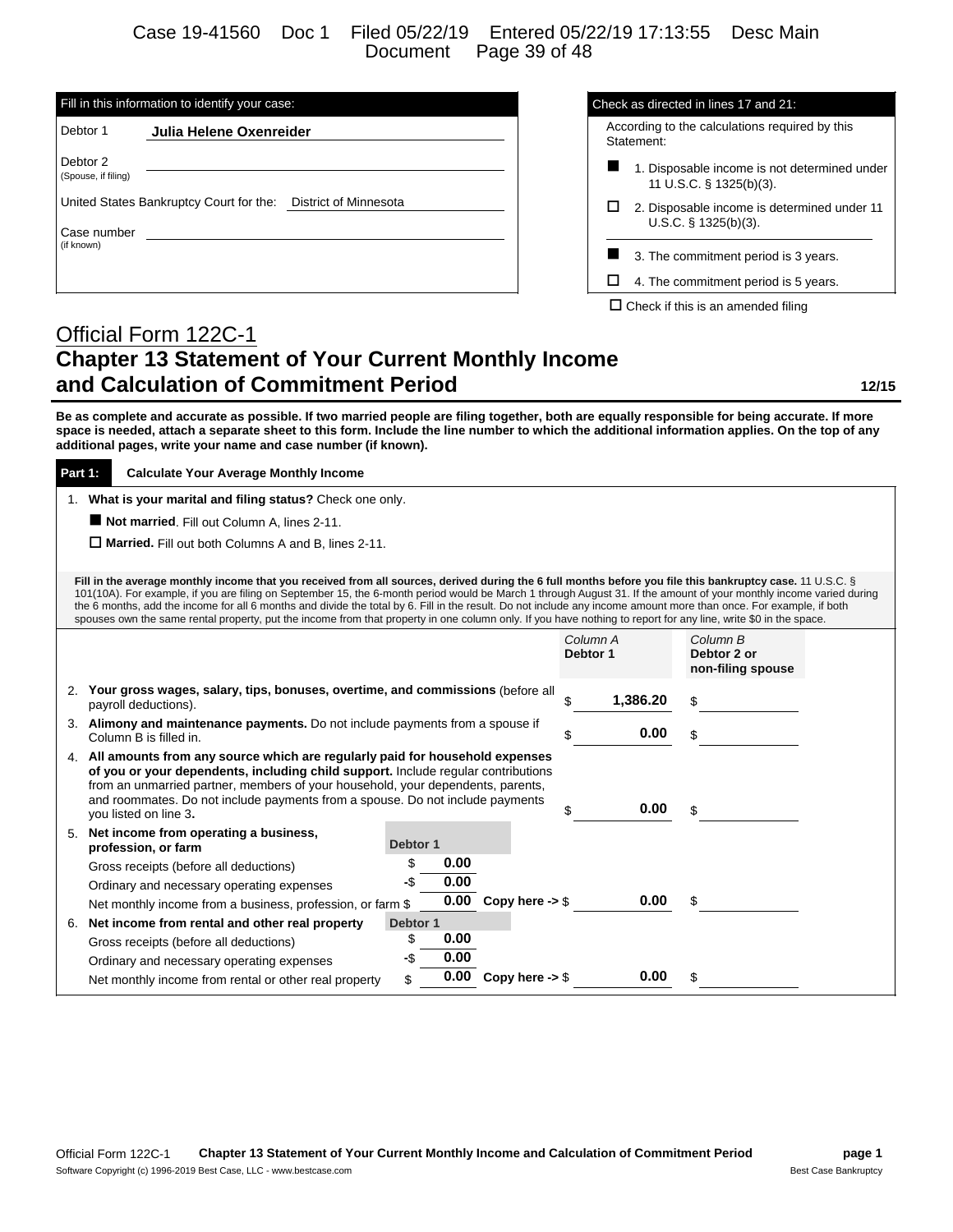| Debtor 1     |                                                   |                                                                                                                                                                                                                                                                        | Document Page 40 of 48 |            |                        |        |      |                                              |                |                                                    |
|--------------|---------------------------------------------------|------------------------------------------------------------------------------------------------------------------------------------------------------------------------------------------------------------------------------------------------------------------------|------------------------|------------|------------------------|--------|------|----------------------------------------------|----------------|----------------------------------------------------|
|              | Julia Helene Oxenreider                           |                                                                                                                                                                                                                                                                        |                        |            | Case number (if known) |        |      |                                              |                |                                                    |
|              |                                                   |                                                                                                                                                                                                                                                                        |                        |            | Column A<br>Debtor 1   |        |      | Column B<br>Debtor 2 or<br>non-filing spouse |                |                                                    |
|              | 7. Interest, dividends, and royalties             |                                                                                                                                                                                                                                                                        |                        |            | \$                     |        | 0.00 | \$                                           |                |                                                    |
|              | 8. Unemployment compensation                      |                                                                                                                                                                                                                                                                        |                        |            | \$                     |        | 0.00 | \$                                           |                |                                                    |
|              |                                                   | Do not enter the amount if you contend that the amount received was a benefit under                                                                                                                                                                                    |                        |            |                        |        |      |                                              |                |                                                    |
|              | the Social Security Act. Instead, list it here:   |                                                                                                                                                                                                                                                                        | 0.00                   |            |                        |        |      |                                              |                |                                                    |
|              |                                                   |                                                                                                                                                                                                                                                                        |                        |            |                        |        |      |                                              |                |                                                    |
|              |                                                   | 9. Pension or retirement income. Do not include any amount received that was a                                                                                                                                                                                         |                        |            | \$                     |        | 0.00 | \$                                           |                |                                                    |
|              | benefit under the Social Security Act.            | 10. Income from all other sources not listed above. Specify the source and amount.                                                                                                                                                                                     |                        |            |                        |        |      |                                              |                |                                                    |
| total below. |                                                   | Do not include any benefits received under the Social Security Act or payments<br>received as a victim of a war crime, a crime against humanity, or international or<br>domestic terrorism. If necessary, list other sources on a separate page and put the            |                        |            | \$                     |        | 0.00 | \$                                           |                |                                                    |
|              |                                                   |                                                                                                                                                                                                                                                                        |                        |            | \$                     |        | 0.00 |                                              |                |                                                    |
|              | Total amounts from separate pages, if any.        |                                                                                                                                                                                                                                                                        |                        |            | \$                     |        | 0.00 |                                              |                |                                                    |
| Part 2:      |                                                   | 11. Calculate your total average monthly income. Add lines 2 through 10 for<br>each column. Then add the total for Column A to the total for Column B.<br>Determine How to Measure Your Deductions from Income                                                         | \$                     |            | 1,386.20               | $+$ \$ |      |                                              | $=$ $\sqrt{s}$ | 1,386.20<br><b>Total average</b><br>monthly income |
|              |                                                   | 12. Copy your total average monthly income from line 11. <b>Communications</b> and an analyzing the state and an analyzing the state of the state and a state and a state of the state of the state of the state of the state of th                                    |                        |            |                        |        |      |                                              |                | 1,386.20                                           |
|              | 13. Calculate the marital adjustment. Check one:  |                                                                                                                                                                                                                                                                        |                        |            |                        |        |      |                                              |                |                                                    |
| ш            | You are not married. Fill in 0 below.             |                                                                                                                                                                                                                                                                        |                        |            |                        |        |      |                                              |                |                                                    |
|              |                                                   | You are married and your spouse is filing with you. Fill in 0 below.<br>You are married and your spouse is not filing with you.                                                                                                                                        |                        |            |                        |        |      |                                              |                |                                                    |
| □            |                                                   | Fill in the amount of the income listed in line 11, Column B, that was NOT regularly paid for the household expenses of you or your<br>dependents, such as payment of the spouse's tax liability or the spouse's support of someone other than you or your dependents. |                        |            |                        |        |      |                                              |                |                                                    |
| ш            |                                                   |                                                                                                                                                                                                                                                                        |                        |            |                        |        |      |                                              |                |                                                    |
|              | adjustments on a separate page.                   | Below, specify the basis for excluding this income and the amount of income devoted to each purpose. If necessary, list additional                                                                                                                                     |                        |            |                        |        |      |                                              |                |                                                    |
|              | If this adjustment does not apply, enter 0 below. | <u> 1989 - Johann Stein, mars an deutscher Stein und der Stein und der Stein und der Stein und der Stein und der</u>                                                                                                                                                   |                        |            |                        |        |      |                                              |                |                                                    |
|              |                                                   | <u> 1980 - Johann Barn, mars an t-Amerikaansk ferskeizh (</u>                                                                                                                                                                                                          |                        |            |                        |        |      |                                              |                |                                                    |
|              |                                                   |                                                                                                                                                                                                                                                                        |                        | $+$ \$ $-$ |                        |        |      |                                              |                |                                                    |
|              |                                                   |                                                                                                                                                                                                                                                                        |                        | S          | 0.00                   |        |      | Copy here=>                                  |                | 0.00                                               |

Multiply line 15a by 12 (the number of months in a year). **x** 12

15b. The result is your current monthly income for the year for this part of the form. ........................................... \$ **16,634.40**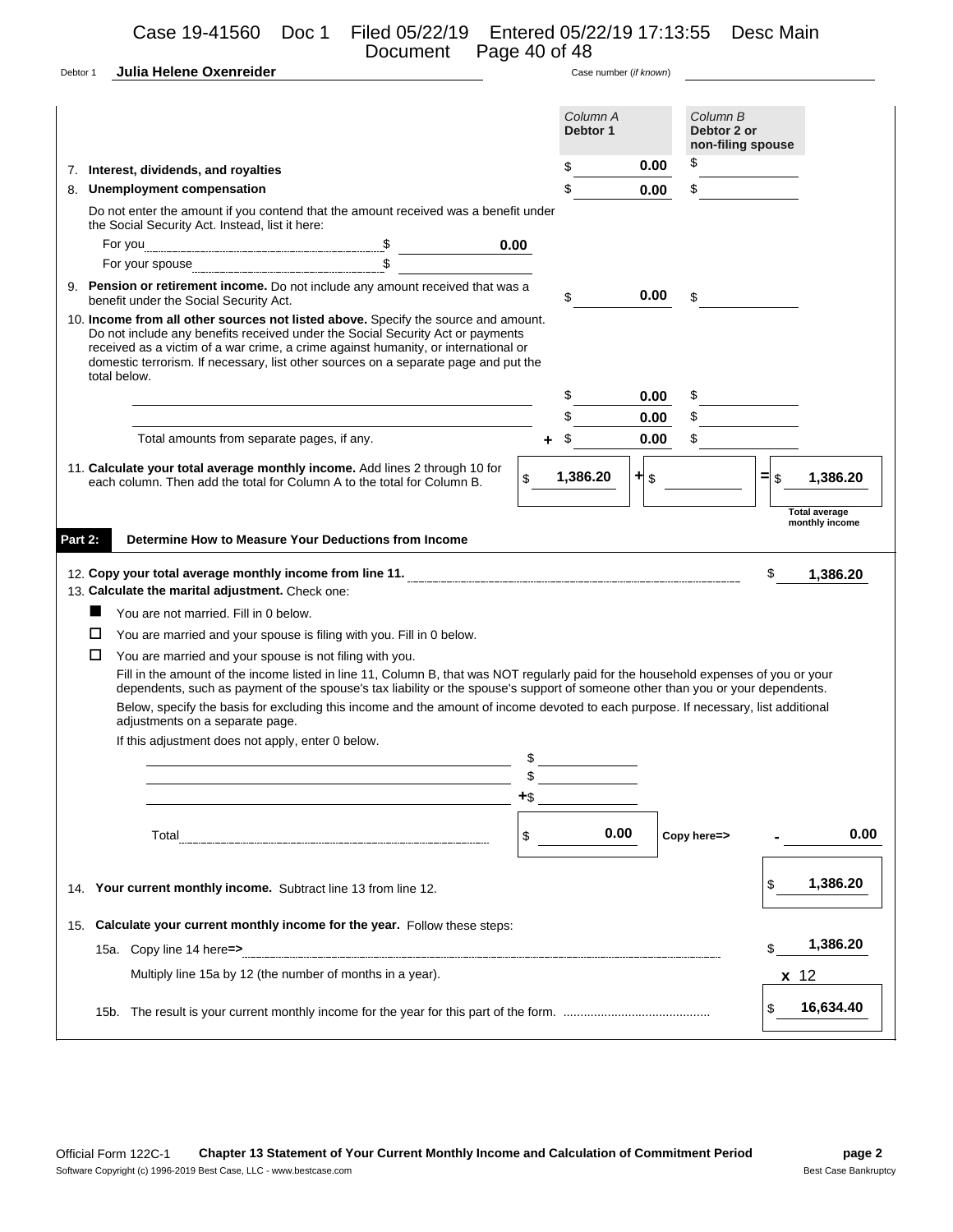| Debtor 1 |      |                    | Julia Helene Oxenreider                                                                                                                                                                                                                                                             | Document | Page 41 of 48<br>Case number (if known)                                                                                           |     |           |
|----------|------|--------------------|-------------------------------------------------------------------------------------------------------------------------------------------------------------------------------------------------------------------------------------------------------------------------------------|----------|-----------------------------------------------------------------------------------------------------------------------------------|-----|-----------|
|          |      |                    |                                                                                                                                                                                                                                                                                     |          |                                                                                                                                   |     |           |
|          |      |                    | 16. Calculate the median family income that applies to you. Follow these steps:                                                                                                                                                                                                     |          |                                                                                                                                   |     |           |
|          |      |                    | 16a. Fill in the state in which you live.                                                                                                                                                                                                                                           | ΜN       |                                                                                                                                   |     |           |
|          |      |                    | 16b. Fill in the number of people in your household.                                                                                                                                                                                                                                | 1        |                                                                                                                                   |     |           |
|          |      |                    | 16c. Fill in the median family income for your state and size of household.                                                                                                                                                                                                         |          |                                                                                                                                   |     | 58,443.00 |
|          |      |                    | To find a list of applicable median income amounts, go online using the link specified in the separate<br>instructions for this form. This list may also be available at the bankruptcy clerk's office.                                                                             |          |                                                                                                                                   |     |           |
|          |      |                    | 17. How do the lines compare?                                                                                                                                                                                                                                                       |          |                                                                                                                                   |     |           |
|          | 17a. |                    | Line 15b is less than or equal to line 16c. On the top of page 1 of this form, check box 1, Disposable income is not determined under                                                                                                                                               |          | 11 U.S.C. § 1325(b)(3). Go to Part 3. Do NOT fill out Calculation of Your Disposable Income (Official Form 122C-2).               |     |           |
|          | 17b. | ⊔                  | Line 15b is more than line 16c. On the top of page 1 of this form, check box 2, Disposable income is determined under 11 U.S.C. §<br>your current monthly income from line 14 above.                                                                                                |          | 1325(b)(3). Go to Part 3 and fill out Calculation of Your Disposable Income (Official Form 122C-2). On line 39 of that form, copy |     |           |
| Part 3:  |      |                    | Calculate Your Commitment Period Under 11 U.S.C. § 1325(b)(4)                                                                                                                                                                                                                       |          |                                                                                                                                   |     |           |
|          |      |                    | 18. Copy your total average monthly income from line 11.                                                                                                                                                                                                                            |          |                                                                                                                                   | \$  | 1,386.20  |
|          |      |                    | 19. Deduct the marital adjustment if it applies. If you are married, your spouse is not filing with you, and you<br>contend that calculating the commitment period under 11 U.S.C. § 1325(b)(4) allows you to deduct part of your<br>spouse's income, copy the amount from line 13. |          |                                                                                                                                   |     |           |
|          |      |                    | 19a. If the marital adjustment does not apply, fill in 0 on line 19a.                                                                                                                                                                                                               |          |                                                                                                                                   | -\$ | 0.00      |
|          |      |                    |                                                                                                                                                                                                                                                                                     |          |                                                                                                                                   |     |           |
|          |      |                    | 19b. Subtract line 19a from line 18.                                                                                                                                                                                                                                                |          |                                                                                                                                   | \$  | 1,386.20  |
|          |      |                    | 20. Calculate your current monthly income for the year. Follow these steps:                                                                                                                                                                                                         |          |                                                                                                                                   |     |           |
|          |      | 20a. Copy line 19b |                                                                                                                                                                                                                                                                                     |          |                                                                                                                                   |     | 1,386.20  |
|          |      |                    | Multiply by 12 (the number of months in a year).                                                                                                                                                                                                                                    |          |                                                                                                                                   |     | $x$ 12    |
|          |      |                    |                                                                                                                                                                                                                                                                                     |          |                                                                                                                                   |     |           |
|          |      |                    | 20b. The result is your current monthly income for the year for this part of the form                                                                                                                                                                                               |          |                                                                                                                                   | \$  | 16,634.40 |
|          |      |                    |                                                                                                                                                                                                                                                                                     |          |                                                                                                                                   |     |           |
|          |      |                    | 20c. Copy the median family income for your state and size of household from line 16c                                                                                                                                                                                               |          |                                                                                                                                   | \$  | 58,443.00 |
|          |      |                    |                                                                                                                                                                                                                                                                                     |          |                                                                                                                                   |     |           |
|          |      |                    | 21. How do the lines compare?                                                                                                                                                                                                                                                       |          |                                                                                                                                   |     |           |
|          |      |                    | Line 20b is less than line 20c. Unless otherwise ordered by the court, on the top of page 1 of this form, check box 3, The commitment<br>period is 3 years. Go to Part 4.                                                                                                           |          |                                                                                                                                   |     |           |
|          |      | □                  | Line 20b is more than or equal to line 20c. Unless otherwise ordered by the court, on the top of page 1 of this form, check box 4, The<br>commitment period is 5 years. Go to Part 4.                                                                                               |          |                                                                                                                                   |     |           |
| Part 4:  |      |                    | <b>Sign Below</b>                                                                                                                                                                                                                                                                   |          |                                                                                                                                   |     |           |
|          |      |                    | By signing here, under penalty of perjury I declare that the information on this statement and in any attachments is true and correct.                                                                                                                                              |          |                                                                                                                                   |     |           |
|          |      |                    | X /s/ Julia Helene Oxenreider                                                                                                                                                                                                                                                       |          |                                                                                                                                   |     |           |
|          |      |                    | Julia Helene Oxenreider<br>Signature of Debtor 1                                                                                                                                                                                                                                    |          |                                                                                                                                   |     |           |
|          |      |                    | Date May 20, 2019                                                                                                                                                                                                                                                                   |          |                                                                                                                                   |     |           |
|          |      |                    | MM / DD / YYYY<br>If you checked 17a, do NOT fill out or file Form 122C-2.                                                                                                                                                                                                          |          |                                                                                                                                   |     |           |
|          |      |                    | If you checked 17b, fill out Form 122C-2 and file it with this form. On line 39 of that form, copy your current monthly income from line 14 above.                                                                                                                                  |          |                                                                                                                                   |     |           |
|          |      |                    |                                                                                                                                                                                                                                                                                     |          |                                                                                                                                   |     |           |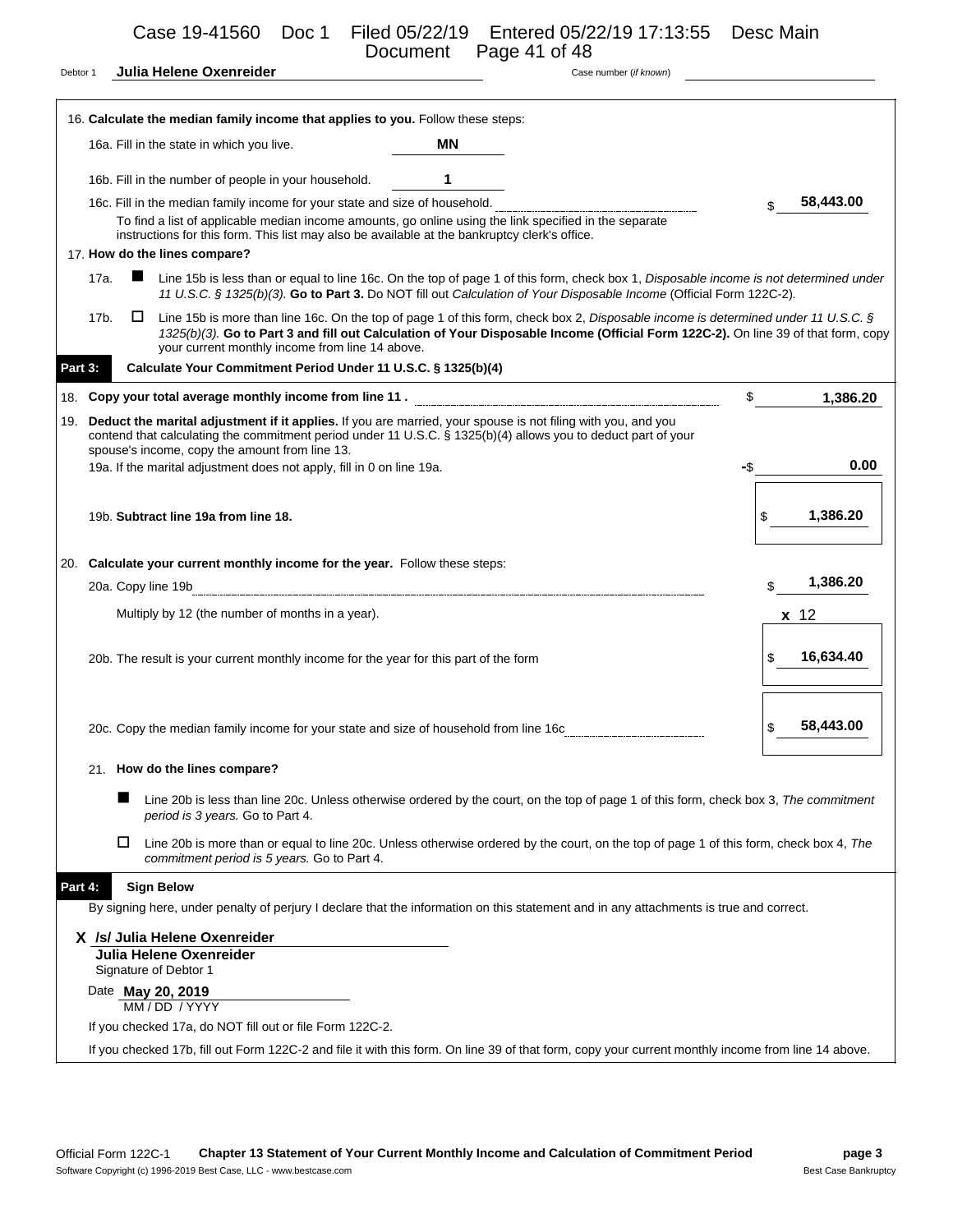# **Notice Required by 11 U.S.C. § 342(b) for Individuals Filing for Bankruptcy** (Form 2010)

### **This notice is for you if:**

**You are an individual filing for bankruptcy,** and

**Your debts are primarily consumer debts.** *Consumer debts* are defined in 11 U.S.C. § 101(8) as "incurred by an individual primarily for a personal, family, or household purpose."

### **The types of bankruptcy that are available to individuals**

Individuals who meet the qualifications may file under one of four different chapters of Bankruptcy Code:

Chapter 7 - Liquidation

- Chapter 11 Reorganization
- Chapter 12 Voluntary repayment plan for family farmers or fishermen
- Chapter 13 Voluntary repayment plan for individuals with regular income

### **You should have an attorney review your decision to file for bankruptcy and the choice of chapter.**

# **Chapter 7: Liquidation**

|   | \$245 filing fee        |
|---|-------------------------|
|   | \$75 administrative fee |
| ÷ | \$15 trustee surcharge  |

\$335 total fee

Chapter 7 is for individuals who have financial difficulty preventing them from paying their debts and who are willing to allow their nonexempt property to be used to pay their creditors. The primary purpose of filing under chapter 7 is to have your debts discharged. The bankruptcy discharge relieves you after bankruptcy from having to pay many of your pre-bankruptcy debts. Exceptions exist for particular debts, and liens on property may still be enforced after discharge. For example, a creditor may have the right to foreclose a home mortgage or repossess an automobile.

However, if the court finds that you have committed certain kinds of improper conduct described in the Bankruptcy Code, the court may deny your discharge.

You should know that even if you file chapter 7 and you receive a discharge, some debts are not discharged under the law. Therefore, you may still be responsible to pay:

most taxes;

most student loans;

domestic support and property settlement obligations;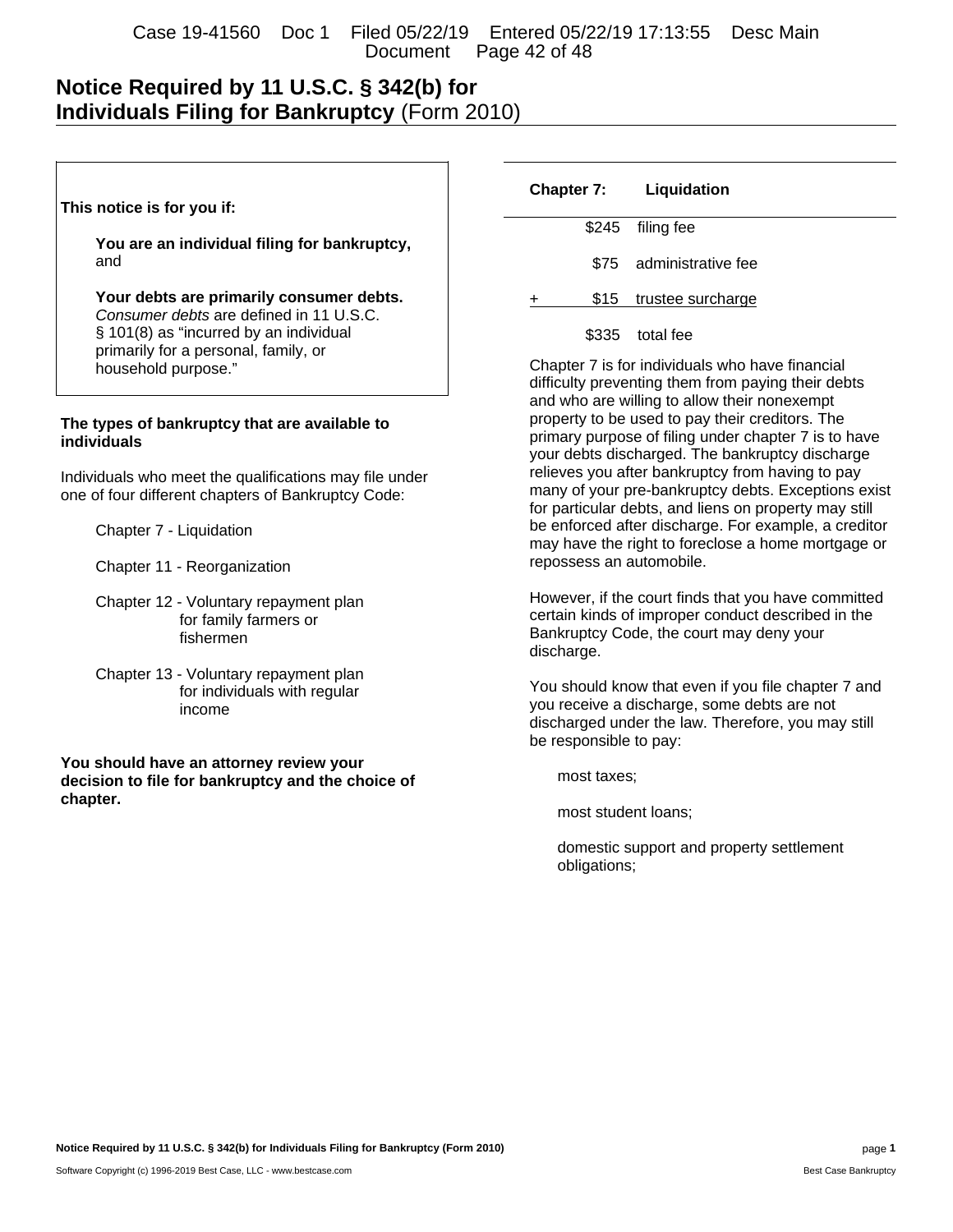### Case 19-41560 Doc 1 Filed 05/22/19 Entered 05/22/19 17:13:55 Desc Main Document Page 43 of 48

most fines, penalties, forfeitures, and criminal restitution obligations; and

certain debts that are not listed in your bankruptcy papers.

You may also be required to pay debts arising from:

fraud or theft;

fraud or defalcation while acting in breach of fiduciary capacity;

intentional injuries that you inflicted; and

death or personal injury caused by operating a motor vehicle, vessel, or aircraft while intoxicated from alcohol or drugs.

If your debts are primarily consumer debts, the court can dismiss your chapter 7 case if it finds that you have enough income to repay creditors a certain amount. You must file *Chapter 7 Statement of Your Current Monthly Income* (Official Form 122A–1) if you are an individual filing for bankruptcy under chapter 7. This form will determine your current monthly income and compare whether your income is more than the median income that applies in your state.

If your income is not above the median for your state, you will not have to complete the other chapter 7 form, the *Chapter 7 Means Test Calculation* (Official Form 122A–2).

If your income is above the median for your state, you must file a second form —the *Chapter 7 Means Test Calculation* (Official Form 122A–2). The calculations on the form— sometimes called the *Means Test*—deduct from your income living expenses and payments on certain debts to determine any amount available to pay unsecured creditors. If

your income is more than the median income for your state of residence and family size, depending on the results of the *Means Test*, the U.S. trustee, bankruptcy administrator, or creditors can file a motion to dismiss your case under § 707(b) of the Bankruptcy Code. If a motion is filed, the court will decide if your case should be dismissed. To avoid dismissal, you may choose to proceed under another chapter of the Bankruptcy Code.

If you are an individual filing for chapter 7 bankruptcy, the trustee may sell your property to pay your debts, subject to your right to exempt the property or a portion of the proceeds from the sale of the property. The property, and the proceeds from property that your bankruptcy trustee sells or liquidates that you are entitled to, is called *exempt property*. Exemptions may enable you to keep your home, a car, clothing, and household items or to receive some of the proceeds if the property is sold.

Exemptions are not automatic. To exempt property, you must list it on *Schedule C: The Property You Claim as Exempt* (Official Form 106C). If you do not list the property, the trustee may sell it and pay all of the proceeds to your creditors.

### **Chapter 11: Reorganization**

|           | $$1,167$ filing fee      |
|-----------|--------------------------|
| $\ddot{}$ | \$550 administrative fee |
|           | $$1,717$ total fee       |

Chapter 11 is often used for reorganizing a business, but is also available to individuals. The provisions of chapter 11 are too complicated to summarize briefly.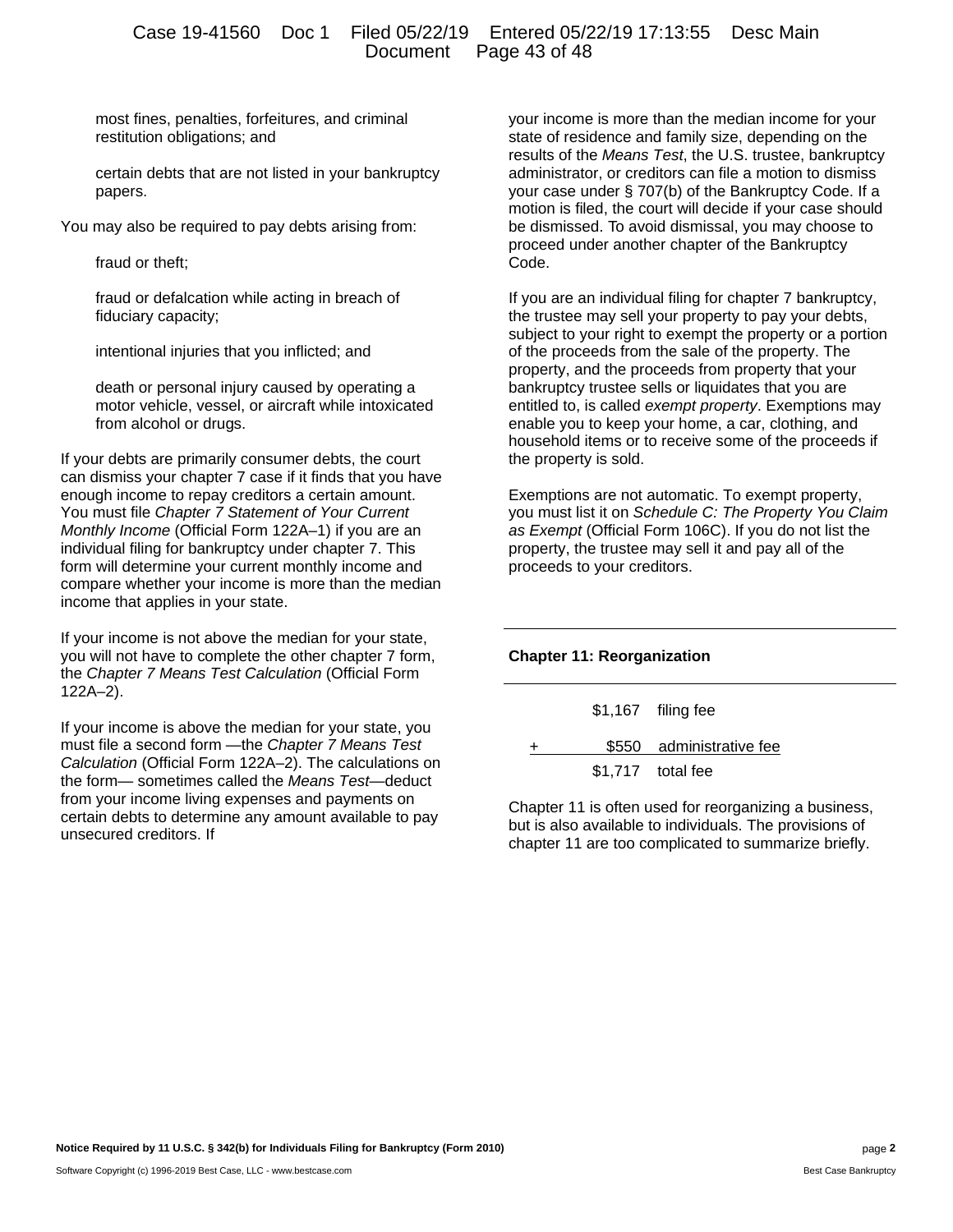### **Read These Important Warnings**

**Because bankruptcy can have serious long-term financial and legal consequences, including loss of your property, you should hire an attorney and carefully consider all of your options before you file. Only an attorney can give you legal advice about what can happen as a result of filing for bankruptcy and what your options are. If you do file for bankruptcy, an attorney can help you fill out the forms properly and protect you, your family, your home, and your possessions.**

**Although the law allows you to represent yourself in bankruptcy court, you should understand that many people find it difficult to represent themselves successfully. The rules are technical, and a mistake or inaction may harm you. If you file without an attorney, you are still responsible for knowing and following all of the legal requirements.**

**You should not file for bankruptcy if you are not eligible to file or if you do not intend to file the necessary documents.**

**Bankruptcy fraud is a serious crime; you could be fined and imprisoned if you commit fraud in your bankruptcy case. Making a false statement, concealing property, or obtaining money or property by fraud in connection with a bankruptcy case can result in fines up to \$250,000, or imprisonment for up to 20 years, or both. 18 U.S.C. §§ 152, 1341, 1519, and 3571.**

### **Chapter 12: Repayment plan for family farmers or fishermen**

|        | \$200 filing fee        |
|--------|-------------------------|
| $\div$ | \$75 administrative fee |
|        | \$275 total fee         |

Similar to chapter 13, chapter 12 permits family farmers and fishermen to repay their debts over a period of time using future earnings and to discharge some debts that are not paid.

### **Chapter 13: Repayment plan for individuals with regular income**

|     | \$235 filing fee        |
|-----|-------------------------|
| $+$ | \$75 administrative fee |
|     | \$310 total fee         |

Chapter 13 is for individuals who have regular income and would like to pay all or part of their debts in installments over a period of time and to discharge some debts that are not paid. You are eligible for chapter 13 only if your debts are not more than certain dollar amounts set forth in 11 U.S.C. § 109.

Under chapter 13, you must file with the court a plan to repay your creditors all or part of the money that you owe them, usually using your future earnings. If the court approves your plan, the court will allow you to repay your debts, as adjusted by the plan, within 3 years or 5 years, depending on your income and other factors.

After you make all the payments under your plan, many of your debts are discharged. The debts that are not discharged and that you may still be responsible to pay include:

domestic support obligations,

most student loans,

certain taxes,

debts for fraud or theft,

debts for fraud or defalcation while acting in a fiduciary capacity,

most criminal fines and restitution obligations,

certain debts that are not listed in your bankruptcy papers,

certain debts for acts that caused death or personal injury, and

certain long-term secured debts.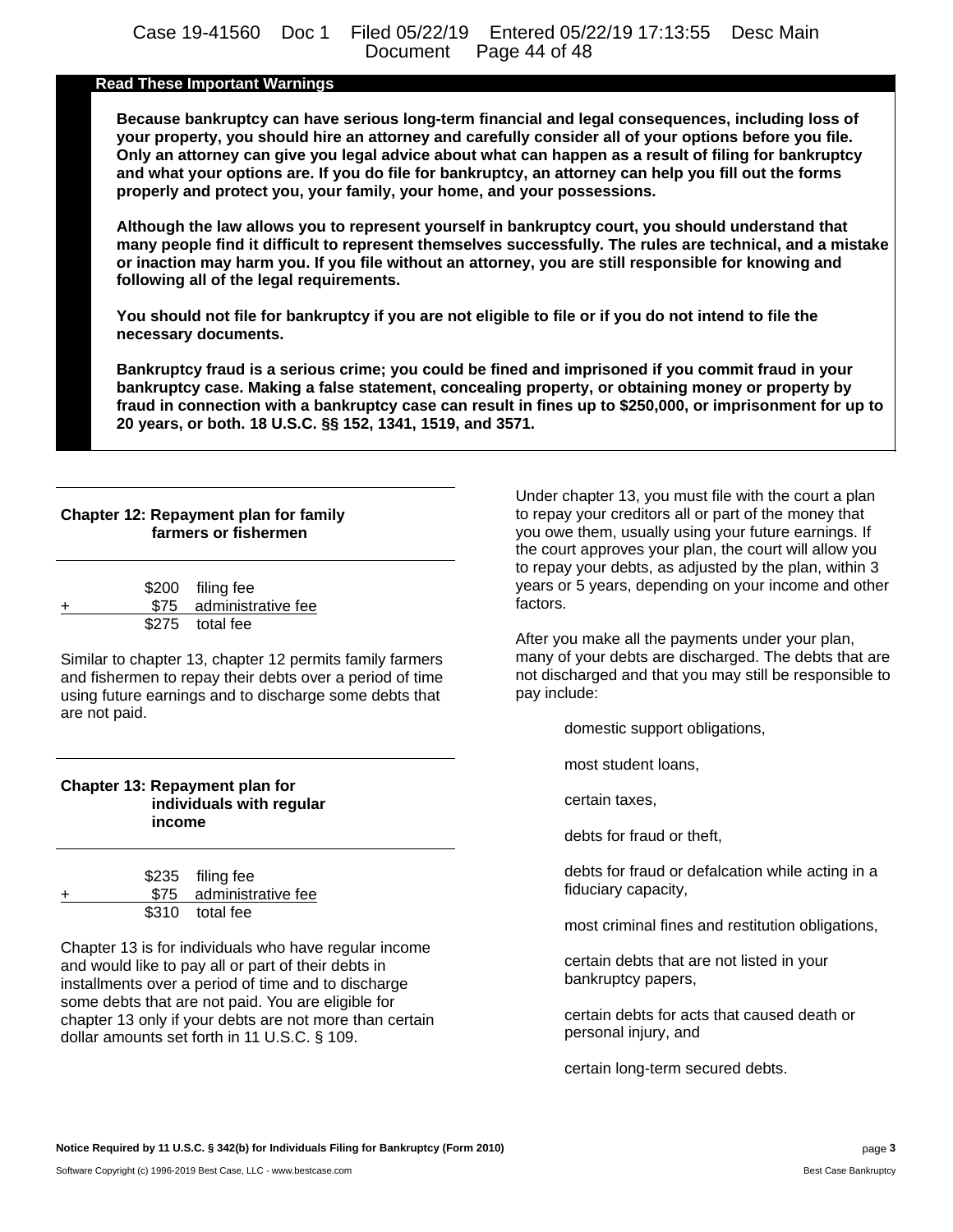.

# **Warning: File Your Forms on Time**

Section 521(a)(1) of the Bankruptcy Code requires that you promptly file detailed information about your creditors, assets, liabilities, income, expenses and general financial condition. The court may dismiss your bankruptcy case if you do not file this information within the deadlines set by the Bankruptcy Code, the Bankruptcy Rules, and the local rules of the court.

For more information about the documents and their deadlines, go to:

http://www.uscourts.gov/bkforms/bankruptcy\_form s.html#procedure.

# **Bankruptcy crimes have serious consequences**

If you knowingly and fraudulently conceal assets or make a false oath or statement under penalty of perjury—either orally or in writing—in connection with a bankruptcy case, you may be fined, imprisoned, or both.

All information you supply in connection with a bankruptcy case is subject to examination by the Attorney General acting through the Office of the U.S. Trustee, the Office of the U.S. Attorney, and other offices and employees of the U.S. Department of Justice.

### **Make sure the court has your mailing address**

The bankruptcy court sends notices to the mailing address you list on *Voluntary Petition for Individuals Filing for Bankruptcy* (Official Form 101). To ensure that you receive information about your case, Bankruptcy Rule 4002 requires that you notify the court of any changes in your address.

A married couple may file a bankruptcy case together—called a *joint case*. If you file a joint case and each spouse lists the same mailing address on the bankruptcy petition, the bankruptcy court generally will mail you and your spouse one copy of each notice, unless you file a statement with the court asking that each spouse receive separate copies.

### **Understand which services you could receive from credit counseling agencies**

The law generally requires that you receive a credit counseling briefing from an approved credit counseling agency. 11 U.S.C. § 109(h). If you are filing a joint case, both spouses must receive the briefing. With limited exceptions, you must receive it within the 180 days *before* you file your bankruptcy petition. This briefing is usually conducted by telephone or on the Internet.

In addition, after filing a bankruptcy case, you generally must complete a financial management instructional course before you can receive a discharge. If you are filing a joint case, both spouses must complete the course.

You can obtain the list of agencies approved to provide both the briefing and the instructional course from: http://justice.gov/ust/eo/hapcpa/ccde/cc\_approved.html

In Alabama and North Carolina, go to: http://www.uscourts.gov/FederalCourts/Bankruptcy/ BankruptcyResources/ApprovedCredit AndDebtCounselors.aspx.

If you do not have access to a computer, the clerk of the bankruptcy court may be able to help you obtain the list.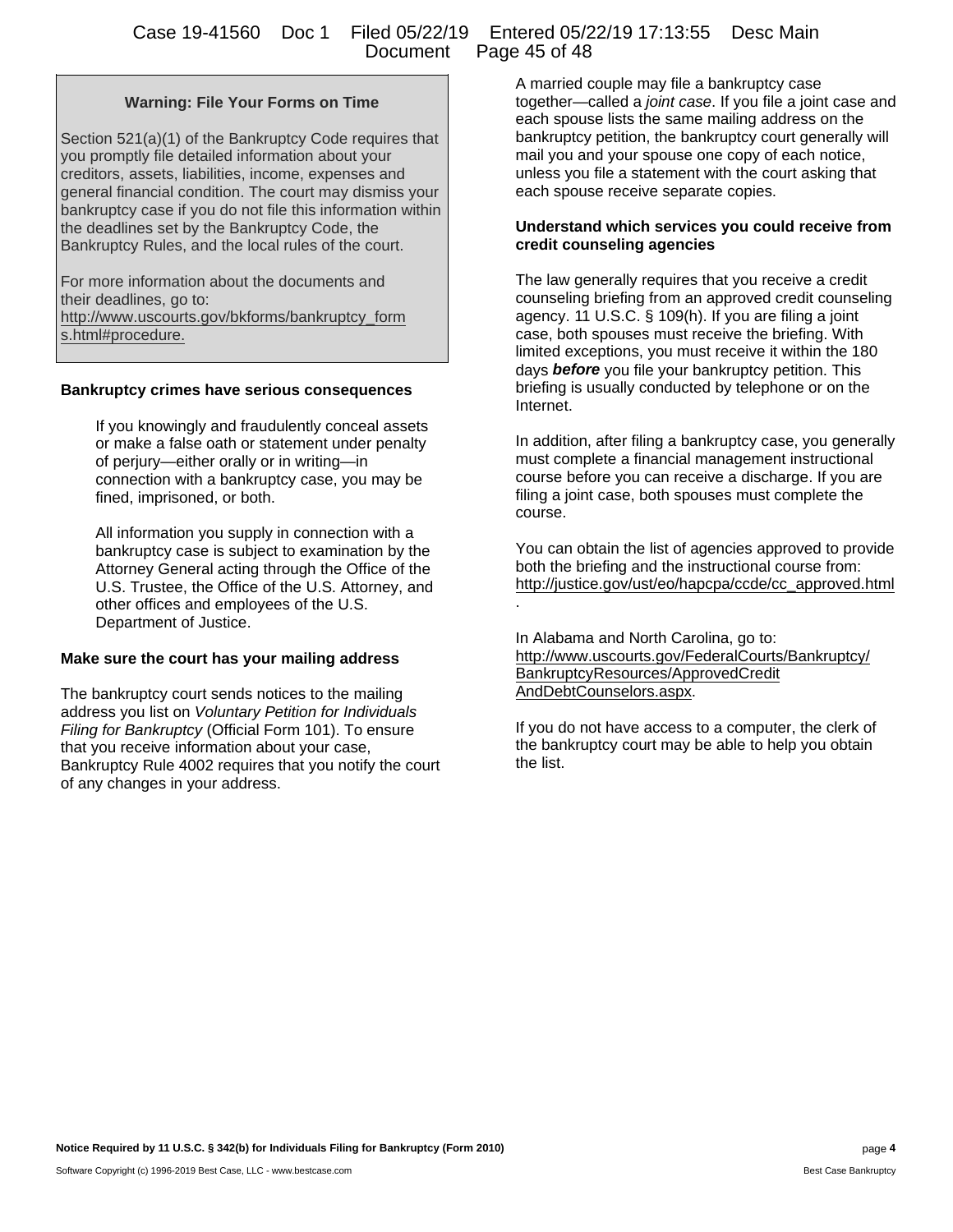## **United States Bankruptcy Court District of Minnesota**

In re **Julia Helene Oxenreider** Case No.

Debtor(s) Chapter **13** 

# **VERIFICATION OF CREDITOR MATRIX**

The above-named Debtor hereby verifies that the attached list of creditors is true and correct to the best of his/her knowledge.

Date: **May 20, 2019** */s/ Julia Helene Oxenreider* **Julia Helene Oxenreider** Signature of Debtor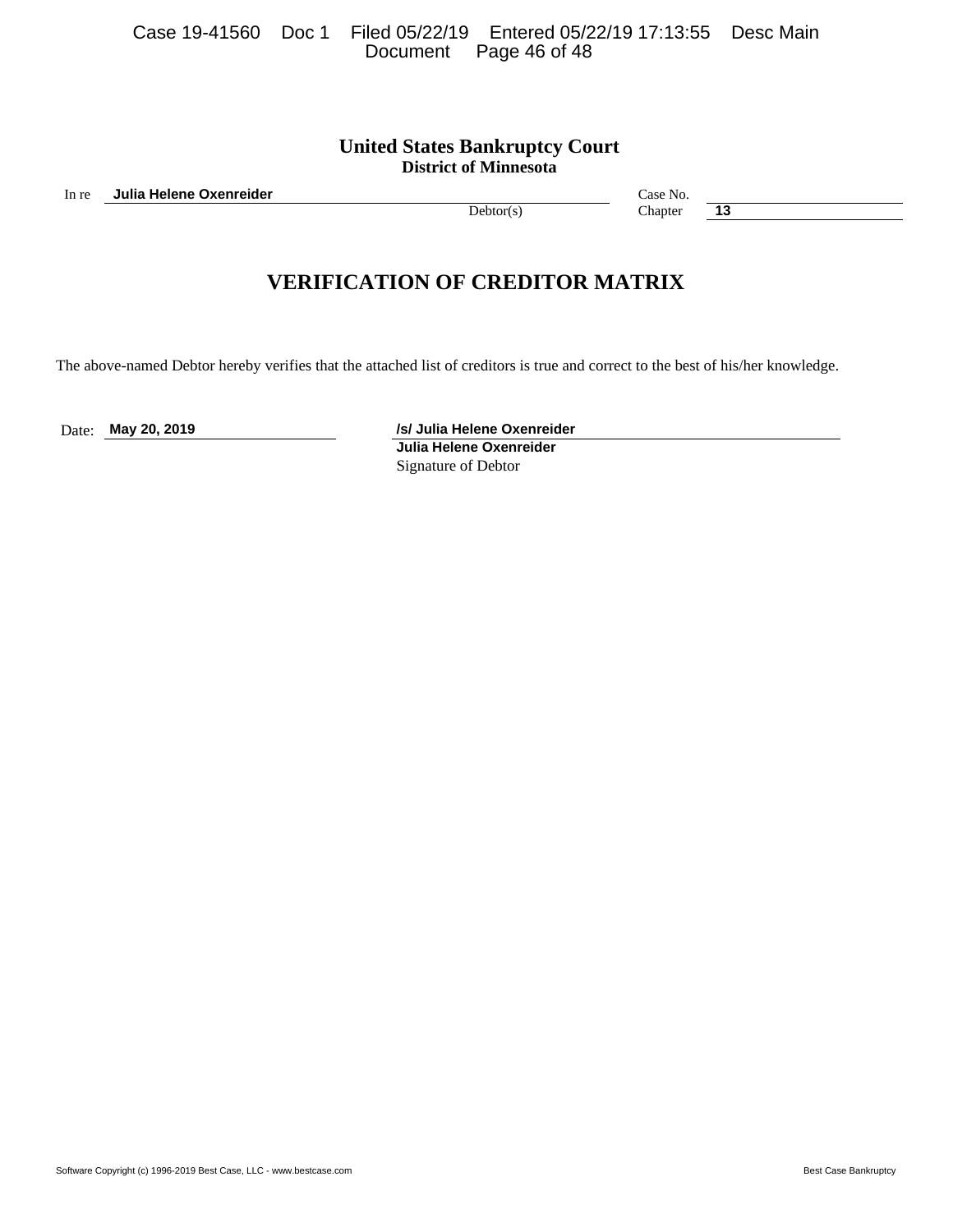### Case 19-41560 Doc 1 Filed 05/22/19 Entered 05/22/19 17:13:55 Desc Main Document Page 47 of 48

CAPITAL ONE BANK ATTN: GENERAL CORRESPONDENCE PO BOX 30285 SALT LAKE CITY UT 84130

CAPITAL ONE BANK PO BOX 30281 SALT LAKE CITY UT 84130-0281

KEN WITT 2117 ALDRICH AVE. N. MINNEAPOLIS MN 55411

MESSERLI & KRAMER PA 3033 CAMPUS DRIVE SUITE 250 PLYMOUTH MN 55441

MIDLAND CREDIT MANAGEMENT, INC 320 EAST BIG BEAVER, SUITE 300 TROY MI 48083

MIDLAND FUNDING LLC RECOVERY DEPT. 2365 NORTHSIDE DR, STE 300 SAN DIEGO CA 92108

PORTFOLIO RECOVERY ASSOCIATES 140 CORPORATE BLVD NORFOLK VA 23541

SANFORD HEALTH PO BOX 91110 SIOUX FALLS SD 57109-1110

SANFORD HEALTH PO BOX 5070 SIOUX FALLS SD 57117-5070